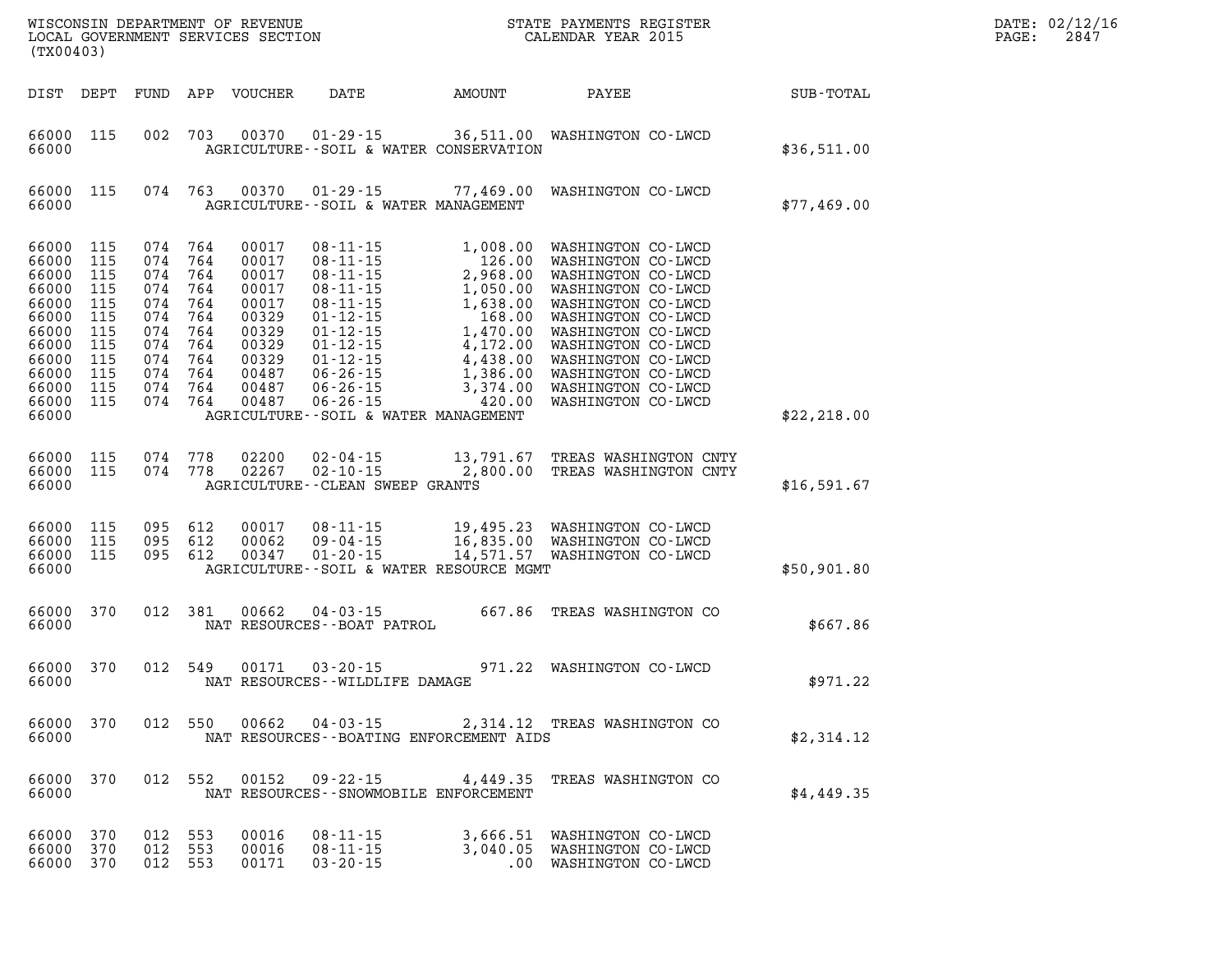| $\mathtt{DATE}$ : | 02/12/16 |
|-------------------|----------|
| PAGE:             | 2848     |

|                                                                                                                   | LOCAL GOVERNMENT SERVICES SECTION<br>(TX00403)                                   |                                                             |                                                                                              |                                                                                                          |                                                                                                                                                                                                                                                            |                                                                                                                                                                                      | CALENDAR YEAR 2015                                                                                                                                                                                            |                | PAGE: | 2848 |
|-------------------------------------------------------------------------------------------------------------------|----------------------------------------------------------------------------------|-------------------------------------------------------------|----------------------------------------------------------------------------------------------|----------------------------------------------------------------------------------------------------------|------------------------------------------------------------------------------------------------------------------------------------------------------------------------------------------------------------------------------------------------------------|--------------------------------------------------------------------------------------------------------------------------------------------------------------------------------------|---------------------------------------------------------------------------------------------------------------------------------------------------------------------------------------------------------------|----------------|-------|------|
| DIST DEPT                                                                                                         |                                                                                  |                                                             |                                                                                              | FUND APP VOUCHER                                                                                         | DATE                                                                                                                                                                                                                                                       | AMOUNT                                                                                                                                                                               | PAYEE                                                                                                                                                                                                         | SUB-TOTAL      |       |      |
| 66000<br>66000                                                                                                    | 370                                                                              |                                                             | 012 553                                                                                      | 00171                                                                                                    | $03 - 20 - 15$                                                                                                                                                                                                                                             | NAT RESOURCES - - WILDLIFE DAMAGE CLAIMS                                                                                                                                             | 7,964.81 WASHINGTON CO-LWCD                                                                                                                                                                                   | \$14,671.37    |       |      |
| 66000<br>66000<br>66000<br>66000                                                                                  | 370<br>370<br>370                                                                |                                                             | 012 574<br>012 574<br>012 574                                                                | 00114<br>00284<br>02056                                                                                  | $08 - 11 - 15$<br>$08 - 26 - 15$<br>$03 - 19 - 15$                                                                                                                                                                                                         | $23,150.00$<br>$23,150.00$<br>NAT RESOURCES - - SNOWMOBILE TRAIL AIDS                                                                                                                | TREAS WASHINGTON CNTY<br>23,150.00 TREAS WASHINGTON CNTY<br>2,134.83 TREAS WASHINGTON CO                                                                                                                      | \$48,434.83    |       |      |
| 66000<br>66000<br>66000                                                                                           | 370<br>370                                                                       | 012                                                         | 576<br>012 576                                                                               | 00201<br>02070                                                                                           | $08 - 19 - 15$<br>$03 - 19 - 15$                                                                                                                                                                                                                           | NAT RESOURCES - - ALL-TERRAIN VEHICLE TRAIL                                                                                                                                          | 330.00 TREAS WASHINGTON CO<br>330.00 TREAS WASHINGTON CNTY                                                                                                                                                    | \$660.00       |       |      |
| 66000<br>66000                                                                                                    | 370                                                                              |                                                             | 012 678                                                                                      | 02257                                                                                                    | $04 - 06 - 15$                                                                                                                                                                                                                                             | NAT RESOURCES -- INVASIVE AQUATICE SPECIES                                                                                                                                           | 41,913.98 TREAS WASHINGTON CNTY                                                                                                                                                                               | \$41,913.98    |       |      |
| 66000<br>66000                                                                                                    | 395                                                                              |                                                             | 011 168                                                                                      | 50066                                                                                                    | $06 - 09 - 15$<br>TRANSPORTATION--ELDERLY & DISABLED                                                                                                                                                                                                       |                                                                                                                                                                                      | 285,009.00 COUNTY OF WASHINGTON                                                                                                                                                                               | \$285,009.00   |       |      |
| 66000<br>66000<br>66000<br>66000<br>66000                                                                         | 395<br>395<br>395<br>395                                                         |                                                             | 011 176<br>011 176<br>011 176<br>011 176                                                     | 58062<br>60062<br>62062<br>66720                                                                         | $06 - 25 - 15$<br>$07 - 06 - 15$<br>$09 - 30 - 15$<br>$11 - 23 - 15$                                                                                                                                                                                       | TRANSPORTATION--BICYCLE & PEDESTRIAN AID                                                                                                                                             | 242,931.00 COUNTY OF WASHINGTON<br>242,931.00 COUNTY OF WASHINGTON<br>242,931.00 COUNTY OF WASHINGTON<br>258,259.00 TREAS WASHINGTON CO                                                                       | \$987,052.00   |       |      |
| 66000<br>66000<br>66000<br>66000                                                                                  | 395<br>395<br>395                                                                |                                                             | 011 190<br>011 190<br>011 190                                                                | 36066<br>52066<br>64066                                                                                  | $01 - 05 - 15$<br>$07 - 06 - 15$<br>$10 - 05 - 15$                                                                                                                                                                                                         | TRANSPORTATION--GENERAL TRANSP AIDS-GTA                                                                                                                                              | 498,313.40 COUNTY OF WASHINGTON<br>996,626.80 COUNTY OF WASHINGTON<br>498,313.40 COUNTY OF WASHINGTON                                                                                                         | \$1,993,253.60 |       |      |
| 66000<br>66000                                                                                                    | 395                                                                              |                                                             | 011 278                                                                                      | 68928                                                                                                    | $12 - 14 - 15$                                                                                                                                                                                                                                             | 6,569.09<br>TRANSPORTATION--LRIP/TRIP/MSIP GRANTS                                                                                                                                    | TREAS WASHINGTON CO                                                                                                                                                                                           | \$6,569.09     |       |      |
| 66000<br>66000<br>66000<br>66000<br>66000<br>66000<br>66000<br>66000<br>66000<br>66000<br>66000<br>66000<br>66000 | 435<br>435<br>435<br>435<br>435<br>435<br>435<br>435<br>435<br>435<br>435<br>435 | 005<br>005<br>005<br>005<br>005<br>005<br>005<br>005<br>005 | 005 000<br>005 000<br>005 000<br>000<br>000<br>000<br>000<br>000<br>000<br>000<br>000<br>000 | 90511<br>90514<br>90515<br>90517<br>90518<br>90519<br>90600<br>90601<br>90604<br>90607<br>90609<br>90611 | $01 - 01 - 15$<br>$02 - 01 - 15$<br>$03 - 01 - 15$<br>$04 - 01 - 15$<br>$05 - 01 - 15$<br>$06 - 01 - 15$<br>$07 - 01 - 15$<br>$08 - 01 - 15$<br>$09 - 01 - 15$<br>$10 - 01 - 15$<br>$11 - 02 - 15$<br>$12 - 01 - 15$<br>HEALTH SERVICES - - STATE/FED AIDS | 303,943.00 WASHINGTON CO<br>135,286.00 WASHINGTON CO<br>423,512.00<br>352,942.00<br>137,605.00<br>181,829.00<br>130,550.00<br>1,438,824.00<br>166,754.00<br>316,556.00<br>134,746.00 | 135,286.00 WASHINGTON CO<br>265,666.00 WASHINGTON CO<br>WASHINGTON CO<br>WASHINGTON CO<br>WASHINGTON CO<br>WASHINGTON CO<br>WASHINGTON CO<br>WASHINGTON CO<br>WASHINGTON CO<br>WASHINGTON CO<br>WASHINGTON CO | \$3,988,213.00 |       |      |

WISCONSIN DEPARTMENT OF REVENUE **STATE PAYMENTS REGISTER**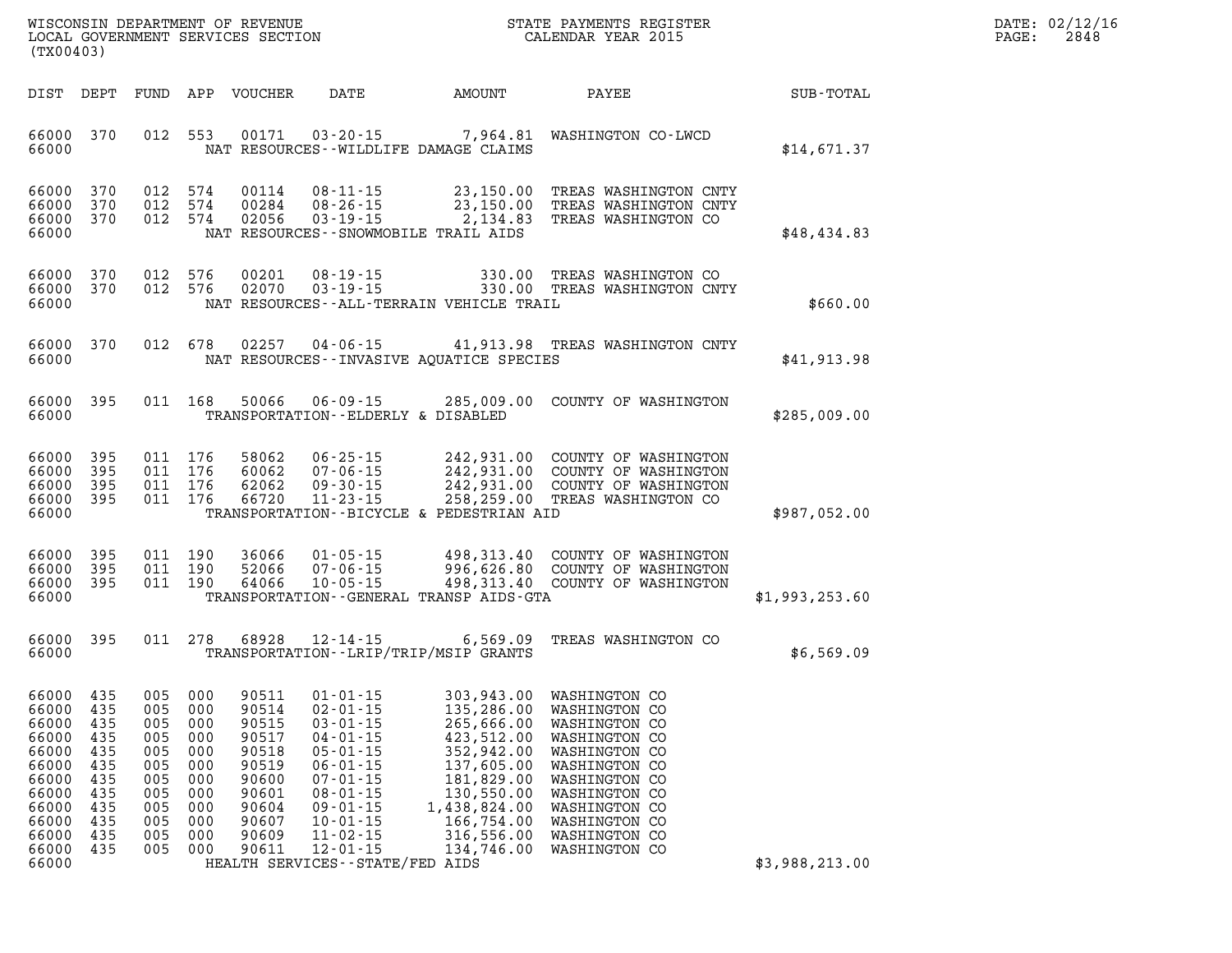**DIST DEPT FUND APP VOUCHER DATE AMOUNT PAYEE SUB-TOTAL 66000 437 005 000 00000 01-05-15 21,017.62 WASHINGTON \* 66000 437 005 000 00000 01-30-15 200,387.94 WASHINGTON CHILD SUPPORT \* 66000 437 005 000 00000 02-05-15 .00 WASHINGTON \* 66000 437 005 000 00000 03-05-15 299,297.55 WASHINGTON \* 66000 437 005 000 00000 03-12-15 1,861.80 WASHINGTON \* 66000 437 005 000 00000 04-06-15 37,035.71 WASHINGTON \* 66000 437 005 000 00000 04-07-15 82.50 WASHINGTON CHILD SUPPORT \* 66000 437 005 000 00000 04-17-15 4,659.00 WASHINGTON \* 66000 437 005 000 00000 04-30-15 281,929.80 WASHINGTON CHILD SUPPORT \* 66000 437 005 000 00000 05-05-15 73,508.49 WASHINGTON \* 66000 437 005 000 00000 06-05-15 20,270.60 WASHINGTON \* 66000 437 005 000 00000 07-06-15 75,005.51 WASHINGTON \* 66000 437 005 000 00000 07-30-15 267,955.57 WASHINGTON CHILD SUPPORT \* 66000 437 005 000 00000 08-05-15 26,171.10 WASHINGTON \* 66000 437 005 000 00000 08-21-15 6,899.00 WASHINGTON CHILD SUPPORT \* 66000 437 005 000 00000 09-08-15 89,452.94 WASHINGTON \* 66000 437 005 000 00000 09-14-15 782,955.00 WASHINGTON \* 66000 CHILDREN & FAMILIES--STATE/FEDERAL AIDS \$2,188,490.13 66000 455 002 202 03581 01-09-15 1,548.36 TREAS WASHINGTON CNTY 66000 455 002 202 04662 02-26-15 2,441.20 TREAS WASHINGTON CNTY 66000 JUSTICE--LAW ENFORCEMENT TRAINING REIMB \$3,989.56 66000 455 002 221 14 07-21-15 1,790.00 TREAS WASHINGTON CNTY 66000 JUSTICE--LAW ENFORCEMENT SERVICES AID \$1,790.00 66000 455 002 231 03580 01-09-15 1,906.32 TREAS WASHINGTON CNTY 66000 455 002 231 03581 01-09-15 3,742.80 TREAS WASHINGTON CNTY 66000 455 002 231 04662 02-26-15 8,320.00 TREAS WASHINGTON CNTY 66000 455 002 231 04882 03-06-15 234.00 TREAS WASHINGTON CNTY 66000 455 002 231 11 03-19-15 21,120.00 TREAS WASHINGTON CNTY 66000 JUSTICE--LAW ENFORCEMENT TRAINING \$35,323.12** 

| 66000 455 002 251 |  |         | 00177 | 07-28-15       |                                           | 4,757.50 TREAS WASHINGTON CNTY |             |
|-------------------|--|---------|-------|----------------|-------------------------------------------|--------------------------------|-------------|
| 66000 455 002 251 |  |         | 04251 | $02 - 09 - 15$ |                                           | 4,757.50 TREAS WASHINGTON CNTY |             |
| 66000 455         |  | 002 251 | 05780 | 04 - 24 - 15   |                                           | 4,757.50 TREAS WASHINGTON CNTY |             |
| 66000             |  |         |       |                | JUSTICE - - TRUANCY PROGRAM - GRANT FUNDS |                                | \$14,272.50 |

| 66000 455 002 279 |  |  | 66000 455 002 279 00964 09-18-15 |                                               | 36,721.64 TREAS WASHINGTON CO<br>23,158.50 TREAS WASHINGTON CNTY |             |
|-------------------|--|--|----------------------------------|-----------------------------------------------|------------------------------------------------------------------|-------------|
| 66000             |  |  |                                  | JUSTICE - - TREAT ALTERN TO DETENTION - GRANT |                                                                  | \$59,880.14 |

| 66000 455 002 532 04 |  |  | 03 - 09 - 15                            |                               | 44,630.87 TREAS WASHINGTON CO |             |
|----------------------|--|--|-----------------------------------------|-------------------------------|-------------------------------|-------------|
| 66000 455 002 532 12 |  |  | 07-27-15                                | 42,135.67 TREAS WASHINGTON CO |                               |             |
| 66000                |  |  | JUSTICE--VICTIM/WITNESS ASSISTANCE SERV |                               |                               | \$86,766.54 |

**66000 465 002 337 01031 01-20-15 14,370.00 TREAS WASHINGTON CO**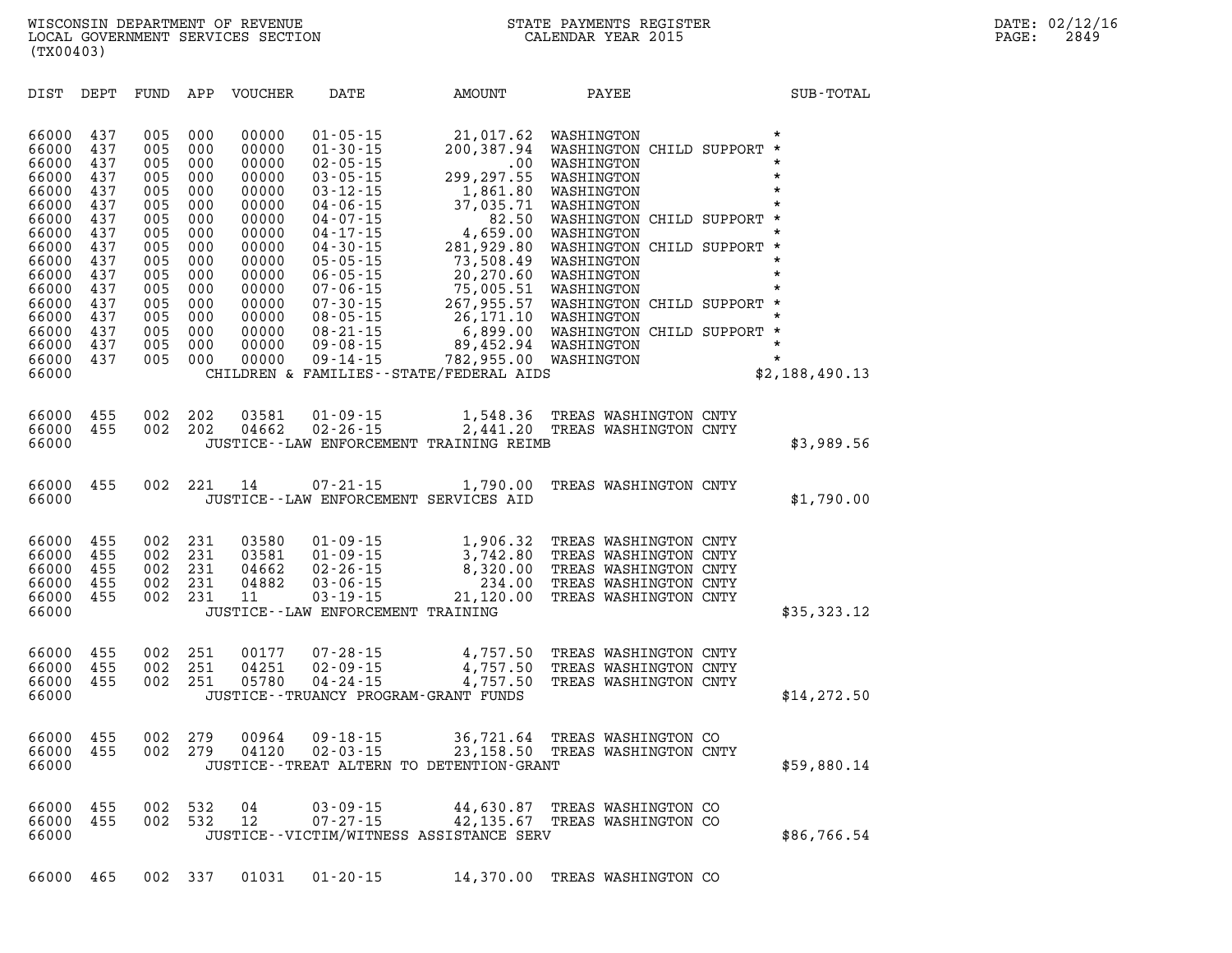| WISCONSIN DEPARTMENT OF REVENUE   | STATE PAYMENTS REGISTER | DATE: 02/12/16 |
|-----------------------------------|-------------------------|----------------|
| LOCAL GOVERNMENT SERVICES SECTION | CALENDAR YEAR 2015      | 2850<br>PAGE:  |

| (TX00403)                                                                                                         |                                                                                         |                                                             |                                                                                                            | LOCAL GOVERNMENT SERVICES SECTION                                                                                 |                                                                                                                                                                                                                                                                                                                                              |                                                                                                                                                        | CALENDAR YEAR 2015                                                                                                                                                                                                                                                                                      |  |             | PAGE: | 2850 |
|-------------------------------------------------------------------------------------------------------------------|-----------------------------------------------------------------------------------------|-------------------------------------------------------------|------------------------------------------------------------------------------------------------------------|-------------------------------------------------------------------------------------------------------------------|----------------------------------------------------------------------------------------------------------------------------------------------------------------------------------------------------------------------------------------------------------------------------------------------------------------------------------------------|--------------------------------------------------------------------------------------------------------------------------------------------------------|---------------------------------------------------------------------------------------------------------------------------------------------------------------------------------------------------------------------------------------------------------------------------------------------------------|--|-------------|-------|------|
| DIST DEPT                                                                                                         |                                                                                         |                                                             |                                                                                                            | FUND APP VOUCHER                                                                                                  | <b>DATE</b>                                                                                                                                                                                                                                                                                                                                  | AMOUNT                                                                                                                                                 | PAYEE                                                                                                                                                                                                                                                                                                   |  | SUB-TOTAL   |       |      |
| 66000<br>66000                                                                                                    | 465                                                                                     |                                                             | 002 337                                                                                                    | 01384                                                                                                             | $06 - 24 - 15$<br>MILITARY AFFAIRS-EMERGENCY MGMT PLANNING                                                                                                                                                                                                                                                                                   | 14,407.00 TREAS WASHINGTON CO                                                                                                                          |                                                                                                                                                                                                                                                                                                         |  | \$28,777.00 |       |      |
| 66000<br>66000<br>66000<br>66000                                                                                  | 465<br>465<br>465                                                                       |                                                             | 002 342<br>002 342<br>002 342                                                                              | 00947<br>01043<br>01454                                                                                           | $01 - 15 - 15$<br>$06 - 11 - 15$<br>$06 - 25 - 15$<br>MILITARY AFFAIRS-EMERGENCY MGMT-FED FUND                                                                                                                                                                                                                                               | 37,690.91 TREAS WASHINGTON CO<br>1,600.00 TREAS WASHINGTON CNTY<br>37,734.89 TREAS WASHINGTON CO                                                       |                                                                                                                                                                                                                                                                                                         |  | \$77,025.80 |       |      |
| 66000<br>66000<br>66000                                                                                           | 465<br>465                                                                              |                                                             | 002 350<br>002 350                                                                                         | 00609<br>00977                                                                                                    | $01 - 26 - 15$<br>$05 - 18 - 15$<br>MILITARY AFFAIRS--HOMELAND SEC GRANT                                                                                                                                                                                                                                                                     | 4,527.80<br>4,527.80<br>2,084.20                                                                                                                       | TREAS WASHINGTON CNTY<br>TREAS WASHINGTON CNTY                                                                                                                                                                                                                                                          |  | \$6,612.00  |       |      |
| 66000<br>66000                                                                                                    | 485                                                                                     |                                                             | 002 127                                                                                                    | 06066                                                                                                             | 06-12-15<br>VETERANS AFFAIRS GRANTS                                                                                                                                                                                                                                                                                                          |                                                                                                                                                        | 1,300.00 TREAS WASHINGTON CO                                                                                                                                                                                                                                                                            |  | \$1,300.00  |       |      |
| 66000<br>66000                                                                                                    | 485                                                                                     |                                                             | 082 267                                                                                                    | 06066                                                                                                             | $06 - 12 - 15$<br>VETERANS AFFAIRS -- GRANTS TO COUNTIES                                                                                                                                                                                                                                                                                     |                                                                                                                                                        | 5,850.00 TREAS WASHINGTON CO                                                                                                                                                                                                                                                                            |  | \$5,850.00  |       |      |
| 66000<br>66000                                                                                                    | 485                                                                                     |                                                             | 083 370                                                                                                    | 06066                                                                                                             | $06 - 12 - 15$<br>VETERANS AFFAIRS -- GRANTS TO COUNTIES                                                                                                                                                                                                                                                                                     | 5,850.00                                                                                                                                               | TREAS WASHINGTON CO                                                                                                                                                                                                                                                                                     |  | \$5,850.00  |       |      |
| 66000<br>66000<br>66000<br>66000<br>66000<br>66000<br>66000<br>66000<br>66000<br>66000<br>66000                   | 505<br>505<br>505<br>505<br>505<br>505<br>505<br>505<br>505<br>505                      |                                                             | 002 155<br>002 155<br>002 155<br>002 155<br>002 155<br>002 155<br>002 155<br>002 155<br>002 155<br>002 155 | 60018<br>60018<br>60584<br>60584<br>60769<br>60769<br>60851<br>60851<br>60892<br>60892                            | $07 - 24 - 15$<br>07-24-15<br>07-24-15<br>03-11-15<br>9, 478.39<br>9, 478.39<br>9, 489.47<br>9, 169.47<br>TREAS WASHINGTON CO<br>03-11-15<br>10, 636.58<br>TREAS WASHINGTON CO<br>05-22-15<br>3, 159.14<br>TREAS WASHINGTON CO<br>06-24-15<br>2, 951.81<br>TREAS WASHINGTON CO<br><br>$07 - 08 - 15$<br>DOA-HOUSING ASSISTANCE-FEDERAL FUNDS | 3,702.68                                                                                                                                               | 9,903.24 TREAS WASHINGTON CO<br>TREAS WASHINGTON CO                                                                                                                                                                                                                                                     |  | \$54,814.94 |       |      |
| 66000<br>66000<br>66000<br>66000<br>66000<br>66000<br>66000<br>66000<br>66000<br>66000<br>66000<br>66000<br>66000 | 505<br>505<br>505<br>505<br>505<br>505<br>505<br>505<br>505<br>505<br>505<br>505<br>505 | 035<br>035<br>035<br>035<br>035<br>035<br>035<br>035<br>035 | 035 371<br>035 371<br>035 371<br>371<br>371<br>371<br>371<br>371<br>371<br>371<br>371<br>371<br>035 371    | 60018<br>60018<br>60018<br>60584<br>60584<br>60584<br>60769<br>60769<br>60769<br>60851<br>60851<br>60851<br>60892 | 07 - 24 - 15<br>07 - 24 - 15<br>$07 - 24 - 15$<br>$03 - 11 - 15$<br>$03 - 11 - 15$<br>$03 - 11 - 15$<br>$05 - 22 - 15$<br>$05 - 22 - 15$<br>$05 - 22 - 15$<br>$06 - 24 - 15$<br>$06 - 24 - 15$<br>$06 - 24 - 15$<br>$07 - 08 - 15$                                                                                                           | 2,107.07<br>709.46<br>3,582.02<br>4,401.34<br>6,801.55<br>7,335.58<br>2,178.72<br>2,297.67<br>1,307.23<br>2,035.73<br>1,221.44<br>2,226.17<br>1,276.79 | TREAS WASHINGTON CO<br>TREAS WASHINGTON CO<br>TREAS WASHINGTON CO<br>TREAS WASHINGTON CO<br>TREAS WASHINGTON CO<br>TREAS WASHINGTON CO<br>TREAS WASHINGTON CO<br>TREAS WASHINGTON CO<br>TREAS WASHINGTON CO<br>TREAS WASHINGTON CO<br>TREAS WASHINGTON CO<br>TREAS WASHINGTON CO<br>TREAS WASHINGTON CO |  |             |       |      |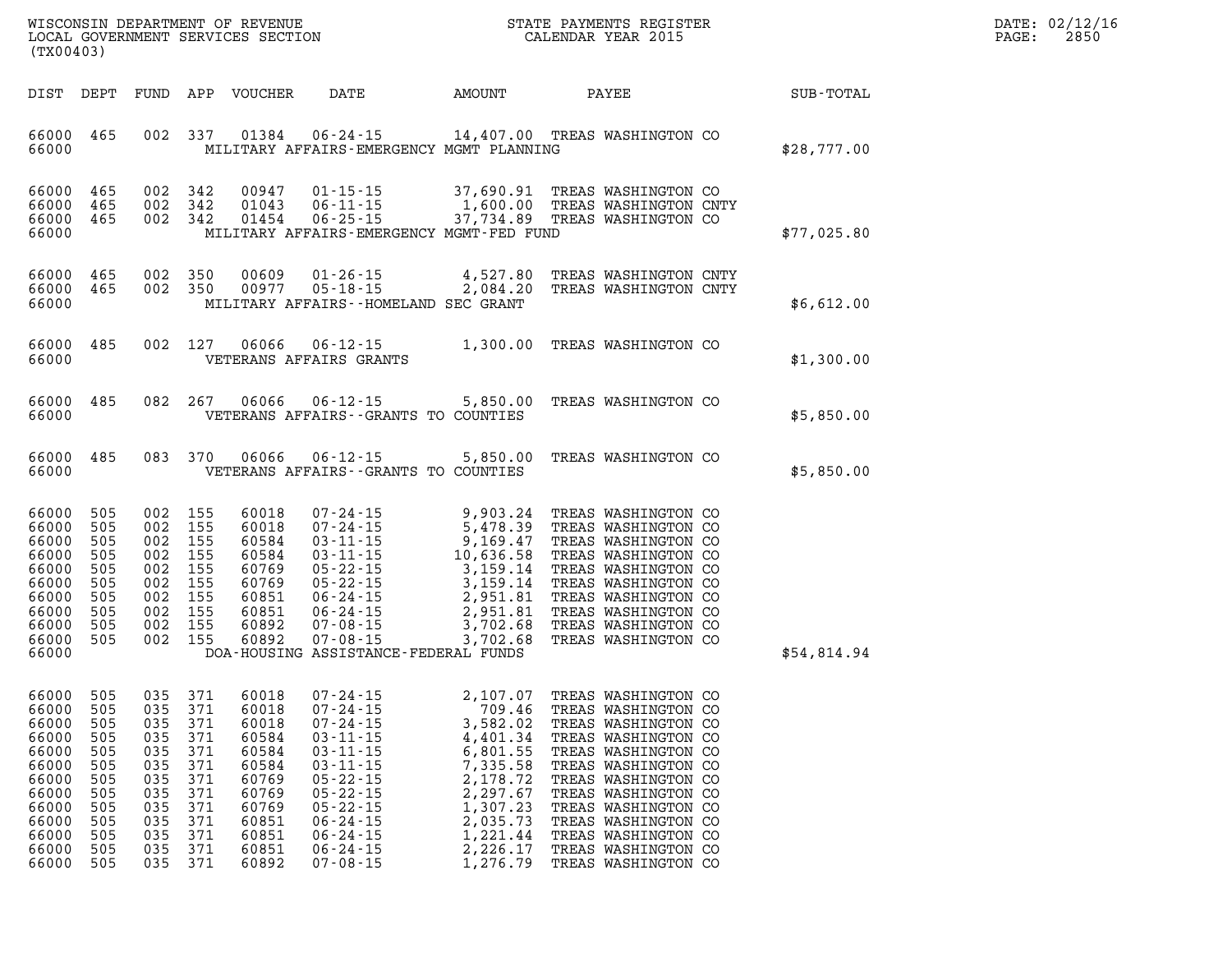|  | AYMENTS REGISTER |  |
|--|------------------|--|
|  | DAR YEAR 2015    |  |

| DIST                    | DEPT       | FUND       | APP        | <b>VOUCHER</b> | DATE                                                          | AMOUNT                                                                    | PAYEE                                         | SUB-TOTAL         |
|-------------------------|------------|------------|------------|----------------|---------------------------------------------------------------|---------------------------------------------------------------------------|-----------------------------------------------|-------------------|
| 66000<br>66000<br>66000 | 505<br>505 | 035<br>035 | 371<br>371 | 60892<br>60892 | $07 - 08 - 15$<br>$07 - 08 - 15$<br>DOA--PUBLIC BENEFITS FUND | 2,553.57<br>1,532.14                                                      | TREAS WASHINGTON CO<br>TREAS WASHINGTON CO    | \$41,566.48       |
| 66000<br>66000          | 505        | 089        | 166        | 04959          | $01 - 21 - 15$<br>DOA--LAND INFORMATION FUND                  | 1,000.00                                                                  | TREAS WASHINGTON CO                           | \$1,000.00        |
| 66000<br>66000          | 835        | 002        | 105        | 44651          | 07-27-15<br>REVENUE - - STATE SHARED REVENUES                 | 115,188.09                                                                | TREAS WASHINGTON CO                           | \$115,188.09      |
| 66000<br>66000          | 835        | 002        | 109        | 01066          | REVENUE--EXEMPT COMPUTER AID                                  | $07 - 27 - 15$ 123,639.00                                                 | TREAS WASHINGTON CO                           | \$123,639.00      |
| 66000<br>66000<br>66000 | 835<br>835 | 002<br>002 | 302<br>302 | 10125<br>11124 | $07 - 27 - 15$<br>$07 - 27 - 15$                              | 15,861,337.63<br>2,319,932.61<br>REVENUE-FIRST DOLLAR/SCHOOL LEVY CREDITS | TREAS WASHINGTON CO<br>TREAS<br>WASHINGTON CO | \$18, 181, 270.24 |
| 66000<br>66000          | 835        | 021        | 363        | 37263          | $03 - 23 - 15$<br>REVENUE - - LOTTERY CREDIT                  | 3,298,979.37                                                              | TREAS WASHINGTON CO                           | \$3,298,979.37    |
| 66000                   |            |            |            |                | DISTRICT TOTAL APPROPRIATIONS                                 |                                                                           |                                               | \$31,910,255.80   |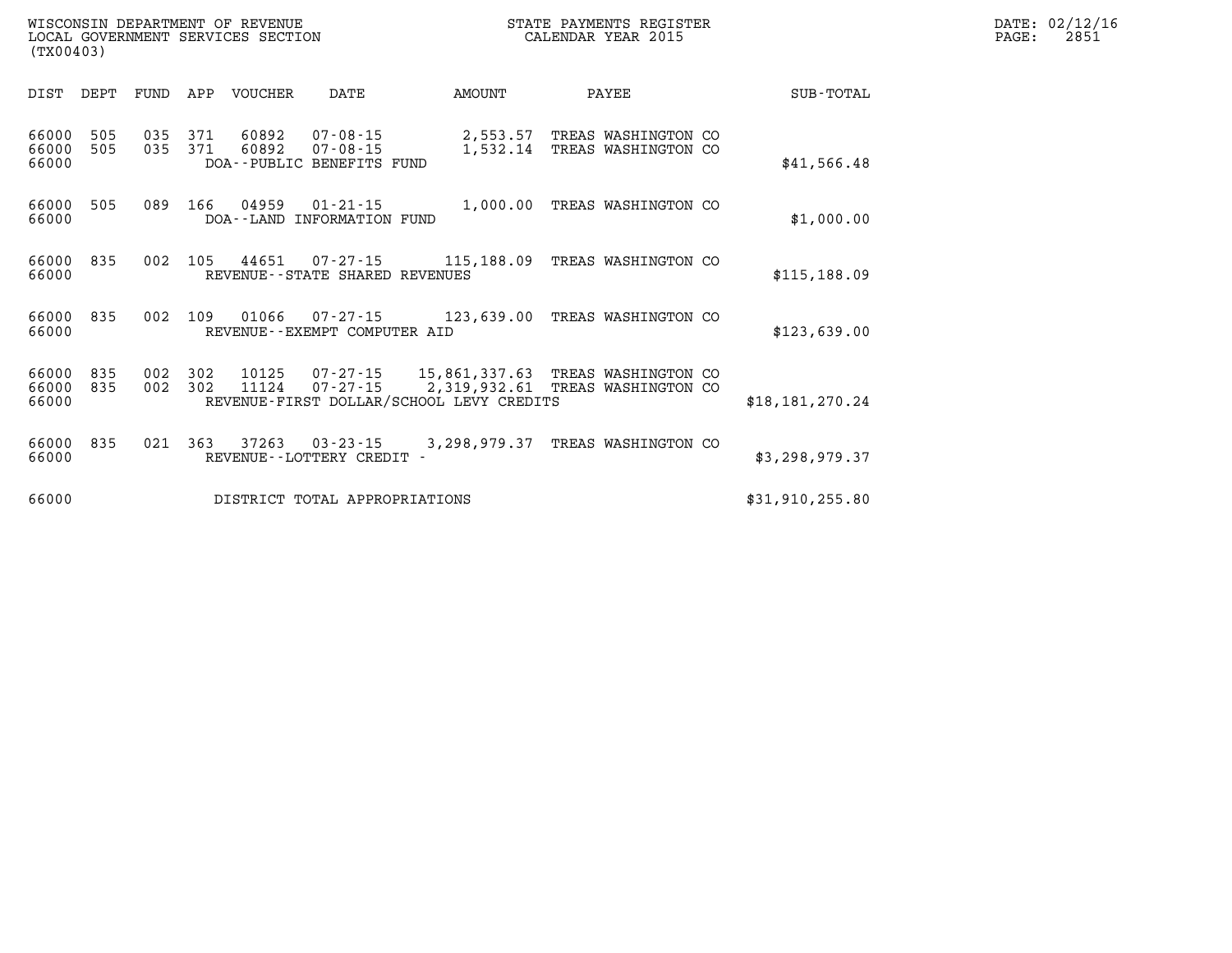| (TX00403)                                     |                   |         |                               |                            |                                              |                                          | WISCONSIN DEPARTMENT OF REVENUE<br>LOCAL GOVERNMENT SERVICES SECTION FOR THE STATE PAYMENTS REGIS!<br>STATE PAYMENTS REGISTER |               | DATE: 02/12/16<br>$\mathtt{PAGE:}$<br>2852 |
|-----------------------------------------------|-------------------|---------|-------------------------------|----------------------------|----------------------------------------------|------------------------------------------|-------------------------------------------------------------------------------------------------------------------------------|---------------|--------------------------------------------|
|                                               |                   |         |                               | DIST DEPT FUND APP VOUCHER |                                              | DATE AMOUNT                              | PAYEE SUB-TOTAL                                                                                                               |               |                                            |
| 66002 165<br>66002                            |                   |         |                               |                            |                                              | SAFETY/PROF SERV--FIRE INSURANCE DUES    | 002 225 01676 06-25-15 11,444.16 TREAS TN ADDISON                                                                             | \$11,444.16   |                                            |
| 66002 370<br>66002                            |                   |         |                               | 002 503 17873              |                                              | NAT RESOURCES--AIDS IN LIEU OF TAXES     | 01-12-15 3,301.94 TREAS TN ADDISON<br>346.66 TOWN SHARE                                                                       | \$3,301.94    |                                            |
| 66002 370<br>66002                            |                   |         | 012 571                       |                            |                                              | NAT RESOURCES--FOREST CROP/MFL/CO FOREST | 39717  06-02-15  44.10  TREAS TN ADDISON                                                                                      | \$44.10       |                                            |
| 66002 370<br>66002 370<br>66002               |                   |         | 012 579<br>012 579            |                            |                                              | NAT RESOURCES--AIDS IN LIEU OF TAXES     | 20777  04-03-15  711.54  TREAS TN ADDISON<br>20777  04-03-15  467.55  TREAS TN ADDISON                                        | \$1,179.09    |                                            |
| 66002 370<br>66002                            |                   |         | 074 670                       |                            | NAT RESOURCES--RU RECYCLING GRANT            |                                          | 43174  05-29-15  7,655.31 TREAS TN ADDISON                                                                                    | \$7,655.31    |                                            |
| 66002<br>66002<br>66002<br>66002 395<br>66002 | 395<br>395<br>395 | 011 191 | 011 191<br>011 191<br>011 191 | 39681<br>55681<br>67681    | 47681 04-06-15<br>07-06-15<br>$10 - 05 - 15$ | TRANSPORTATION--GENERAL TRANSP AIDS-GTA  | 01-05-15 35,534.77 TOWN OF ADDISON<br>35,534.77 TOWN OF ADDISON<br>35,534.77 TOWN OF ADDISON<br>35,534.79 TOWN OF ADDISON     | \$142, 139.10 |                                            |
| 66002 835<br>66002                            |                   |         |                               |                            | REVENUE--STATE SHARED REVENUES               |                                          | 002 105 44631 07-27-15 6,533.11 TREAS TN ADDISON                                                                              | \$6,533.11    |                                            |
| 66002<br>66002                                | 835               | 002 109 |                               | 03560                      | REVENUE--EXEMPT COMPUTER AID                 |                                          | 07-27-15 1,494.00 TREAS TN ADDISON                                                                                            | \$1,494.00    |                                            |
| 66002                                         |                   |         |                               |                            | DISTRICT TOTAL APPROPRIATIONS                |                                          |                                                                                                                               | \$173,790.81  |                                            |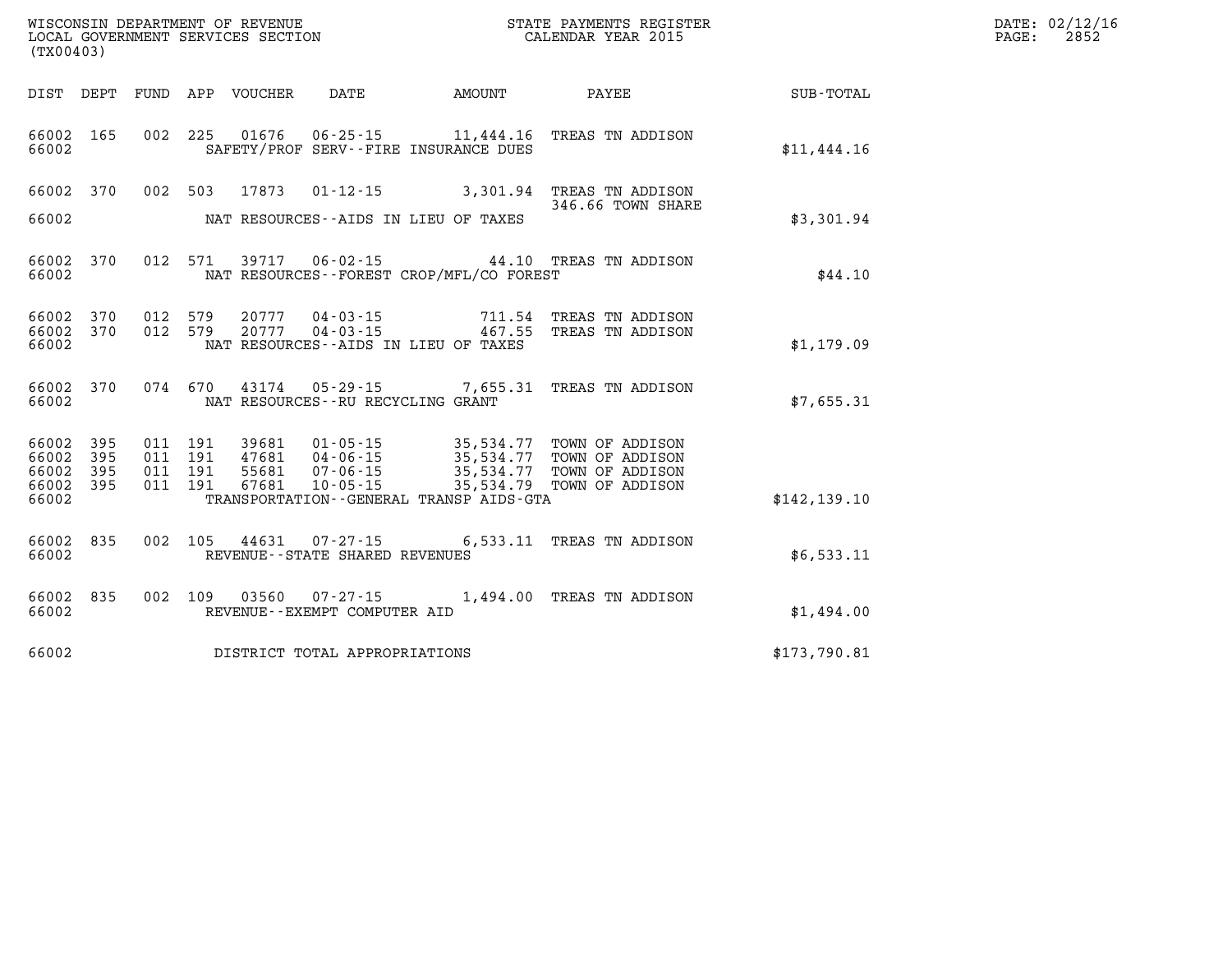| WISCONSIN DEPARTMENT OF REVENUE      | PAYMENTS REGISTER<br>3TATE | DATE: | 02/12/16 |
|--------------------------------------|----------------------------|-------|----------|
| GOVERNMENT SERVICES SECTION<br>LOCAL | CALENDAR YEAR 2015         | PAGE  | 2853     |

| (TX00403) |                                                  |         |         | LOCAL GOVERNMENT SERVICES SECTION |                                     |                                             | CALENDAR YEAR 2015                                                                                                                                                                                                                                                                                                                                     |                                                              | PAGE: | 2853 |
|-----------|--------------------------------------------------|---------|---------|-----------------------------------|-------------------------------------|---------------------------------------------|--------------------------------------------------------------------------------------------------------------------------------------------------------------------------------------------------------------------------------------------------------------------------------------------------------------------------------------------------------|--------------------------------------------------------------|-------|------|
|           |                                                  |         |         |                                   |                                     |                                             |                                                                                                                                                                                                                                                                                                                                                        | DIST DEPT FUND APP VOUCHER DATE AMOUNT PAYEE PAYER SUB-TOTAL |       |      |
| 66004     | 66004 165                                        |         |         |                                   |                                     | SAFETY/PROF SERV--FIRE INSURANCE DUES       | 002 225 01677 06-25-15 9,733.16 TREAS TN BARTON                                                                                                                                                                                                                                                                                                        | \$9,733.16                                                   |       |      |
|           | 66004 370<br>66004 370                           | 002 503 | 002 503 | 17874<br>17874                    |                                     |                                             | 01-12-15 2,443.95 TREAS TN BARTON<br>01-12-15 4,247.24 TREAS TN BARTON<br>837.93 TOWN SHARE                                                                                                                                                                                                                                                            |                                                              |       |      |
| 66004     |                                                  |         |         |                                   |                                     | NAT RESOURCES--AIDS IN LIEU OF TAXES        |                                                                                                                                                                                                                                                                                                                                                        | \$6,691.19                                                   |       |      |
| 66004     |                                                  |         |         |                                   |                                     | NAT RESOURCES - - FOREST CROP/MFL/CO FOREST | 66004 370 012 571 39718 06-02-15 88.81 TREAS TN BARTON                                                                                                                                                                                                                                                                                                 | \$88.81                                                      |       |      |
| 66004     | 66004 370                                        |         |         |                                   |                                     | NAT RESOURCES--AIDS IN LIEU OF TAXES        | 012 579 20778 04-03-15 $\frac{12.64}{12.64}$ TREAS TN BARTON                                                                                                                                                                                                                                                                                           | \$12.64                                                      |       |      |
|           | 66004                                            |         |         |                                   |                                     | NAT RESOURCES--RU RECYCLING GRANT           | 66004 370 074 670 43175 05-29-15 2,992.21 TREAS TN BARTON                                                                                                                                                                                                                                                                                              | \$2,992.21                                                   |       |      |
| 66004     | 66004 395<br>66004 395<br>66004 395<br>66004 395 |         |         |                                   |                                     | TRANSPORTATION--GENERAL TRANSP AIDS-GTA     | $\begin{array}{cccc} 011 & 191 & 39682 & 01\cdot 05\cdot 15 & 25,471.63 & \text{TOWN OF BARTON} \\ 011 & 191 & 47682 & 04\cdot 06\cdot 15 & 25,471.63 & \text{TOWN OF BARTON} \\ 011 & 191 & 55682 & 07\cdot 06\cdot 15 & 25,471.63 & \text{TOWN OF BARTON} \\ 011 & 191 & 67682 & 10\cdot 05\cdot 15 & 25,471.65 & \text{TOWN OF BARTON} \end{array}$ | \$101,886.54                                                 |       |      |
| 66004     | 66004 395<br>66004 395                           |         |         | 011 278 43056<br>011 278 43056    |                                     | TRANSPORTATION--LRIP/TRIP/MSIP GRANTS       | 03-20-15 14,313.45 TREAS TN BARTON<br>03-20-15 14,595.18 TREAS TN BARTON                                                                                                                                                                                                                                                                               | \$28,908.63                                                  |       |      |
|           | 66004 835<br>66004                               |         |         |                                   |                                     | REVENUE--STATE SHARED REVENUES              | 002 105 44632 07-27-15 6,524.39 TREAS TN BARTON                                                                                                                                                                                                                                                                                                        | \$6,524.39                                                   |       |      |
|           | 66004 835<br>66004                               |         |         |                                   | REVENUE--EXEMPT COMPUTER AID        |                                             | 002 109 03561 07-27-15 1,418.00 TREAS TN BARTON                                                                                                                                                                                                                                                                                                        | \$1,418.00                                                   |       |      |
| 66004     | 66004 835                                        |         |         | 021 363 35935                     |                                     |                                             |                                                                                                                                                                                                                                                                                                                                                        | \$1,610.75                                                   |       |      |
|           |                                                  |         |         |                                   | 66004 DISTRICT TOTAL APPROPRIATIONS |                                             |                                                                                                                                                                                                                                                                                                                                                        | \$159,866.32                                                 |       |      |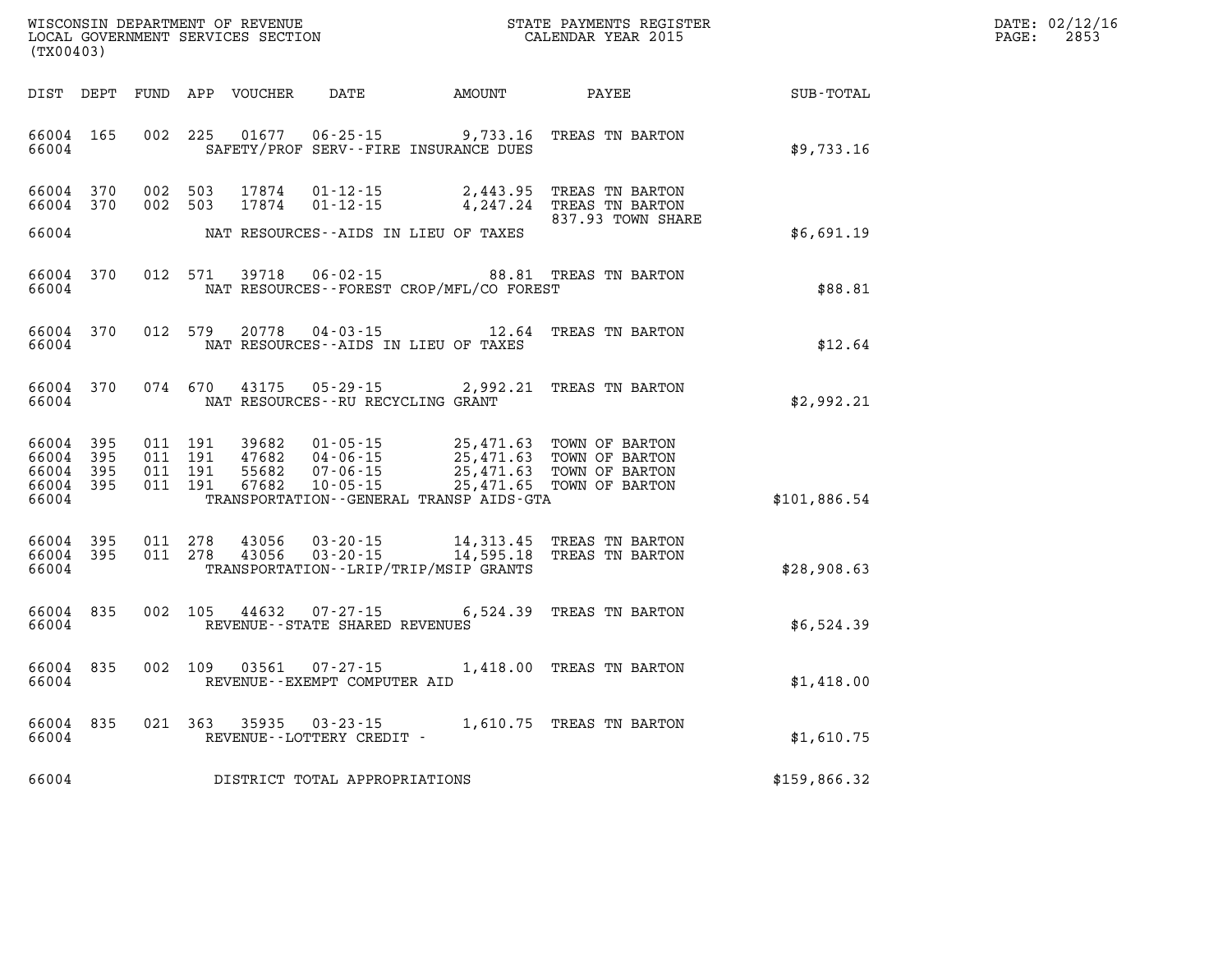| WISCONSIN DEPARTMENT OF REVENUE      | PAYMENTS REGISTER<br>3TATE | DATE: | 02/12/16 |
|--------------------------------------|----------------------------|-------|----------|
| GOVERNMENT SERVICES SECTION<br>LOCAL | CALENDAR YEAR 2015         | PAGE  | 2854     |

| (TX00403)                                 |                          |                                          | LOCAL GOVERNMENT SERVICES SECTION |                                                             |                                                                                                                                                                                                                         | CALENDAR YEAR 2015                                                       |                        | PAGE: | 2854 |
|-------------------------------------------|--------------------------|------------------------------------------|-----------------------------------|-------------------------------------------------------------|-------------------------------------------------------------------------------------------------------------------------------------------------------------------------------------------------------------------------|--------------------------------------------------------------------------|------------------------|-------|------|
|                                           |                          |                                          | DIST DEPT FUND APP VOUCHER        | <b>DATE</b>                                                 |                                                                                                                                                                                                                         |                                                                          | AMOUNT PAYEE SUB-TOTAL |       |      |
| 66006 165<br>66006                        |                          |                                          |                                   |                                                             | 002 225 01678 06-25-15 16,010.77 TREAS TN ERIN<br>SAFETY/PROF SERV--FIRE INSURANCE DUES                                                                                                                                 |                                                                          | \$16,010.77            |       |      |
| 66006 370<br>66006<br>66006               | 370                      | 000 001<br>000 001                       | 04DNR<br>05DNR                    | 06 - 03 - 15<br>09 - 28 - 15                                | NAT RESOURCES-SEVERANCE/YIELD/WITHDRAWAL                                                                                                                                                                                | 219.03 TREAS TOWN ERIN<br>328.35 TREAS TOWN ERIN                         | \$547.38               |       |      |
| 66006<br>66006<br>66006                   | 370<br>370               | 002 503<br>002 503                       | 17875<br>17875                    | $01 - 12 - 15$<br>$01 - 12 - 15$                            | NAT RESOURCES--AIDS IN LIEU OF TAXES                                                                                                                                                                                    | 22,392.14 TREAS TN ERIN<br>20,769.79 TREAS TN ERIN<br>4918.96 TOWN SHARE | \$43,161.93            |       |      |
| 66006<br>66006                            | 370                      | 012 571                                  |                                   |                                                             | 39719   06-02-15   272.49   TREAS TN ERIN<br>NAT RESOURCES--FOREST CROP/MFL/CO FOREST                                                                                                                                   |                                                                          | \$272.49               |       |      |
| 66006<br>66006                            | 370                      |                                          |                                   |                                                             | 012 579 20779 04-03-15 3,196.99 TREAS TN ERIN<br>NAT RESOURCES--AIDS IN LIEU OF TAXES                                                                                                                                   |                                                                          | \$3,196.99             |       |      |
| 66006<br>66006                            | 370                      |                                          | 074 670 43176                     | NAT RESOURCES - - RU RECYCLING GRANT                        | 05-29-15 6,493.00 TREAS TN ERIN                                                                                                                                                                                         |                                                                          | \$6,493.00             |       |      |
| 66006<br>66006<br>66006<br>66006<br>66006 | 395<br>395<br>395<br>395 | 011 191<br>011 191<br>011 191<br>011 191 | 67683                             | $10 - 05 - 15$                                              | 39683  01-05-15  31,213.35  TOWN OF ERIN<br>47683  04-06-15  31,213.35  TOWN OF ERIN<br>55683  07-06-15  31,213.35  TOWN OF ERIN<br>67683  10-05-15  31,213.35  TOWN OF ERIN<br>TRANSPORTATION--GENERAL TRANSP AIDS-GTA | 31,213.35 TOWN OF ERIN                                                   | \$124,853.40           |       |      |
| 66006<br>66006                            | 835                      |                                          |                                   | 002 105 44633 07-27-15<br>REVENUE - - STATE SHARED REVENUES |                                                                                                                                                                                                                         | 6,601.61 TREAS TN ERIN                                                   | \$6,601.61             |       |      |
| 66006<br>66006                            | 835                      |                                          |                                   | 002 109 03562 07-27-15<br>REVENUE--EXEMPT COMPUTER AID      |                                                                                                                                                                                                                         | 140.00 TREAS TN ERIN                                                     | \$140.00               |       |      |
| 66006<br>66006                            | 835                      |                                          | 002 501 00004                     | $02 - 02 - 15$                                              | DOA-PAYMENT FOR MUNICIPAL SERVICES AID                                                                                                                                                                                  | 112.40 TREAS TN ERIN                                                     | \$112.40               |       |      |
| 66006                                     |                          |                                          |                                   | DISTRICT TOTAL APPROPRIATIONS                               |                                                                                                                                                                                                                         |                                                                          | \$201,389.97           |       |      |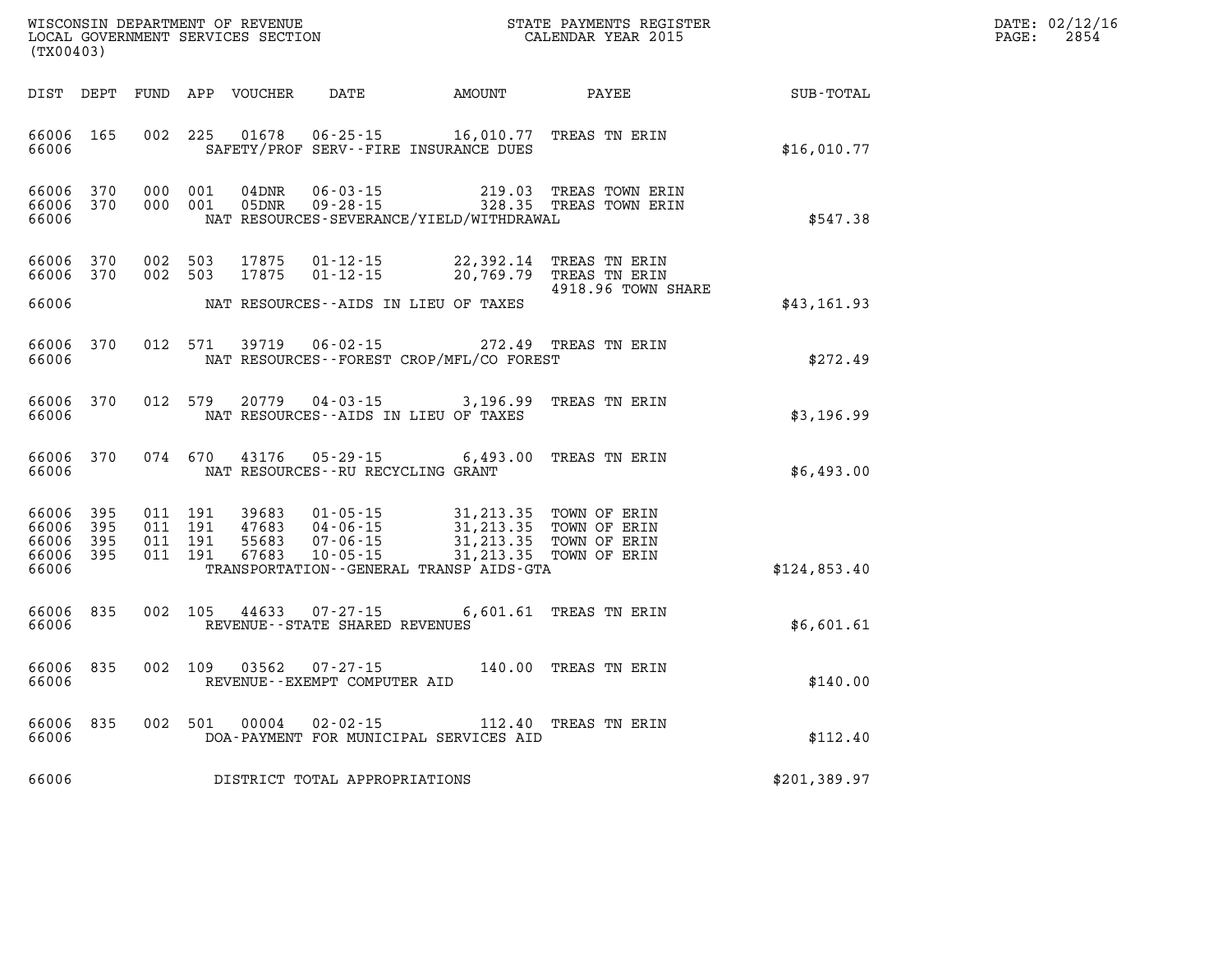| (TX00403)                                 |                            |                                          |         | WISCONSIN DEPARTMENT OF REVENUE<br>LOCAL GOVERNMENT SERVICES SECTION |                                                        |                                             | STATE PAYMENTS REGISTER<br>CALENDAR YEAR 2015                                                                                                                                           |              | DATE: 02/12/16<br>PAGE:<br>2855 |
|-------------------------------------------|----------------------------|------------------------------------------|---------|----------------------------------------------------------------------|--------------------------------------------------------|---------------------------------------------|-----------------------------------------------------------------------------------------------------------------------------------------------------------------------------------------|--------------|---------------------------------|
|                                           |                            |                                          |         | DIST DEPT FUND APP VOUCHER                                           | DATE                                                   | AMOUNT                                      | PAYEE                                                                                                                                                                                   | SUB-TOTAL    |                                 |
| 66008 165<br>66008                        |                            |                                          | 002 225 | 01679                                                                |                                                        | SAFETY/PROF SERV--FIRE INSURANCE DUES       | 06-25-15 13,293.68 TREAS TN FARMINGTON                                                                                                                                                  | \$13, 293.68 |                                 |
| 66008 370<br>66008                        |                            |                                          |         | 002 503 17876                                                        | $01 - 12 - 15$                                         | NAT RESOURCES--AIDS IN LIEU OF TAXES        | 6,418.73 TREAS TN FARMINGTON<br>560.04 TOWN SHARE                                                                                                                                       | \$6,418.73   |                                 |
| 66008<br>66008                            | 370                        |                                          | 012 381 | 00595                                                                | NAT RESOURCES--BOAT PATROL                             |                                             | 03-31-15 323.31 TREAS TN FARMINGTON                                                                                                                                                     | \$323.31     |                                 |
| 66008 370<br>66008                        |                            |                                          | 012 550 |                                                                      |                                                        | NAT RESOURCES--BOATING ENFORCEMENT AIDS     | 00595  03-31-15  1,120.28  TREAS TN FARMINGTON                                                                                                                                          | \$1,120.28   |                                 |
| 66008 370<br>66008                        |                            |                                          | 012 571 | 39720                                                                |                                                        | NAT RESOURCES - - FOREST CROP/MFL/CO FOREST | 06-02-15 109.84 TREAS TN FARMINGTON                                                                                                                                                     | \$109.84     |                                 |
| 66008 370<br>66008                        |                            | 074 670                                  |         | 43177                                                                | NAT RESOURCES -- RU RECYCLING GRANT                    |                                             | 05-29-15 6,332.39 TREAS TN FARMINGTON                                                                                                                                                   | \$6,332.39   |                                 |
| 66008<br>66008<br>66008<br>66008<br>66008 | 395<br>395<br>395<br>- 395 | 011 191<br>011 191<br>011 191<br>011 191 |         | 39684<br>47684<br>55684<br>67684                                     | 04-06-15<br>$07 - 06 - 15$<br>$10 - 05 - 15$           | TRANSPORTATION--GENERAL TRANSP AIDS-GTA     | 01-05-15 35,848.56 TOWN OF FARMINGTON<br>04-06-15 35,848.56 TOWN OF FARMINGTON<br>07-06-15 35,848.56 TOWN OF FARMINGTON<br>35,848.56 TOWN OF FARMINGTON<br>35,848.56 TOWN OF FARMINGTON | \$143,394.24 |                                 |
| 66008 455<br>66008                        |                            |                                          |         | 002 231 11                                                           | 03-19-15<br>JUSTICE -- LAW ENFORCEMENT TRAINING        |                                             | 160.00 TREAS TN FARMINGTON                                                                                                                                                              | \$160.00     |                                 |
| 66008<br>66008                            | 835                        |                                          | 002 105 | 44634                                                                | $07 - 27 - 15$<br>REVENUE - - STATE SHARED REVENUES    |                                             | 5,799.26 TREAS TN FARMINGTON                                                                                                                                                            | \$5,799.26   |                                 |
| 66008<br>66008                            | 835                        |                                          | 002 109 |                                                                      | $03563$ $07 - 27 - 15$<br>REVENUE--EXEMPT COMPUTER AID |                                             | 143.00 TREAS TN FARMINGTON                                                                                                                                                              | \$143.00     |                                 |
| 66008                                     |                            |                                          |         |                                                                      | DISTRICT TOTAL APPROPRIATIONS                          |                                             |                                                                                                                                                                                         | \$177,094.73 |                                 |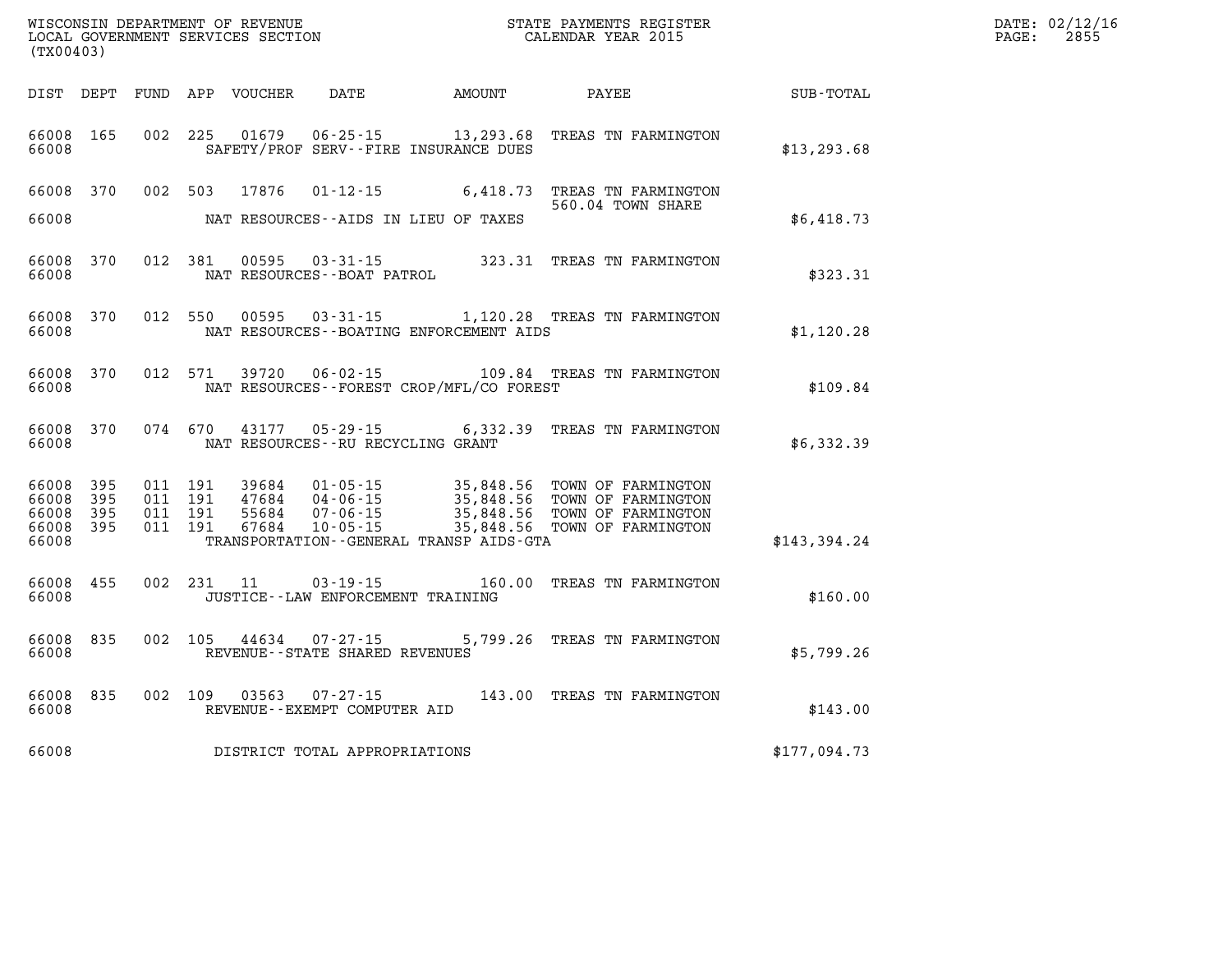| WISCONSIN DEPARTMENT OF REVENUE   | STATE PAYMENTS REGISTER | DATE: 02/12/16 |
|-----------------------------------|-------------------------|----------------|
| LOCAL GOVERNMENT SERVICES SECTION | CALENDAR YEAR 2015      | 2856<br>PAGE:  |
| $1 - 2 - 0$                       |                         |                |

| (TX00403)                        |                          |            |                                  | LOCAL GOVERNMENT SERVICES SECTION |                                          |                                              | CALENDAR YEAR 2015                                                                                                                |              | PAGE: | 2856 |
|----------------------------------|--------------------------|------------|----------------------------------|-----------------------------------|------------------------------------------|----------------------------------------------|-----------------------------------------------------------------------------------------------------------------------------------|--------------|-------|------|
| DIST                             | DEPT                     | FUND       |                                  | APP VOUCHER                       | DATE                                     | AMOUNT                                       | PAYEE                                                                                                                             | SUB-TOTAL    |       |      |
| 66010<br>66010                   | 165                      |            |                                  | 002 225 01680                     |                                          | SAFETY/PROF SERV--FIRE INSURANCE DUES        | 06-25-15 786.69 TREAS TN GERMANTOWN                                                                                               | \$786.69     |       |      |
| 66010<br>66010                   | 370                      |            |                                  |                                   | NAT RESOURCES--RU RECYCLING GRANT        |                                              | 074 670 43178 05-29-15 394.73 TREAS TN GERMANTOWN                                                                                 | \$394.73     |       |      |
| 66010<br>66010<br>66010<br>66010 | 395<br>395<br>395<br>395 | 011<br>011 | 191<br>191<br>011 191<br>011 191 | 39685<br>47685<br>55685<br>67685  | 04-06-15<br>07-06-15<br>10-05-15         |                                              | 01-05-15 2,455.23 TOWN OF GERMANTOWN<br>2,455.23 TOWN OF GERMANTOWN<br>2,455.23 TOWN OF GERMANTOWN<br>2,455.23 TOWN OF GERMANTOWN |              |       |      |
| 66010                            |                          |            |                                  |                                   |                                          | TRANSPORTATION - - GENERAL TRANSP AIDS - GTA |                                                                                                                                   | \$9,820.92   |       |      |
| 66010<br>66010                   | 835                      | 002        |                                  |                                   | REVENUE--STATE SHARED REVENUES           |                                              | 105  44635  07-27-15  2,075.47  TREAS TN GERMANTOWN                                                                               | \$2,075.47   |       |      |
| 66010<br>66010                   | 835                      |            | 002 109                          | 03564                             | 07-27-15<br>REVENUE--EXEMPT COMPUTER AID |                                              | 72.00 TREAS TN GERMANTOWN                                                                                                         | \$72.00      |       |      |
| 66010                            |                          |            |                                  |                                   | DISTRICT TOTAL APPROPRIATIONS            |                                              |                                                                                                                                   | \$13, 149.81 |       |      |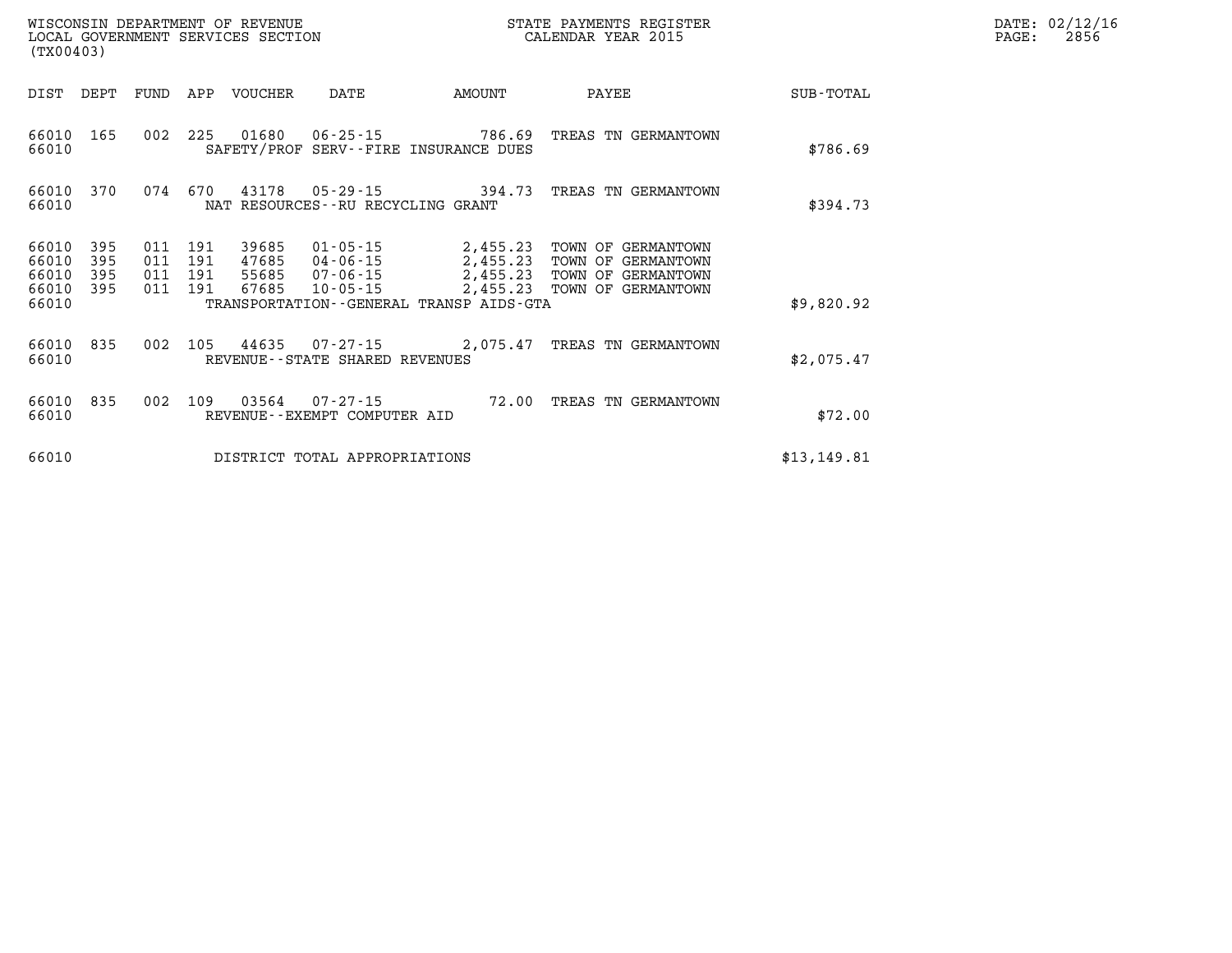| WISCONSIN DEPARTMENT OF REVENUE   | PAYMENTS REGISTER<br>3TATE - | DATE: | 02/12/16 |
|-----------------------------------|------------------------------|-------|----------|
| LOCAL GOVERNMENT SERVICES SECTION | CALENDAR YEAR 2015           | PAGE  | 2857     |

| (TX00403)                                |                        |                               | LOCAL GOVERNMENT SERVICES SECTION |                                                           |                                          | CALENDAR YEAR 2015                                                                                                                                                                                         |                                                    | PAGE: | 2857 |
|------------------------------------------|------------------------|-------------------------------|-----------------------------------|-----------------------------------------------------------|------------------------------------------|------------------------------------------------------------------------------------------------------------------------------------------------------------------------------------------------------------|----------------------------------------------------|-------|------|
|                                          |                        |                               |                                   |                                                           |                                          |                                                                                                                                                                                                            | DIST DEPT FUND APP VOUCHER DATE AMOUNT PAYEE TOTAL |       |      |
| 66012                                    |                        |                               |                                   |                                                           | SAFETY/PROF SERV--FIRE INSURANCE DUES    | 66012 165 002 225 01681 06-25-15 11,806.26 TREAS TN HARTFORD                                                                                                                                               | \$11,806.26                                        |       |      |
|                                          | 66012 370              |                               | 66012 370 002 503 17877           |                                                           | NAT RESOURCES--AIDS IN LIEU OF TAXES     | 002 503 17877 01-12-15 147.16 TREAS TN HARTFORD<br>002 503 17877 01-12-15 9,109.13 TREAS TN HARTFORD<br>987.53 TOWN SHARE                                                                                  |                                                    |       |      |
| 66012                                    |                        |                               |                                   |                                                           |                                          |                                                                                                                                                                                                            | \$9,256.29                                         |       |      |
| 66012                                    |                        |                               |                                   | NAT RESOURCES--BOAT PATROL                                |                                          | 66012 370 012 381 00603 04-03-15 3,450.86 TREAS TN HARTFORD                                                                                                                                                | \$3,450.86                                         |       |      |
| 66012                                    |                        |                               |                                   |                                                           | NAT RESOURCES--BOATING ENFORCEMENT AIDS  | 66012 370 012 550 00603 04-03-15 11,957.23 TREAS TN HARTFORD                                                                                                                                               | \$11,957.23                                        |       |      |
| 66012                                    |                        |                               |                                   |                                                           | NAT RESOURCES--FOREST CROP/MFL/CO FOREST | 66012 370 012 571 39721 06-02-15 26.98 TREAS TN HARTFORD                                                                                                                                                   | \$26.98                                            |       |      |
| 66012                                    |                        |                               |                                   |                                                           | NAT RESOURCES--AIDS IN LIEU OF TAXES     | $\begin{array}{cccc} 66012 & 370 & 012 & 579 & 20780 & 04 - 03 - 15 & 105.97 & \text{TREAS TN HARTFORD} \\ 66012 & 370 & 012 & 579 & 20780 & 04 - 03 - 15 & 545.52 & \text{TREAS TN HARTFORD} \end{array}$ | \$651.49                                           |       |      |
| 66012                                    |                        |                               | 66012 370 074 670 43179           | NAT RESOURCES--RU RECYCLING GRANT                         |                                          | 05-29-15 4,464.14 TREAS TN HARTFORD                                                                                                                                                                        | \$4,464.14                                         |       |      |
| 66012 395<br>66012<br>66012 395<br>66012 | 395<br>66012 395       | 011 191<br>011 191<br>011 191 | 011 191 39686                     |                                                           | TRANSPORTATION - GENERAL TRANSP AIDS-GTA | 39686  01-05-15  26,869.90  TOWN OF HARTFORD<br>47686  04-06-15  26,869.90  TOWN OF HARTFORD<br>55686  07-06-15  26,869.90  TOWN OF HARTFORD<br>67686  10-05-15  26,869.92  TOWN OF HARTFORD               | \$107,479.62                                       |       |      |
| 66012                                    | 66012 395<br>66012 395 |                               | 011 278 52473<br>011 278 52473    |                                                           | TRANSPORTATION - - LRIP/TRIP/MSIP GRANTS | 07-01-15 14,313.45 TREAS TN HARTFORD<br>07-01-15 14,595.16 TREAS TN HARTFORD                                                                                                                               | \$28,908.61                                        |       |      |
| 66012                                    | 66012 455              |                               |                                   | JUSTICE -- LAW ENFORCEMENT TRAINING                       |                                          | 002 231 14 04-08-15 320.00 TREAS TN HARTFORD                                                                                                                                                               | \$320.00                                           |       |      |
| 66012 835<br>66012                       |                        |                               |                                   | REVENUE - - STATE SHARED REVENUES                         |                                          | 002 105 44636 07-27-15 8,434.10 TREAS TN HARTFORD                                                                                                                                                          | \$8,434.10                                         |       |      |
| 66012 835<br>66012                       |                        |                               |                                   | 002 109 03565 07-27-15<br>REVENUE - - EXEMPT COMPUTER AID |                                          | 591.00 TREAS TN HARTFORD                                                                                                                                                                                   | \$591.00                                           |       |      |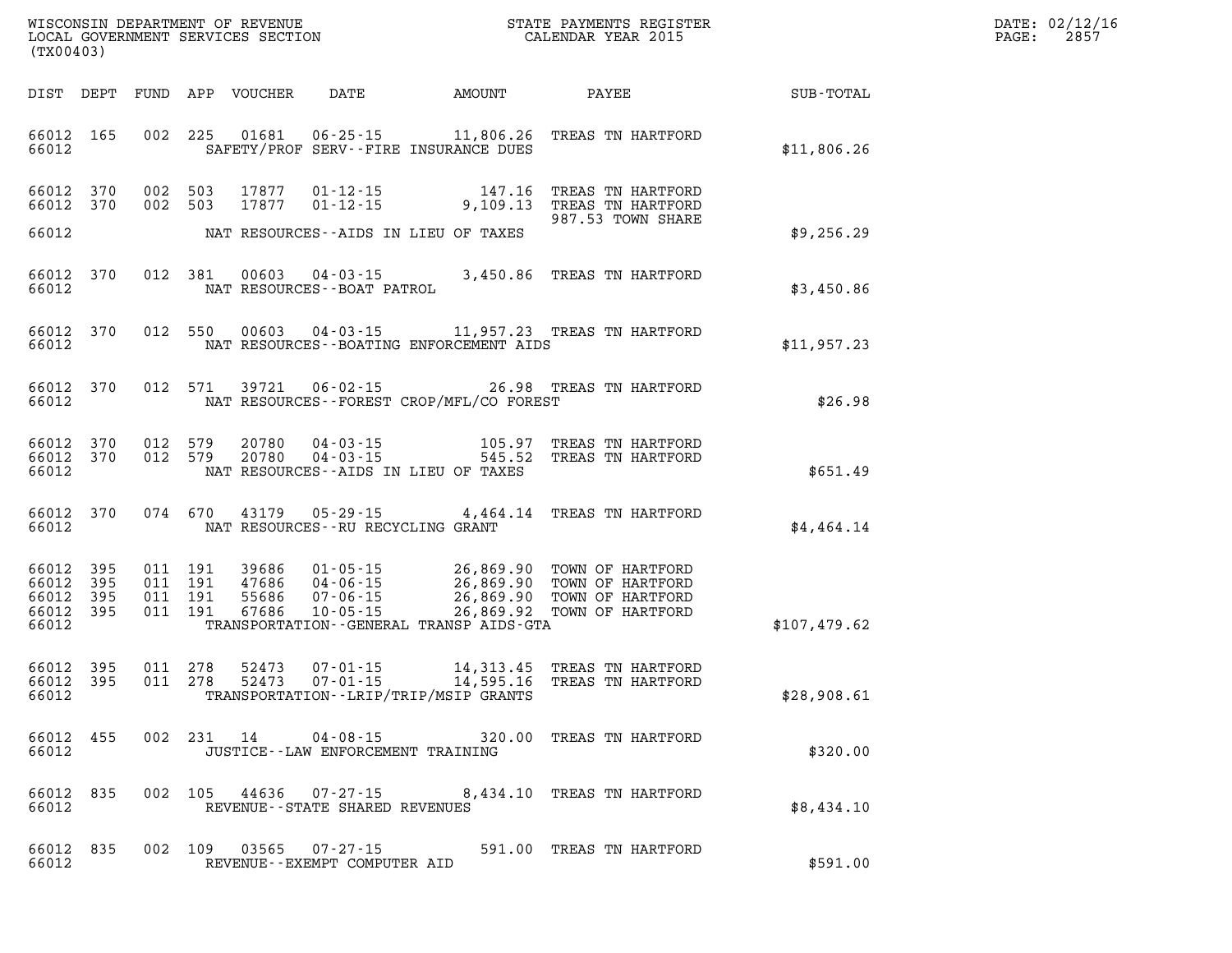| WISCONSIN DEPARTMENT OF REVENUE<br>LOCAL GOVERNMENT SERVICES SECTION<br>(TX00403) |      |      |     |         |                                                          |          | STATE PAYMENTS REGISTER<br>CALENDAR YEAR 2015 |              | PAGE: | DATE: 02/12/16<br>2858 |
|-----------------------------------------------------------------------------------|------|------|-----|---------|----------------------------------------------------------|----------|-----------------------------------------------|--------------|-------|------------------------|
| DIST                                                                              | DEPT | FUND | APP | VOUCHER | DATE                                                     | AMOUNT   | PAYEE                                         | SUB-TOTAL    |       |                        |
| 66012<br>66012                                                                    | 835  | 002  | 501 | 00004   | $02 - 02 - 15$<br>DOA-PAYMENT FOR MUNICIPAL SERVICES AID | 397.04   | TREAS TN HARTFORD                             | \$397.04     |       |                        |
| 66012<br>66012                                                                    | 835  | 021  | 363 | 35936   | $03 - 23 - 15$<br>REVENUE--LOTTERY CREDIT -              | 1,643.97 | TREAS TN HARTFORD                             | \$1,643.97   |       |                        |
| 66012                                                                             |      |      |     |         | DISTRICT TOTAL APPROPRIATIONS                            |          |                                               | \$189,387.59 |       |                        |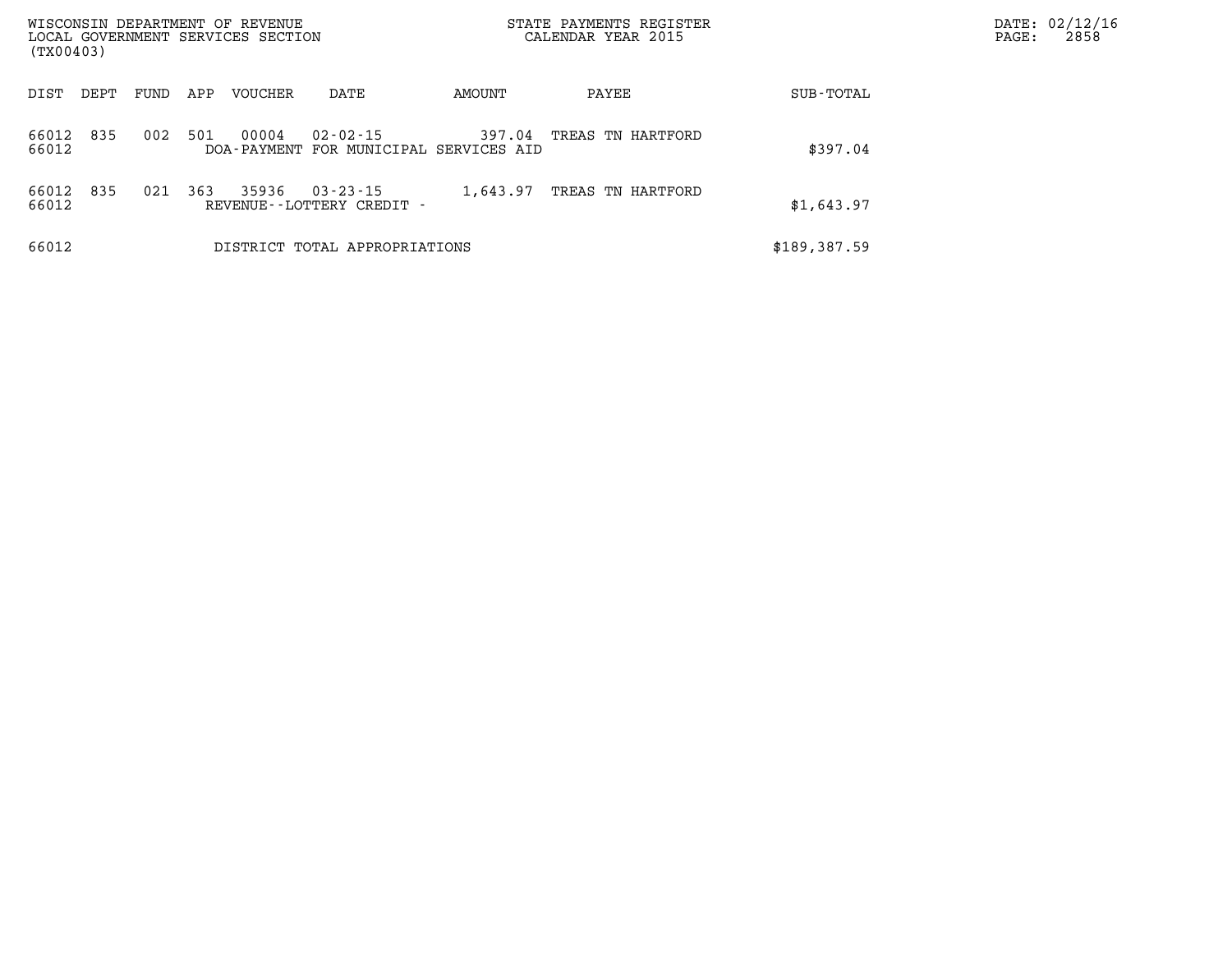| WISCONSIN DEPARTMENT OF REVENUE      | PAYMENTS REGISTER<br>3TATE | DATE: | 02/12/16 |
|--------------------------------------|----------------------------|-------|----------|
| GOVERNMENT SERVICES SECTION<br>LOCAL | CALENDAR YEAR 2015         | PAGE  | 2859     |

| (TX00403)                                                 |  | LOCAL GOVERNMENT SERVICES SECTION |                                     | CALENDAR YEAR 2015                           |                                                                                                                                                                                                                                                                                                                                                          | PAGE:                                              | 2859 |  |
|-----------------------------------------------------------|--|-----------------------------------|-------------------------------------|----------------------------------------------|----------------------------------------------------------------------------------------------------------------------------------------------------------------------------------------------------------------------------------------------------------------------------------------------------------------------------------------------------------|----------------------------------------------------|------|--|
|                                                           |  |                                   |                                     |                                              |                                                                                                                                                                                                                                                                                                                                                          |                                                    |      |  |
|                                                           |  |                                   |                                     |                                              |                                                                                                                                                                                                                                                                                                                                                          | DIST DEPT FUND APP VOUCHER DATE AMOUNT PAYEE TOTAL |      |  |
| 66014 165<br>66014                                        |  |                                   |                                     | SAFETY/PROF SERV--FIRE INSURANCE DUES        | 002 225 01682 06-25-15 16,489.93 TREAS TN JACKSON                                                                                                                                                                                                                                                                                                        | \$16,489.93                                        |      |  |
| 66014 370<br>66014 370                                    |  |                                   |                                     |                                              | 002 503 17878 01-12-15 3,268.18 TREAS TN JACKSON<br>002 503 17878 01-12-15 24,065.43 TREAS TN JACKSON<br>3833.59 TOWN SHARE                                                                                                                                                                                                                              |                                                    |      |  |
|                                                           |  |                                   |                                     | 66014 MAT RESOURCES--AIDS IN LIEU OF TAXES   |                                                                                                                                                                                                                                                                                                                                                          | \$27,333.61                                        |      |  |
| 66014 370<br>66014                                        |  |                                   |                                     | NAT RESOURCES--FOREST CROP/MFL/CO FOREST     | 012 571 39722 06-02-15 47.92 TREAS TN JACKSON                                                                                                                                                                                                                                                                                                            | \$47.92                                            |      |  |
| 66014 370<br>66014 370<br>66014                           |  |                                   |                                     | NAT RESOURCES--AIDS IN LIEU OF TAXES         | $0.12$ 579 $20781$ $04 - 03 - 15$ 1,166.44 TREAS TN JACKSON<br>$0.12$ 579 $20781$ $04 - 03 - 15$ 605.18 TREAS TN JACKSON                                                                                                                                                                                                                                 | \$1,771.62                                         |      |  |
| 66014 370<br>66014                                        |  |                                   |                                     | NAT RESOURCES--RU RECYCLING GRANT            | 074 670 43180 05-29-15 7,663.24 TREAS TN JACKSON                                                                                                                                                                                                                                                                                                         | \$7.663.24                                         |      |  |
| 66014 395<br>66014 395<br>66014 395<br>66014 395<br>66014 |  |                                   |                                     | TRANSPORTATION - - GENERAL TRANSP AIDS - GTA | $\begin{array}{cccc} 011 & 191 & 39687 & 01\text{-}05\text{-}15 & 32,765\text{ .}76 & \text{TOWN OF JACKSON} \\ 011 & 191 & 47687 & 04\text{-}06\text{-}15 & 32,765\text{ .}76 & \text{TOWN OF JACKSON} \\ 011 & 191 & 55687 & 07\text{-}06\text{-}15 & 32,765\text{ .}76 & \text{TOWN OF JACKSON} \\ 011 & 191 & 67687 & 10\text{-}05\text{-}15 & 32,7$ | \$131,063.04                                       |      |  |
| 66014 835<br>66014                                        |  |                                   | REVENUE--STATE SHARED REVENUES      |                                              | 002 105 44637 07-27-15 7,782.65 TREAS TN JACKSON                                                                                                                                                                                                                                                                                                         | \$7,782.65                                         |      |  |
| 66014 835<br>66014                                        |  |                                   | REVENUE--EXEMPT COMPUTER AID        |                                              | 002 109 03566 07-27-15 267.00 TREAS TN JACKSON                                                                                                                                                                                                                                                                                                           | \$267.00                                           |      |  |
|                                                           |  |                                   | 66014 DISTRICT TOTAL APPROPRIATIONS |                                              |                                                                                                                                                                                                                                                                                                                                                          | \$192,419.01                                       |      |  |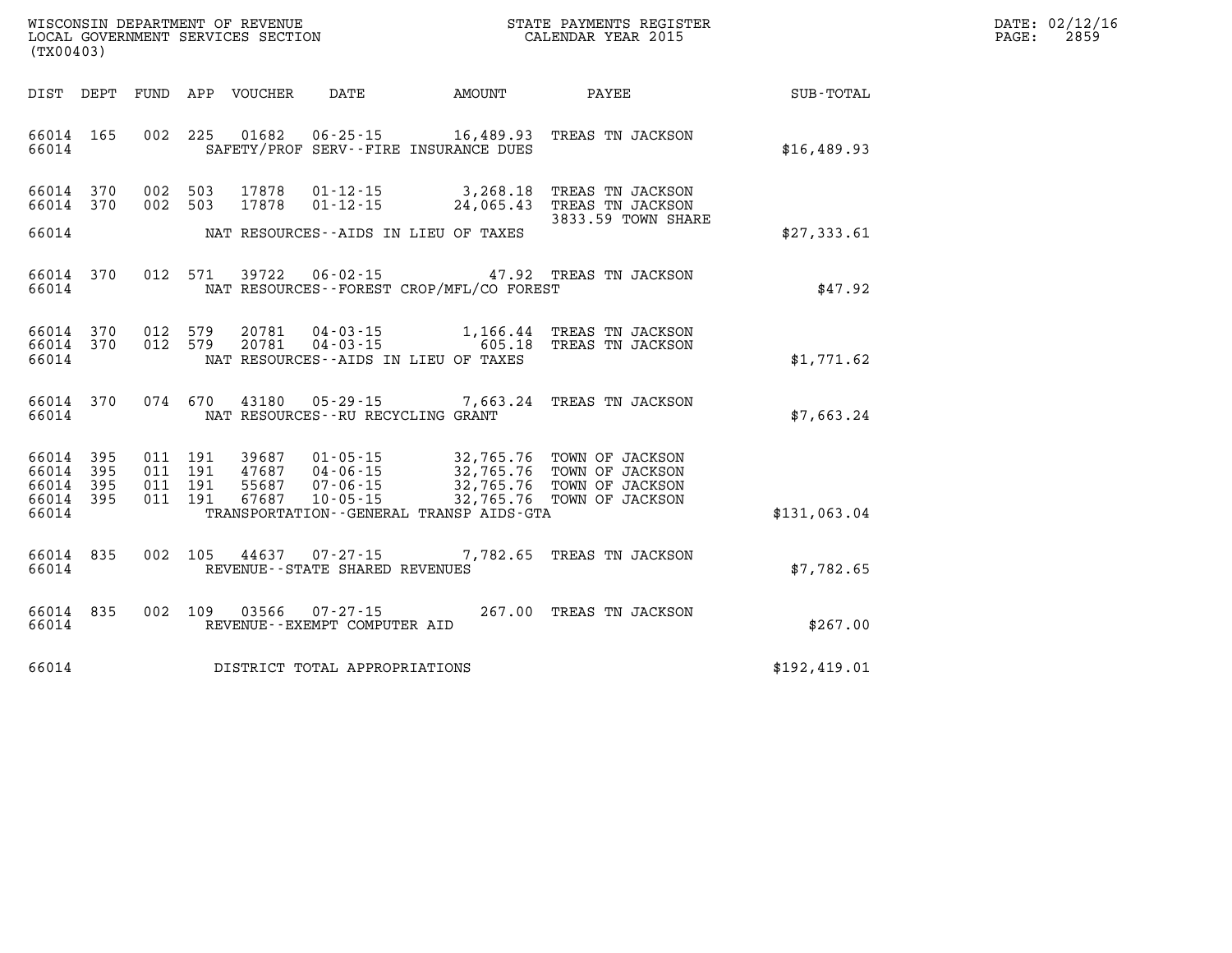| (TX00403)      |       |         |       |                                                                          |                                            |                                                                                                                                                                                                                                                                                                            |              | DATE: 02/12/16<br>$\mathtt{PAGE:}$<br>2860 |
|----------------|-------|---------|-------|--------------------------------------------------------------------------|--------------------------------------------|------------------------------------------------------------------------------------------------------------------------------------------------------------------------------------------------------------------------------------------------------------------------------------------------------------|--------------|--------------------------------------------|
|                |       |         |       |                                                                          |                                            | DIST DEPT FUND APP VOUCHER DATE AMOUNT PAYEE                                                                                                                                                                                                                                                               | SUB-TOTAL    |                                            |
| 66016          |       |         |       |                                                                          | SAFETY/PROF SERV--FIRE INSURANCE DUES      | 66016 165 002 225 01683 06-25-15 4,054.33 TREAS TN KEWASKUM                                                                                                                                                                                                                                                | \$4,054.33   |                                            |
| 66016          |       |         |       |                                                                          | NAT RESOURCES-SEVERANCE/YIELD/WITHDRAWAL   | 66016 370 000 001 04DNR 06-03-15 194.50 TREAS TOWN KEWASKUM                                                                                                                                                                                                                                                | \$194.50     |                                            |
|                |       |         |       |                                                                          |                                            | 66016 370 002 503 17879 01-12-15 3,519.25 TREAS TN KEWASKUM<br>66016 370 002 503 17879 01-12-15 23,460.59 TREAS TN KEWASKUM<br>4145.01 TOWN SHARE                                                                                                                                                          |              |                                            |
| 66016          |       |         |       |                                                                          | NAT RESOURCES--AIDS IN LIEU OF TAXES       |                                                                                                                                                                                                                                                                                                            | \$26,979.84  |                                            |
| 66016          |       |         |       |                                                                          | NAT RESOURCES--FOREST CROP/MFL/CO FOREST   | 66016 370 012 571 39723 06-02-15 54.19 TREAS TN KEWASKUM                                                                                                                                                                                                                                                   | \$54.19      |                                            |
| 66016          |       |         |       |                                                                          | NAT RESOURCES--AIDS IN LIEU OF TAXES       | 66016 370 012 579 20782 04-03-15 2,541.12 TREAS TN KEWASKUM                                                                                                                                                                                                                                                | \$2,541.12   |                                            |
| 66016          |       |         |       | NAT RESOURCES--RU RECYCLING GRANT                                        |                                            | 66016 370 074 670 43181 05-29-15 6,766.30 TREAS TN KEWASKUM                                                                                                                                                                                                                                                | \$6,766.30   |                                            |
| 66016          |       |         |       |                                                                          | TRANSPORTATION - - GENERAL TRANSP AIDS-GTA | $\begin{tabular}{cccccc} 66016 & 395 & 011 & 191 & 39688 & 01-05-15 & 20,946.52 & TOWN OF KEWASKUM \\ 66016 & 395 & 011 & 191 & 47688 & 04-06-15 & 20,946.52 & TOWN OF KEWASKUM \\ 66016 & 395 & 011 & 191 & 55688 & 07-06-15 & 20,946.52 & TOWN OF KEWASKUM \\ 66016 & 395 & 011 & 191 & 67688 & 10-05-1$ | \$83,786.10  |                                            |
|                | 66016 |         |       |                                                                          | TRANSPORTATION - - LRIP/TRIP/MSIP GRANTS   | 66016 395 011 278 58164 08-26-15 14,595.16 TREAS TN KEWASKUM                                                                                                                                                                                                                                               | \$14,595.16  |                                            |
|                |       |         |       | 66016 835 002 105 44638 07-27-15<br>66016 REVENUE--STATE SHARED REVENUES |                                            | 3,598.57 TREAS TN KEWASKUM                                                                                                                                                                                                                                                                                 | \$3,598.57   |                                            |
| 66016          |       |         |       | REVENUE--EXEMPT COMPUTER AID                                             |                                            | 66016 835 002 109 03567 07-27-15 296.00 TREAS TN KEWASKUM                                                                                                                                                                                                                                                  | \$296.00     |                                            |
| 66016<br>66016 | 835   | 002 501 | 00004 | 02-02-15                                                                 | DOA-PAYMENT FOR MUNICIPAL SERVICES AID     | 80.10 TREAS TN KEWASKUM                                                                                                                                                                                                                                                                                    | \$80.10      |                                            |
| 66016          |       |         |       | DISTRICT TOTAL APPROPRIATIONS                                            |                                            |                                                                                                                                                                                                                                                                                                            | \$142,946.21 |                                            |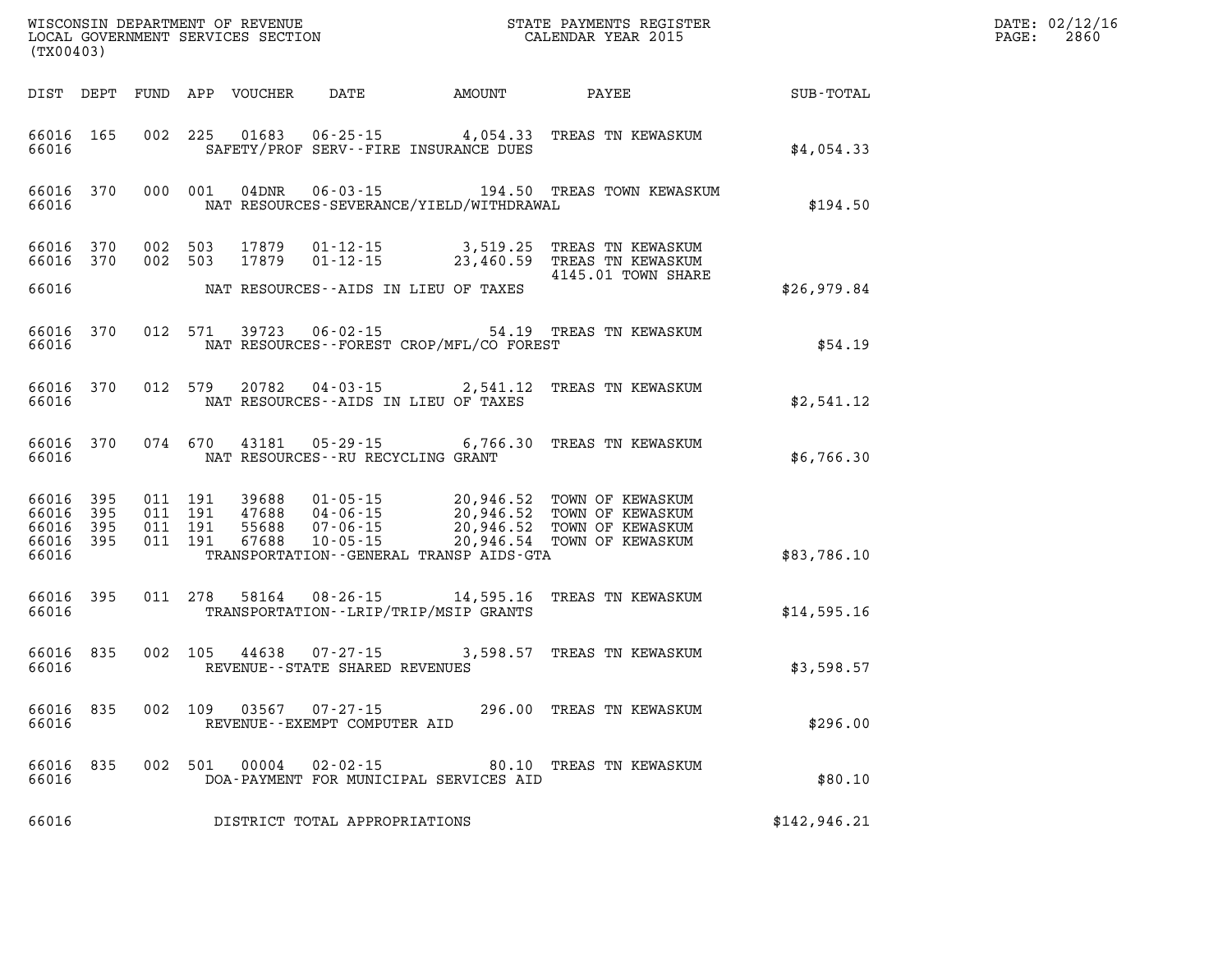| $\mathtt{DATE}$ : | 02/12/16 |
|-------------------|----------|
| PAGE:             | 2861     |

| WISCONSIN DEPARTMENT OF REVENUE<br>LOCAL GOVERNMENT SERVICES SECTION<br>(TX00403) | STATE PAYMENTS REGISTER<br>CALENDAR YEAR 2015                                                          |                       |                                                                  |              |
|-----------------------------------------------------------------------------------|--------------------------------------------------------------------------------------------------------|-----------------------|------------------------------------------------------------------|--------------|
| DEPT<br>FUND<br>DIST                                                              | APP<br>VOUCHER<br>DATE                                                                                 | AMOUNT                | PAYEE                                                            | SUB-TOTAL    |
| 002<br>66018<br>165<br>66018                                                      | 225<br>01684<br>$06 - 25 - 15$<br>SAFETY/PROF SERV--FIRE INSURANCE DUES                                |                       | 17,710.06 TREAS TN POLK                                          | \$17,710.06  |
| 002<br>66018<br>370<br>370<br>002<br>66018                                        | 503<br>17880<br>$01 - 12 - 15$<br>503<br>17880<br>$01 - 12 - 15$                                       | 4,010.96<br>84,023.88 | TREAS TN POLK<br>TREAS TN POLK                                   |              |
| 66018                                                                             | NAT RESOURCES--AIDS IN LIEU OF TAXES                                                                   |                       | 4237.77 TOWN SHARE                                               | \$88,034.84  |
| 012<br>66018<br>370<br>66018                                                      | 571<br>39724<br>$06 - 02 - 15$<br>NAT RESOURCES - - FOREST CROP/MFL/CO FOREST                          |                       | 64.29 TREAS TN POLK                                              | \$64.29      |
| 370<br>074<br>66018<br>66018                                                      | 670<br>43182 05-29-15 4,013.92<br>NAT RESOURCES - - RU RECYCLING GRANT                                 |                       | TREAS TN POLK                                                    | \$4,013.92   |
| 370<br>66018<br>66018                                                             | 074 673<br>43182<br>$05 - 29 - 15$<br>NAT RESOURCES - - RU CONSOLIDATED GRANT                          | 1,036.51              | TREAS TN POLK                                                    | \$1,036.51   |
| 395<br>011<br>66018<br>395<br>66018<br>011<br>66018<br>395                        | 191<br>39689<br>$01 - 05 - 15$<br>011 191<br>47689<br>$04 - 06 - 15$<br>191<br>55689<br>$07 - 06 - 15$ | 31,901.47             | 31,901.47 TOWN OF POLK<br>31,901.47 TOWN OF POLK<br>TOWN OF POLK |              |
| 66018<br>395<br>011<br>66018                                                      | 191<br>67689<br>$10 - 05 - 15$<br>TRANSPORTATION--GENERAL TRANSP AIDS-GTA                              |                       | 31,901.49 TOWN OF POLK                                           | \$127,605.90 |
| 002<br>66018<br>835<br>66018                                                      | 105<br>44639<br>$07 - 27 - 15$<br>REVENUE - - STATE SHARED REVENUES                                    | 9,214.07              | TREAS TN POLK                                                    | \$9,214.07   |
| 002<br>835<br>66018<br>66018                                                      | 109<br>03568<br>$07 - 27 - 15$<br>REVENUE--EXEMPT COMPUTER AID                                         |                       | 298.00 TREAS TN POLK                                             | \$298.00     |
| 66018                                                                             | DISTRICT TOTAL APPROPRIATIONS                                                                          |                       |                                                                  | \$247,977.59 |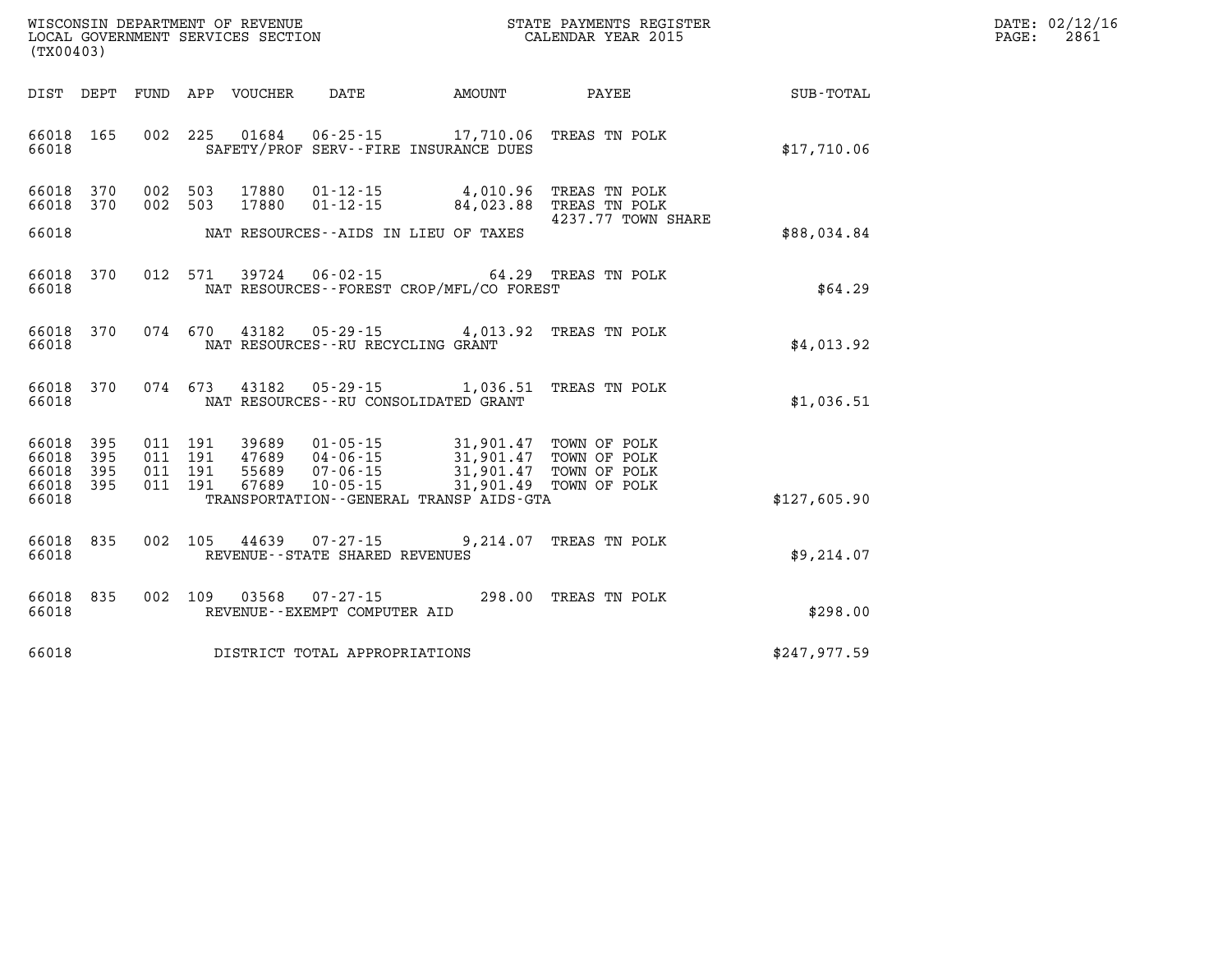| (TX00403)                                                    | WISCONSIN DEPARTMENT OF REVENUE<br>LOCAL GOVERNMENT SERVICES SECTION                                                                    |        | STATE PAYMENTS REGISTER<br>CALENDAR YEAR 2015                                                |              | DATE: 02/12/16<br>2862<br>$\mathtt{PAGE:}$ |
|--------------------------------------------------------------|-----------------------------------------------------------------------------------------------------------------------------------------|--------|----------------------------------------------------------------------------------------------|--------------|--------------------------------------------|
| DIST DEPT                                                    | FUND APP VOUCHER<br>DATE                                                                                                                | AMOUNT | PAYEE                                                                                        | SUB-TOTAL    |                                            |
| 66022 165<br>66022                                           | 002 225 01685 06-25-15 15,592.33 TREAS TN TRENTON<br>SAFETY/PROF SERV--FIRE INSURANCE DUES                                              |        |                                                                                              | \$15,592.33  |                                            |
| 66022<br>370<br>66022                                        | 012 571 39725 06-02-15 105.90 TREAS TN TRENTON<br>NAT RESOURCES - - FOREST CROP/MFL/CO FOREST                                           |        |                                                                                              | \$105.90     |                                            |
| 66022<br>370<br>66022                                        | 074 670 43183 05-29-15 15,690.29 TREAS TN TRENTON<br>NAT RESOURCES - - RU RECYCLING GRANT                                               |        |                                                                                              | \$15,690.29  |                                            |
| 66022<br>395<br>66022<br>395<br>66022<br>395<br>66022<br>395 | 011 191 39690<br>47690 04-06-15 36,266.94 TOWN OF TRENTON<br>011 191<br>011 191<br>55690 07-06-15<br>011 191<br>67690<br>$10 - 05 - 15$ |        | 01-05-15 36,266.94 TOWN OF TRENTON<br>36,266.94 TOWN OF TRENTON<br>36,266.94 TOWN OF TRENTON |              |                                            |
| 66022                                                        | TRANSPORTATION--GENERAL TRANSP AIDS-GTA                                                                                                 |        |                                                                                              | \$145.067.76 |                                            |
| 66022 835<br>66022                                           | 002 105 44640 07-27-15 8,810.96 TREAS TN TRENTON<br>REVENUE--STATE SHARED REVENUES                                                      |        |                                                                                              | \$8,810.96   |                                            |
| 66022<br>835<br>66022                                        | 002 109 03569 07-27-15 215.00 TREAS TN TRENTON<br>REVENUE--EXEMPT COMPUTER AID                                                          |        |                                                                                              | \$215.00     |                                            |
| 66022                                                        | DISTRICT TOTAL APPROPRIATIONS                                                                                                           |        |                                                                                              | \$185,482.24 |                                            |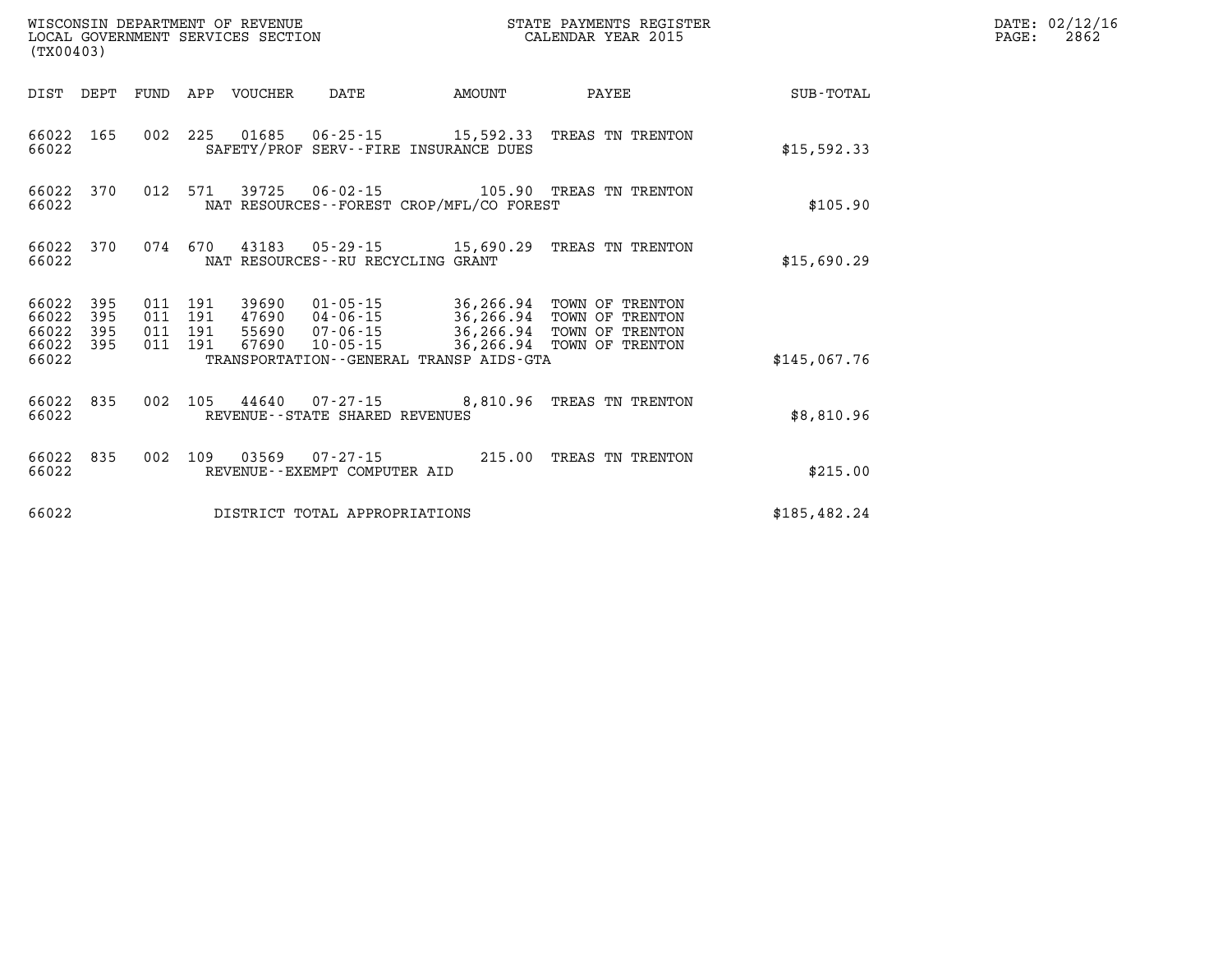| (TX00403)                                         |                   |                                          |         | WISCONSIN DEPARTMENT OF REVENUE<br>LOCAL GOVERNMENT SERVICES SECTION |                                                                                                                                                                                                                                               |          | STATE PAYMENTS REGISTER<br>CALENDAR YEAR 2015         |              | DATE: 02/12/16<br>PAGE:<br>2863 |
|---------------------------------------------------|-------------------|------------------------------------------|---------|----------------------------------------------------------------------|-----------------------------------------------------------------------------------------------------------------------------------------------------------------------------------------------------------------------------------------------|----------|-------------------------------------------------------|--------------|---------------------------------|
|                                                   |                   |                                          |         | DIST DEPT FUND APP VOUCHER                                           | DATE AMOUNT                                                                                                                                                                                                                                   |          | PAYEE                                                 | SUB-TOTAL    |                                 |
| 66024 165<br>66024                                |                   | 002 225                                  |         | 01686                                                                | $06 - 25 - 15$<br>SAFETY/PROF SERV--FIRE INSURANCE DUES                                                                                                                                                                                       | 7,502.63 | TREAS TN WAYNE                                        | \$7,502.63   |                                 |
| 66024 370<br>66024                                |                   |                                          | 000 001 | 01DNR                                                                | NAT RESOURCES-SEVERANCE/YIELD/WITHDRAWAL                                                                                                                                                                                                      |          | 04-09-15 1,372.19 TREAS TOWN WAYNE                    | \$1,372.19   |                                 |
| 66024 370<br>66024                                |                   | 002 503                                  |         | 17881                                                                | NAT RESOURCES--AIDS IN LIEU OF TAXES                                                                                                                                                                                                          |          | 01-12-15 1,600.90 TREAS TN WAYNE<br>149.91 TOWN SHARE | \$1,600.90   |                                 |
| 66024 370<br>66024                                |                   |                                          | 012 571 | 39726                                                                | 06-02-15<br>NAT RESOURCES - - FOREST CROP/MFL/CO FOREST                                                                                                                                                                                       |          | 141.64 TREAS TN WAYNE                                 | \$141.64     |                                 |
| 66024 370<br>66024                                | 66024 370 012 579 | 012 579                                  |         |                                                                      | 20783 04-03-15 782.30<br>20783 04-03-15 1,455.59<br>NAT RESOURCES--AIDS IN LIEU OF TAXES                                                                                                                                                      |          | 782.30 TREAS TN WAYNE<br>TREAS TN WAYNE               | \$2,237.89   |                                 |
| 66024 370<br>66024                                |                   |                                          | 074 670 | 43184                                                                | NAT RESOURCES -- RU RECYCLING GRANT                                                                                                                                                                                                           |          | 05-29-15 4,920.68 TREAS TN WAYNE                      | \$4,920.68   |                                 |
| 66024<br>66024 395<br>66024<br>66024 395<br>66024 | 395<br>- 395      | 011 191<br>011 191<br>011 191<br>011 191 |         |                                                                      | 39691  01-05-15  31,345.47  TOWN OF WAYNE<br>47691  04-06-15  31,345.47  TOWN OF WAYNE<br>55691  07-06-15  31,345.47  TOWN OF WAYNE<br>67691  10-05-15  31,345.47  TOWN OF WAYNE<br>$10 - 05 - 15$<br>TRANSPORTATION--GENERAL TRANSP AIDS-GTA |          | 31,345.47 TOWN OF WAYNE                               | \$125,381.88 |                                 |
| 66024 395<br>66024                                |                   |                                          |         | 011 278 45029 04-10-15                                               | TRANSPORTATION - - LRIP/TRIP/MSIP GRANTS                                                                                                                                                                                                      |          | 14,295.15 TREAS TN WAYNE                              | \$14, 295.15 |                                 |
| 66024 835<br>66024                                |                   | 002 105                                  |         | 44641                                                                | $07 - 27 - 15$<br>REVENUE - - STATE SHARED REVENUES                                                                                                                                                                                           |          | 2,944.32 TREAS TN WAYNE                               | \$2,944.32   |                                 |
| 66024                                             | 66024 835         |                                          | 002 109 | 03570                                                                | $07 - 27 - 15$<br>REVENUE--EXEMPT COMPUTER AID                                                                                                                                                                                                |          | 132.00 TREAS TN WAYNE                                 | \$132.00     |                                 |
| 66024                                             |                   |                                          |         |                                                                      | DISTRICT TOTAL APPROPRIATIONS                                                                                                                                                                                                                 |          |                                                       | \$160,529.28 |                                 |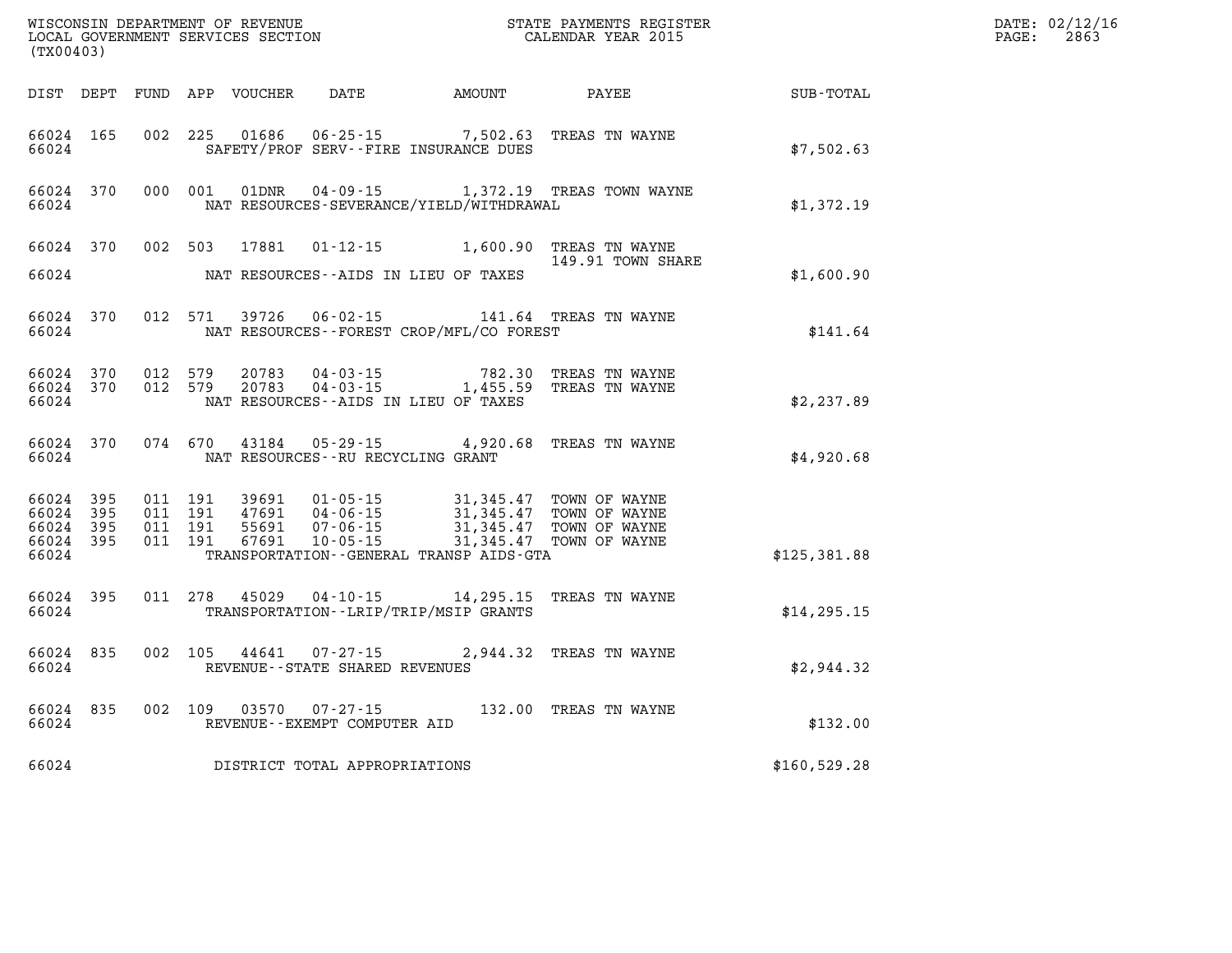| WISCONSIN DEPARTMENT OF REVENUE   | R PAYMENTS REGISTER<br>STATE | $\texttt{DATE}$ : | 02/12/16 |
|-----------------------------------|------------------------------|-------------------|----------|
| LOCAL GOVERNMENT SERVICES SECTION | CALENDAR YEAR 2015           | PAGE              | 2864     |

| (TX00403)                                 |                          |                          |                          |                                  |                                                                      |                                                                                             |                                                                                  |               |
|-------------------------------------------|--------------------------|--------------------------|--------------------------|----------------------------------|----------------------------------------------------------------------|---------------------------------------------------------------------------------------------|----------------------------------------------------------------------------------|---------------|
| DIST                                      | DEPT                     | FUND                     | APP                      | VOUCHER                          | DATE                                                                 | AMOUNT                                                                                      | PAYEE                                                                            | SUB-TOTAL     |
| 66026<br>66026                            | 165                      | 002                      | 225                      | 01687                            |                                                                      | $06 - 25 - 15$ 22,385.02<br>SAFETY/PROF SERV--FIRE INSURANCE DUES                           | TREAS TN WEST BEND                                                               | \$22,385.02   |
| 66026                                     | 370                      | 002                      | 503                      | 17882                            | $01 - 12 - 15$                                                       | 9,227.44                                                                                    | TREAS TN WEST BEND<br>812.96 TOWN SHARE                                          |               |
| 66026<br>66026                            | 370                      | 002                      | 503                      | 17882                            | $01 - 12 - 15$                                                       | 589.33<br>NAT RESOURCES -- AIDS IN LIEU OF TAXES                                            | TREAS TN WEST BEND                                                               | \$9,816.77    |
| 66026<br>66026                            | 370                      | 012                      | 571                      | 39727                            | $06 - 02 - 15$                                                       | NAT RESOURCES - - FOREST CROP/MFL/CO FOREST                                                 | 113.89 TREAS TN WEST BEND                                                        | \$113.89      |
| 66026<br>66026<br>66026                   | 370<br>370               | 012<br>012               | 579<br>579               | 20784<br>20784                   | $04 - 03 - 15$<br>$04 - 03 - 15$                                     | 13.42<br>25.77<br>NAT RESOURCES -- AIDS IN LIEU OF TAXES                                    | TREAS TN WEST BEND<br>TREAS TN WEST BEND                                         | \$39.19       |
| 66026<br>66026                            | 370                      | 074                      | 670                      | 43185                            | $05 - 29 - 15$<br>NAT RESOURCES -- RU RECYCLING GRANT                | 16,374.34                                                                                   | TREAS TN WEST BEND                                                               | \$16,374.34   |
| 66026<br>66026<br>66026<br>66026<br>66026 | 395<br>395<br>395<br>395 | 011<br>011<br>011<br>011 | 191<br>191<br>191<br>191 | 39692<br>47692<br>55692<br>67692 | $01 - 05 - 15$<br>$04 - 06 - 15$<br>$07 - 06 - 15$<br>$10 - 05 - 15$ | 24,728.46<br>24,728.46<br>24,728.46<br>24,728.46<br>TRANSPORTATION--GENERAL TRANSP AIDS-GTA | TOWN OF WEST BEND<br>TOWN OF WEST BEND<br>TOWN OF WEST BEND<br>TOWN OF WEST BEND | \$98,913.84   |
| 66026<br>66026                            | 835                      | 002                      | 105                      | 44642                            | $07 - 27 - 15$<br>REVENUE - - STATE SHARED REVENUES                  | 9,698.77                                                                                    | TREAS TN WEST BEND                                                               | \$9,698.77    |
| 66026<br>66026                            | 835                      | 002                      | 109                      | 03571                            | $07 - 27 - 15$<br>REVENUE--EXEMPT COMPUTER AID                       | 253.00                                                                                      | TREAS TN WEST BEND                                                               | \$253.00      |
| 66026                                     |                          |                          |                          |                                  | DISTRICT TOTAL APPROPRIATIONS                                        |                                                                                             |                                                                                  | \$157, 594.82 |

WISCONSIN DEPARTMENT OF REVENUE **STATE PAYMENTS REGISTER** LOCAL GOVERNMENT SERVICES SECTION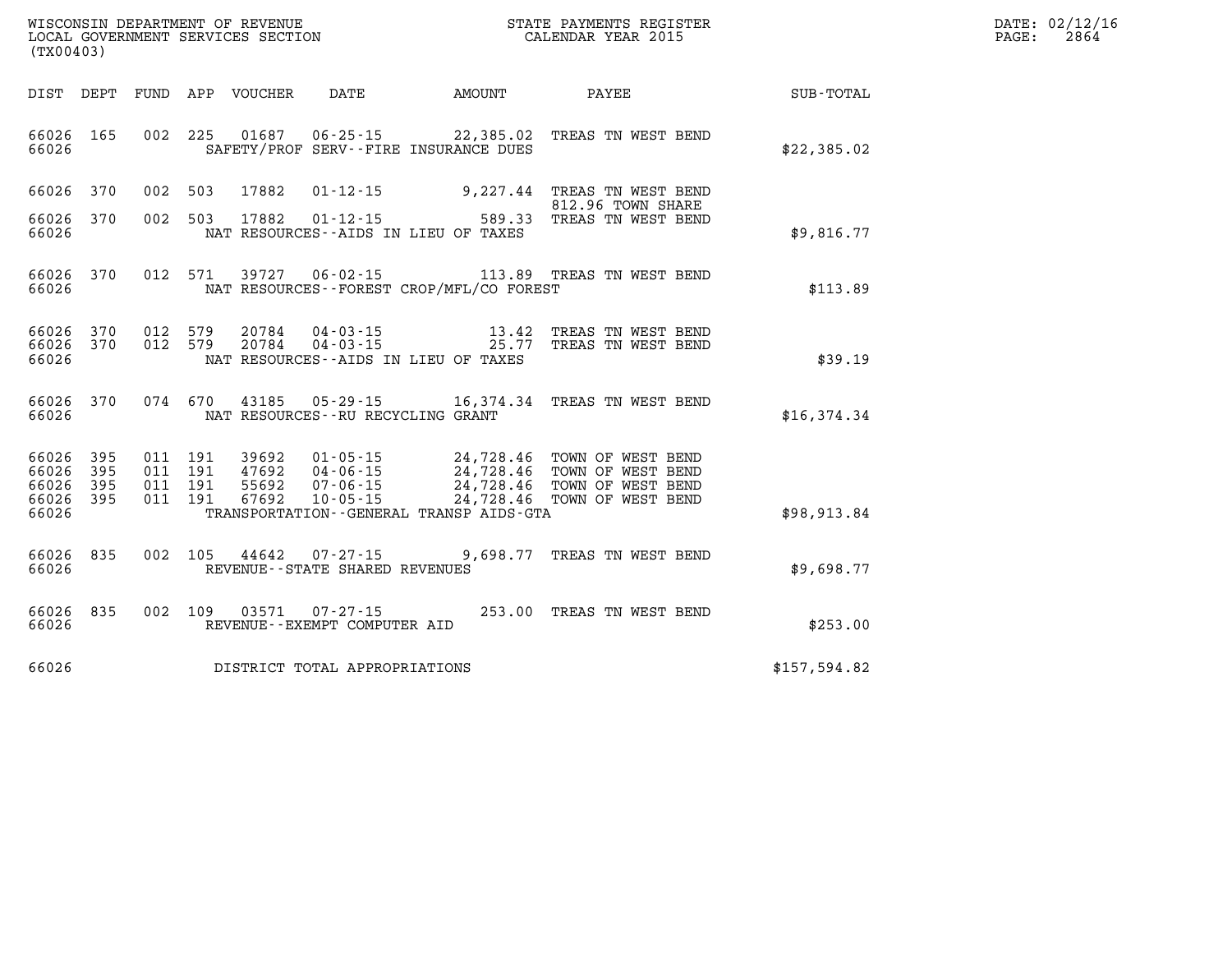| WISCONSIN DEPARTMENT OF REVENUE<br>LOCAL GOVERNMENT SERVICES SECTION CALENDAR YEAR 2015<br>(TX00403)                                                                                             |                                                                                                       |                    |                                                                                                                                                                                         |                                                                                                                                                                         |                                                 |             |                                                                                                                                                                                                                                                                                                                                            |              | DATE: 02/12/16<br>PAGE:<br>2865 |
|--------------------------------------------------------------------------------------------------------------------------------------------------------------------------------------------------|-------------------------------------------------------------------------------------------------------|--------------------|-----------------------------------------------------------------------------------------------------------------------------------------------------------------------------------------|-------------------------------------------------------------------------------------------------------------------------------------------------------------------------|-------------------------------------------------|-------------|--------------------------------------------------------------------------------------------------------------------------------------------------------------------------------------------------------------------------------------------------------------------------------------------------------------------------------------------|--------------|---------------------------------|
| DIST DEPT                                                                                                                                                                                        |                                                                                                       |                    |                                                                                                                                                                                         | FUND APP VOUCHER                                                                                                                                                        |                                                 | DATE AMOUNT | PAYEE SUB-TOTAL                                                                                                                                                                                                                                                                                                                            |              |                                 |
| 66131 165<br>66131                                                                                                                                                                               |                                                                                                       |                    |                                                                                                                                                                                         |                                                                                                                                                                         | SAFETY/PROF SERV--FIRE INSURANCE DUES           |             | 002 225 01688 06-25-15 82,723.90 TREAS VIL GERMANTOWN                                                                                                                                                                                                                                                                                      | \$82,723.90  |                                 |
| 66131                                                                                                                                                                                            | 66131 370                                                                                             |                    | 012 571                                                                                                                                                                                 | 39728                                                                                                                                                                   | NAT RESOURCES - - FOREST CROP/MFL/CO FOREST     |             | 06-02-15 29.30 TREAS VIL GERMANTOWN                                                                                                                                                                                                                                                                                                        | \$29.30      |                                 |
| 66131                                                                                                                                                                                            | 66131 370                                                                                             |                    | 074 670                                                                                                                                                                                 | 43186                                                                                                                                                                   | 05-29-15<br>NAT RESOURCES -- RU RECYCLING GRANT |             | 23,936.12 TREAS VIL GERMANTOWN                                                                                                                                                                                                                                                                                                             | \$23,936.12  |                                 |
| 66131<br>66131 395<br>66131<br>66131                                                                                                                                                             | 395<br>395<br>66131 395                                                                               |                    | 011 162<br>011 162<br>011 162<br>011 162                                                                                                                                                | 40104<br>48104<br>56104<br>68104                                                                                                                                        | TRANSPORTATION -- CONNECTING HIGHWAY AIDS       |             | $\begin{tabular}{ccccc} 01-05-15 & 27,262.10 & VILLAGE OF GERMANTOWN \\ 04-06-15 & 27,262.10 & VILLAGE OF GERMANTOWN \\ 07-06-15 & 27,262.10 & VILLAGE OF GERMANTOWN \\ 10-05-15 & 27,262.10 & VILLAGE OF GERMANTOWN \\ \end{tabular}$                                                                                                     | \$109,048.40 |                                 |
| 66131 395<br>66131<br>66131<br>66131<br>66131<br>66131<br>66131<br>66131<br>66131<br>66131<br>66131<br>66131<br>66131<br>66131<br>66131 395<br>66131<br>66131<br>66131 395<br>66131 395<br>66131 | 395<br>395<br>395<br>395<br>395<br>395<br>395<br>395<br>395<br>395<br>395<br>395<br>395<br>395<br>395 | 011 185<br>011 185 | 011 185<br>011 185<br>011 185<br>011 185<br>011 185<br>011 185<br>011 185<br>011 185<br>011 185<br>011 185<br>011 185<br>011 185<br>011 185<br>011 185<br>011 185<br>011 185<br>011 185 | 38808<br>45809<br>47760<br>52426<br>52426<br>57107<br>57107<br>58570<br>58570<br>58570<br>63400<br>65632<br>65632<br>65632<br>65632<br>67496<br>67655<br>69246<br>69246 | TRANSPORTATION - - HIGHWAY SAFETY - FEDERAL     |             |                                                                                                                                                                                                                                                                                                                                            | \$32,543.22  |                                 |
| 66131                                                                                                                                                                                            |                                                                                                       |                    |                                                                                                                                                                                         |                                                                                                                                                                         | TRANSPORTATION--GENERAL TRANSP AIDS-GTA         |             | $\begin{array}{cccccccc} 66131 & 395 & 011 & 191 & 39693 & 01\cdot 05\cdot 15 & 229,471.37 & \text{VILLAGE OF GERMANTOWN} \\ 66131 & 395 & 011 & 191 & 47693 & 04\cdot 06\cdot 15 & 229,471.37 & \text{VILLAGE OF GERMANTOWN} \\ 66131 & 395 & 011 & 191 & 55693 & 07\cdot 06\cdot 15 & 229,471.37 & \text{VILLAGE OF GERMANTOWN} \\ 6613$ | \$917,885.48 |                                 |
| 66131                                                                                                                                                                                            | 66131 435                                                                                             |                    |                                                                                                                                                                                         | 005 162 01DHS                                                                                                                                                           | HS--AMBULANCE FUNDING ASSISTANCE GRANTS         |             | 09-11-15 5,963.00 GERMANTOWN FIRE DEPT                                                                                                                                                                                                                                                                                                     | \$5,963.00   |                                 |
|                                                                                                                                                                                                  | 66131 435                                                                                             |                    | 005 163                                                                                                                                                                                 | 01LGS                                                                                                                                                                   | $11 - 16 - 15$                                  |             | 9,331.29 DHS PREPAID MEDICAL TRANSPORT                                                                                                                                                                                                                                                                                                     |              |                                 |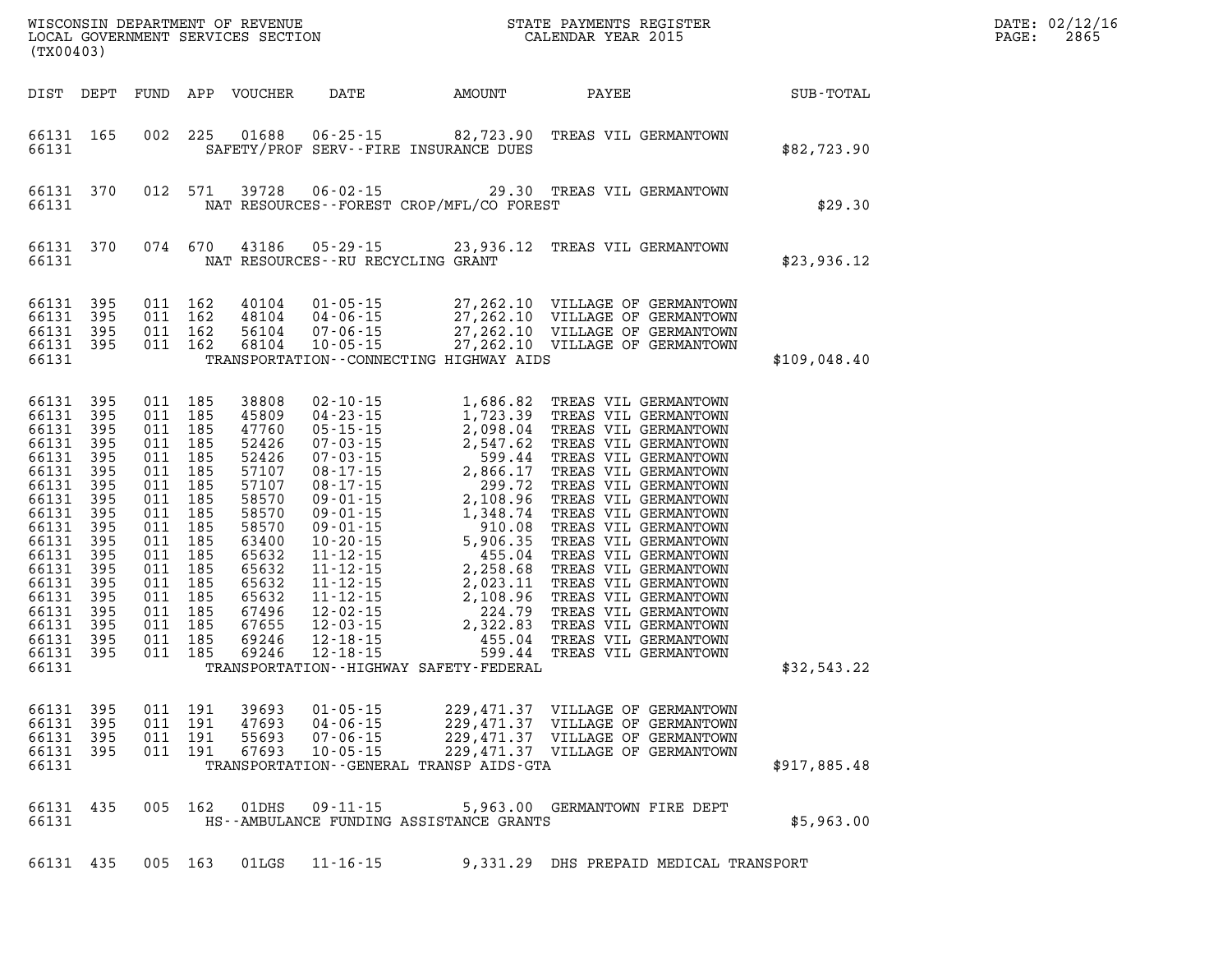| (TX00403)                   |      |      |                | WISCONSIN DEPARTMENT OF REVENUE<br>LOCAL GOVERNMENT SERVICES SECTION |                                                                 |                                         | STATE PAYMENTS REGISTER<br>CALENDAR YEAR 2015 |                | DATE: 02/12/16<br>PAGE:<br>2866 |
|-----------------------------|------|------|----------------|----------------------------------------------------------------------|-----------------------------------------------------------------|-----------------------------------------|-----------------------------------------------|----------------|---------------------------------|
| DIST                        | DEPT | FUND | APP            | VOUCHER                                                              | DATE                                                            | AMOUNT                                  | PAYEE                                         | SUB-TOTAL      |                                 |
| 66131                       |      |      |                |                                                                      |                                                                 | HS--PREPAID MEDICAL TRANSPORT REIMBURSE |                                               | \$9,331.29     |                                 |
| 66131 455<br>66131          |      | 002  |                | 231 11                                                               | $03 - 19 - 15$ 4,480.00<br>JUSTICE - - LAW ENFORCEMENT TRAINING |                                         | TREAS VIL GERMANTOWN                          | \$4,480.00     |                                 |
| 66131 835<br>66131          |      | 002  | 105            | 44643                                                                | 07-27-15 122,573.12<br>REVENUE--STATE SHARED REVENUES           |                                         | TREAS VIL GERMANTOWN                          | \$122,573.12   |                                 |
| 66131<br>66131 835<br>66131 | 835  | 002  | 109<br>002 109 | 03572<br>05350                                                       | 07-27-15<br>07-27-15<br>REVENUE--EXEMPT COMPUTER AID            | 82,074.00<br>37,082.00                  | TREAS VIL GERMANTOWN<br>TREAS VIL GERMANTOWN  | \$119, 156.00  |                                 |
| 66131 835<br>66131          |      |      | 021 363        | 35937                                                                | 03-23-15<br>REVENUE - - LOTTERY CREDIT -                        |                                         | 14,877.06 TREAS VIL GERMANTOWN                | \$14,877.06    |                                 |
| 66131                       |      |      |                |                                                                      | DISTRICT TOTAL APPROPRIATIONS                                   |                                         |                                               | \$1,442,546.89 |                                 |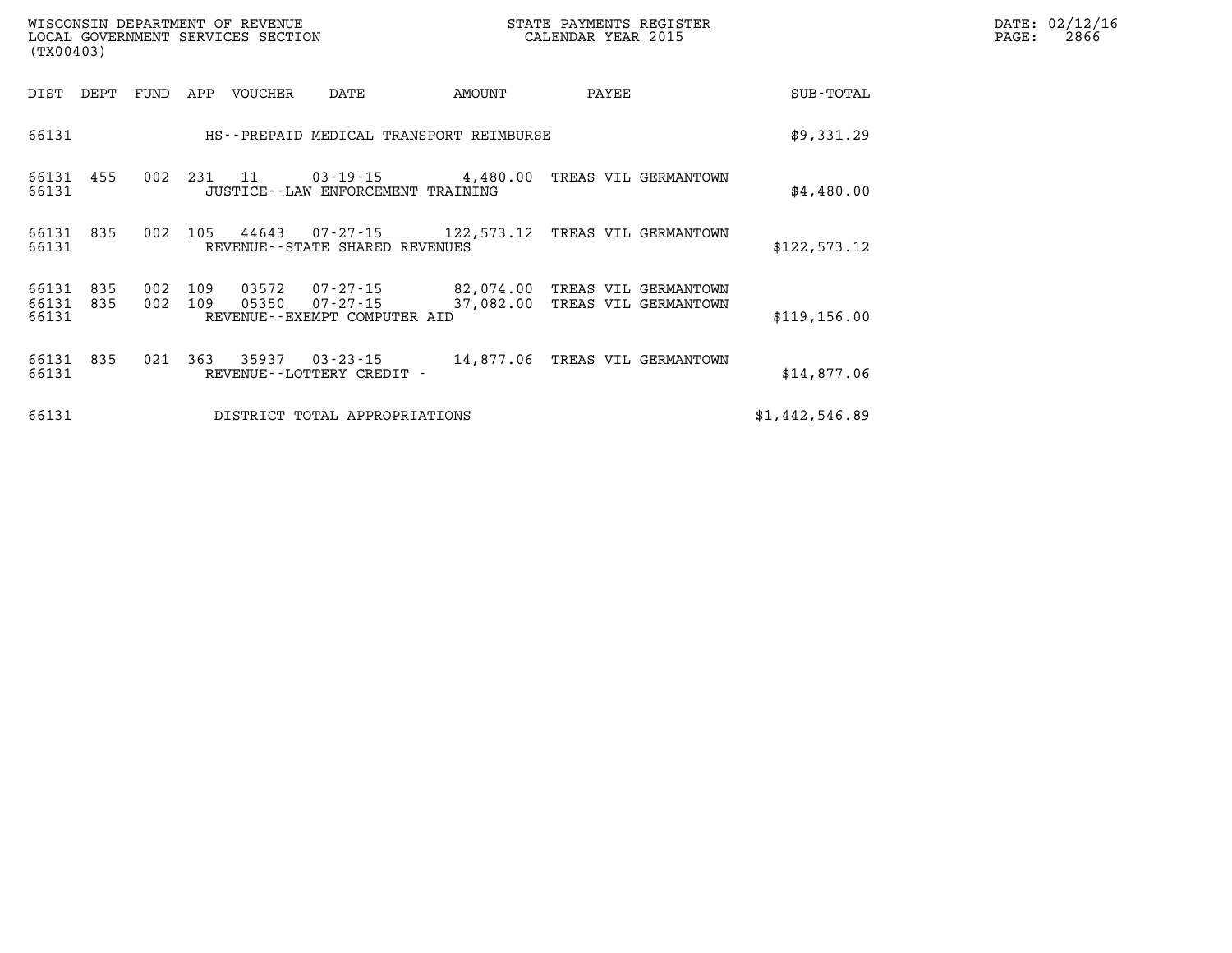| (TX00403)                                    |           |                                          | WISCONSIN DEPARTMENT OF REVENUE<br>LOCAL GOVERNMENT SERVICES SECTION |                                      |                                              | STATE PAYMENTS REGISTER<br>CALENDAR YEAR 2015                                                                                                                                                        |                  | DATE: 02/12/16<br>PAGE: 2867 |
|----------------------------------------------|-----------|------------------------------------------|----------------------------------------------------------------------|--------------------------------------|----------------------------------------------|------------------------------------------------------------------------------------------------------------------------------------------------------------------------------------------------------|------------------|------------------------------|
|                                              |           |                                          |                                                                      |                                      | DIST DEPT FUND APP VOUCHER DATE AMOUNT PAYEE |                                                                                                                                                                                                      | <b>SUB-TOTAL</b> |                              |
| 66141 165<br>66141                           |           |                                          |                                                                      |                                      | SAFETY/PROF SERV--FIRE INSURANCE DUES        | 002 225 01689 06-25-15 21,074.23 TREAS VIL JACKSON                                                                                                                                                   | \$21,074.23      |                              |
| 66141 370                                    |           |                                          | 002 503 17883                                                        | $01 - 12 - 15$                       |                                              | 1,195.85 TREAS VIL JACKSON<br>481.73 VILL SHARE                                                                                                                                                      |                  |                              |
| 66141                                        |           |                                          |                                                                      |                                      | NAT RESOURCES--AIDS IN LIEU OF TAXES         |                                                                                                                                                                                                      | \$1,195.85       |                              |
| 66141 370<br>66141                           |           | 012 579                                  |                                                                      |                                      | NAT RESOURCES--AIDS IN LIEU OF TAXES         | 20785  04-03-15  48.53  TREAS VIL JACKSON                                                                                                                                                            | \$48.53          |                              |
| 66141                                        | 66141 370 |                                          | 074 670 43187                                                        | NAT RESOURCES - - RU RECYCLING GRANT |                                              | 05-29-15 10,574.60 TREAS VIL JACKSON                                                                                                                                                                 | \$10,574.60      |                              |
| 66141 395<br>66141 395<br>66141 395<br>66141 | 66141 395 | 011 191<br>011 191<br>011 191<br>011 191 |                                                                      |                                      | TRANSPORTATION - - GENERAL TRANSP AIDS-GTA   | 39694  01-05-15  67,777.32  VILLAGE OF JACKSON<br>47694  04-06-15  67,777.32  VILLAGE OF JACKSON<br>55694  07-06-15  67,777.32  VILLAGE OF JACKSON<br>67694  10-05-15  67,777.32  VILLAGE OF JACKSON | \$271,109.28     |                              |
| 66141 435<br>66141                           |           |                                          | 005 162 01DHS                                                        |                                      | HS--AMBULANCE FUNDING ASSISTANCE GRANTS      | 09-11-15 5,410.53 JACKSON FIRE DEPT                                                                                                                                                                  | \$5,410.53       |                              |
| 66141                                        | 66141 435 |                                          |                                                                      |                                      | HS--PREPAID MEDICAL TRANSPORT REIMBURSE      | 005 163 01LGS 11-16-15 6,607.25 DHS PREPAID MEDICAL TRANSPORT                                                                                                                                        | \$6,607.25       |                              |
| 66141 455<br>66141                           |           |                                          |                                                                      | JUSTICE -- LAW ENFORCEMENT TRAINING  |                                              | 002 231 14 04-08-15 1,760.00 TREAS VIL JACKSON                                                                                                                                                       | \$1,760.00       |                              |
| 66141 835<br>66141                           |           | 002 105                                  |                                                                      | REVENUE--STATE SHARED REVENUES       |                                              | 44644  07-27-15   160,503.71   TREAS VIL JACKSON                                                                                                                                                     | \$160,503.71     |                              |
| 66141 835<br>66141 835<br>66141              |           | 002 109<br>002 109                       | 03573<br>05351                                                       | REVENUE--EXEMPT COMPUTER AID         |                                              | 07-27-15 19,298.00 TREAS VIL JACKSON<br>07-27-15 6,924.00 TREAS VIL JACKSON                                                                                                                          | \$26, 222.00     |                              |
| 66141 835<br>66141                           |           |                                          |                                                                      | REVENUE--LOTTERY CREDIT -            |                                              | 021 363 35938 03-23-15 31,900.46 TREAS VIL JACKSON                                                                                                                                                   | \$31,900.46      |                              |
| 66141                                        |           |                                          |                                                                      | DISTRICT TOTAL APPROPRIATIONS        |                                              |                                                                                                                                                                                                      | \$536,406.44     |                              |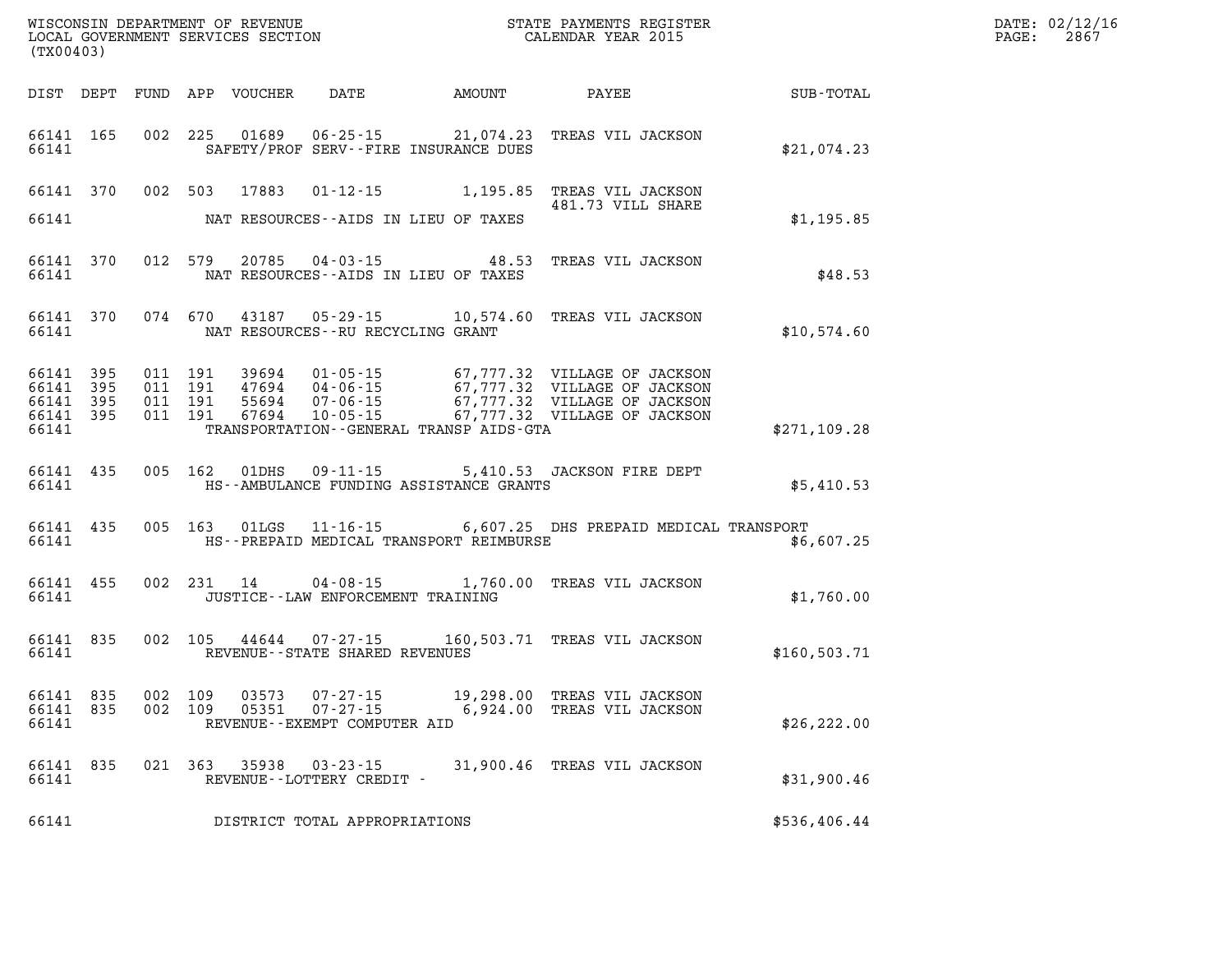| (TX00403)                                 |                           |                                          | WISCONSIN DEPARTMENT OF REVENUE<br>LOCAL GOVERNMENT SERVICES SECTION |                                       |                                              | STATE PAYMENTS REGISTER<br>CALENDAR YEAR 2015                                                                                                                                                            |                      | DATE: 02/12/16<br>2868<br>$\mathtt{PAGE:}$ |
|-------------------------------------------|---------------------------|------------------------------------------|----------------------------------------------------------------------|---------------------------------------|----------------------------------------------|----------------------------------------------------------------------------------------------------------------------------------------------------------------------------------------------------------|----------------------|--------------------------------------------|
|                                           |                           |                                          | DIST DEPT FUND APP VOUCHER DATE                                      |                                       | AMOUNT PAYEE                                 |                                                                                                                                                                                                          | $\texttt{SUB-TOTAL}$ |                                            |
| 66142                                     |                           |                                          |                                                                      | SAFETY/PROF SERV--FIRE INSURANCE DUES |                                              | 66142 165 002 225 01690 06-25-15 10,726.04 TREAS VIL KEWASKUM                                                                                                                                            | \$10,726.04          |                                            |
| 66142                                     |                           |                                          |                                                                      | NAT RESOURCES--AIDS IN LIEU OF TAXES  |                                              | 66142 370 002 503 17884 01-12-15 3,429.29 TREAS VIL KEWASKUM<br>1187.22 VILL SHARE                                                                                                                       | \$3,429.29           |                                            |
| 66142                                     |                           |                                          |                                                                      | NAT RESOURCES--RU RECYCLING GRANT     |                                              | 66142 370 074 670 43188 05-29-15 10,006.28 TREAS VIL KEWASKUM                                                                                                                                            | \$10,006.28          |                                            |
| 66142                                     | 66142 395                 |                                          |                                                                      |                                       | TRANSPORTATION--HIGHWAY SAFETY-FEDERAL       | 011 185 44183 04-06-15 4,000.00 TREAS VIL KEWASKUM                                                                                                                                                       | \$4,000.00           |                                            |
| 66142<br>66142<br>66142<br>66142<br>66142 | 395<br>-395<br>395<br>395 | 011 191<br>011 191<br>011 191<br>011 191 |                                                                      |                                       | TRANSPORTATION - - GENERAL TRANSP AIDS - GTA | 39695  01-05-15  48,274.99  VILLAGE OF KEWASKUM<br>47695  04-06-15  48,274.99  VILLAGE OF KEWASKUM<br>55695  07-06-15  48,274.99  VILLAGE OF KEWASKUM<br>67695  10-05-15  18,275.02  VILLAGE OF KEWASKUM | \$193,099.99         |                                            |
| 66142                                     | 66142 435                 |                                          |                                                                      |                                       | HS--AMBULANCE FUNDING ASSISTANCE GRANTS      | 005 162 01DHS 09-11-15 5,513.71 KEWASKUM FIRE DEPT                                                                                                                                                       | \$5,513.71           |                                            |
| 66142                                     | 66142 455                 |                                          |                                                                      | JUSTICE - - LAW ENFORCEMENT TRAINING  |                                              | 002 231 14 04-08-15 1,120.00 TREAS VIL KEWASKUM                                                                                                                                                          | \$1,120.00           |                                            |
| 66142                                     | 66142 835                 |                                          |                                                                      | REVENUE--STATE SHARED REVENUES        |                                              | 002 105 44645 07-27-15 73,062.25 TREAS VIL KEWASKUM                                                                                                                                                      | \$73,062.25          |                                            |
| 66142<br>66142                            | 835<br>66142 835          |                                          |                                                                      | REVENUE--EXEMPT COMPUTER AID          |                                              | 002 109 03574 07-27-15 4,402.00 TREAS VIL KEWASKUM<br>002 109 05352 07-27-15 583.00 TREAS VIL KEWASKUM                                                                                                   | \$4,985.00           |                                            |
| 66142                                     |                           |                                          |                                                                      | DISTRICT TOTAL APPROPRIATIONS         |                                              |                                                                                                                                                                                                          | \$305,942.56         |                                            |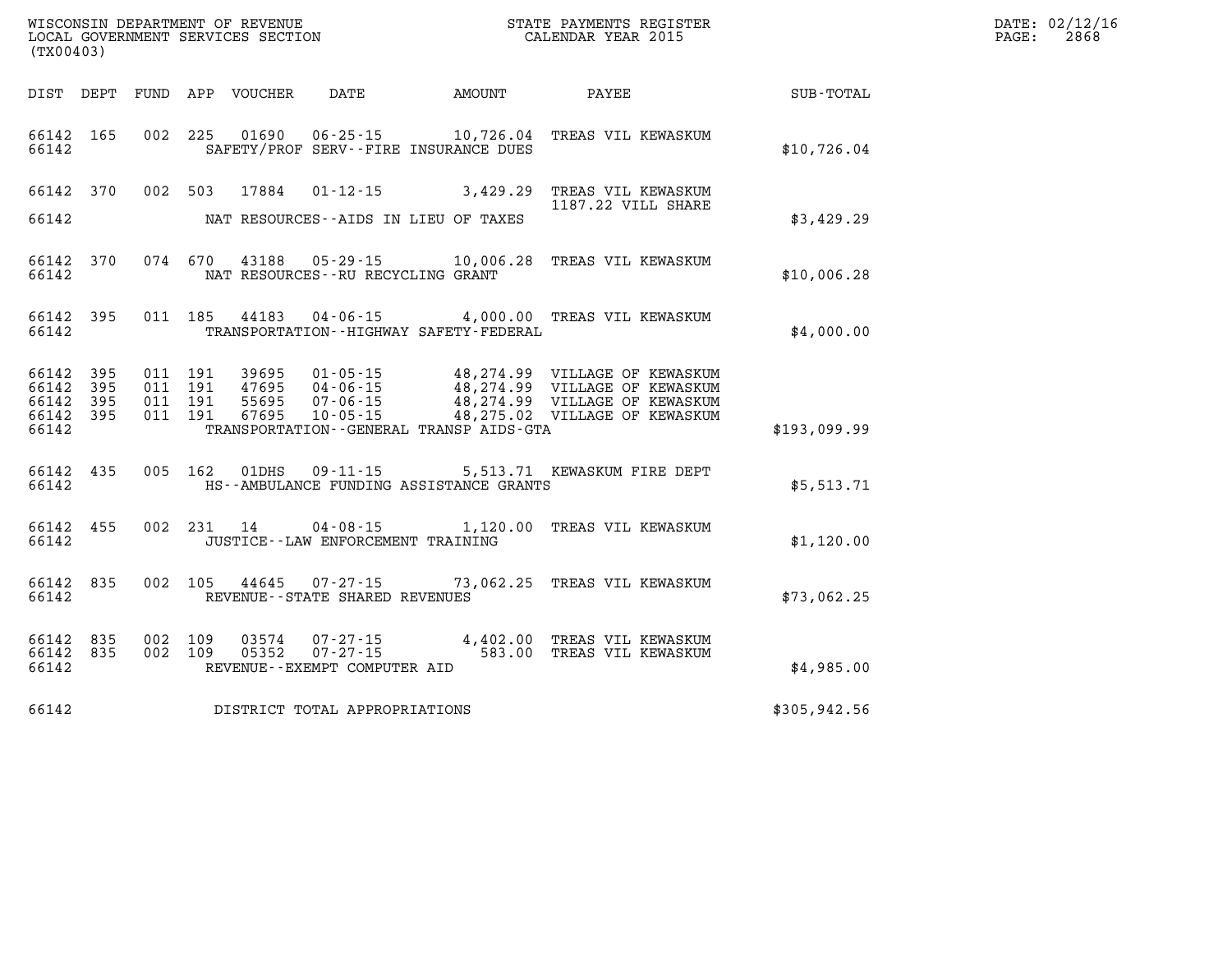| (TX00403)                                    |           |                                          |                                 | WISCONSIN DEPARTMENT OF REVENUE<br>LOCAL GOVERNMENT SERVICES SECTION |                                             | STATE PAYMENTS REGISTER<br>CALENDAR YEAR 2015                                                                                                                                                        |              | DATE: 02/12/16<br>$\mathtt{PAGE}$ :<br>2869 |
|----------------------------------------------|-----------|------------------------------------------|---------------------------------|----------------------------------------------------------------------|---------------------------------------------|------------------------------------------------------------------------------------------------------------------------------------------------------------------------------------------------------|--------------|---------------------------------------------|
|                                              |           |                                          | DIST DEPT FUND APP VOUCHER DATE |                                                                      | <b>AMOUNT</b>                               | PAYEE                                                                                                                                                                                                | SUB-TOTAL    |                                             |
| 66161                                        | 66161 165 |                                          |                                 | SAFETY/PROF SERV--FIRE INSURANCE DUES                                |                                             | 002 225 01691 06-25-15 2,826.09 TREAS VIL NEWBURG                                                                                                                                                    | \$2,826.09   |                                             |
| 66161                                        | 66161 370 |                                          |                                 |                                                                      | NAT RESOURCES - - FOREST CROP/MFL/CO FOREST | 012 571 39330 06-02-15 2.60 TREAS VIL NEWBURG                                                                                                                                                        | \$2.60       |                                             |
| 66161                                        |           |                                          |                                 | NAT RESOURCES--RU RECYCLING GRANT                                    |                                             | 66161 370 074 670 43189 05-29-15 3,141.23 TREAS VIL NEWBURG                                                                                                                                          | \$3,141.23   |                                             |
| 66161 395<br>66161 395<br>66161 395<br>66161 | 66161 395 | 011 191<br>011 191<br>011 191<br>011 191 |                                 |                                                                      | TRANSPORTATION--GENERAL TRANSP AIDS-GTA     | 39696  01-05-15  21,196.14  VILLAGE OF NEWBURG<br>47696  04-06-15  21,196.14  VILLAGE OF NEWBURG<br>55696  07-06-15  21,196.14  VILLAGE OF NEWBURG<br>67696  10-05-15  21,196.15  VILLAGE OF NEWBURG | \$84,784.57  |                                             |
| 66161                                        | 66161 455 |                                          |                                 | JUSTICE - - LAW ENFORCEMENT TRAINING                                 |                                             | 002 231 12 03-23-15 160.00 TREAS VIL NEWBURG                                                                                                                                                         | \$160.00     |                                             |
| 66161                                        |           |                                          |                                 | REVENUE - - STATE SHARED REVENUES                                    |                                             | 66161 835 002 105 44646 07-27-15 12,025.39 TREAS VIL NEWBURG                                                                                                                                         | \$12,025.39  |                                             |
| 66161 835<br>66161 835<br>66161              |           | 002 109                                  |                                 | REVENUE--EXEMPT COMPUTER AID                                         |                                             | 03083  07-27-15  3.00 TREAS VIL NEWBURG<br>002 109 03575 07-27-15 1,399.00 TREAS VIL NEWBURG                                                                                                         | \$1,402.00   |                                             |
| 66161                                        |           |                                          |                                 | DISTRICT TOTAL APPROPRIATIONS                                        |                                             |                                                                                                                                                                                                      | \$104,341.88 |                                             |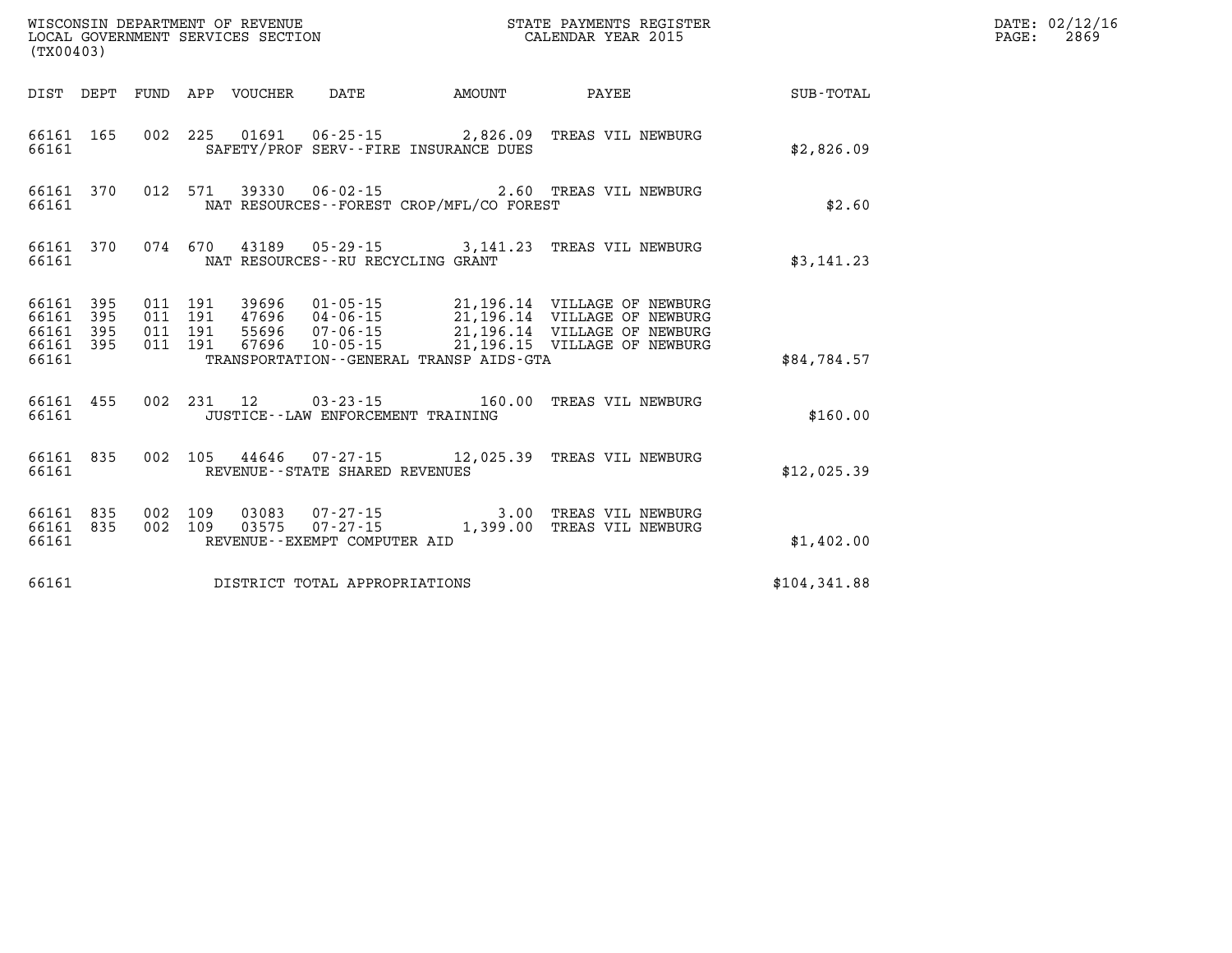| (TX00403)                                     |                   |                                          |                            |                                   |                                             |                                                                                                                                                                                                                                     |              | DATE: 02/12/16<br>$\mathtt{PAGE}$ :<br>2870 |
|-----------------------------------------------|-------------------|------------------------------------------|----------------------------|-----------------------------------|---------------------------------------------|-------------------------------------------------------------------------------------------------------------------------------------------------------------------------------------------------------------------------------------|--------------|---------------------------------------------|
|                                               |                   |                                          | DIST DEPT FUND APP VOUCHER | DATE                              | <b>AMOUNT</b>                               | PAYEE                                                                                                                                                                                                                               | SUB-TOTAL    |                                             |
| 66166                                         | 66166 165         |                                          |                            |                                   | SAFETY/PROF SERV--FIRE INSURANCE DUES       | 002 225 01692 06-25-15 48,485.34 TREAS VIL RICHFIELD                                                                                                                                                                                | \$48,485.34  |                                             |
| 66166                                         |                   |                                          | 66166 370 002 503 17885    |                                   | NAT RESOURCES--AIDS IN LIEU OF TAXES        | 01-12-15 4,435.07 TREAS VIL RICHFIELD<br>490.13 VILL SHARE                                                                                                                                                                          | \$4,435.07   |                                             |
| 66166                                         | 66166 370         |                                          |                            |                                   | NAT RESOURCES - - FOREST CROP/MFL/CO FOREST | 012 571 39729 06-02-15 94.93 TREAS VIL RICHFIELD                                                                                                                                                                                    | \$94.93      |                                             |
| 66166                                         | 66166 370         |                                          |                            |                                   | NAT RESOURCES--LAKES MANAGEMENT GRANTS      | 012 663 01819 02-18-15 670.00 TREAS VIL RICHFIELD                                                                                                                                                                                   | \$670.00     |                                             |
| 66166                                         |                   |                                          |                            | NAT RESOURCES--RU RECYCLING GRANT |                                             | 66166 370 074 670 43190 05-29-15 8,677.81 TREAS VIL RICHFIELD                                                                                                                                                                       | \$8,677.81   |                                             |
| 66166                                         | 66166 370         |                                          |                            |                                   | NAT RESOURCES--RU CONSOLIDATED GRANT        | 074 673 43190 05-29-15 2,980.39 TREAS VIL RICHFIELD                                                                                                                                                                                 | \$2,980.39   |                                             |
| 66166 395<br>66166<br>66166<br>66166<br>66166 | 395<br>395<br>395 | 011 191<br>011 191<br>011 191<br>011 191 | 67697                      |                                   | TRANSPORTATION - - GENERAL TRANSP AIDS-GTA  | 39697  01-05-15  80,549.16  VILLAGE OF RICHFIELD<br>47697     04-06-15              80,549.16    VILLAGE OF RICHFIELD<br>55697    07-06-15             80,549.16    VILLAGE OF RICHFIELD<br>10-05-15 80,549.16 VILLAGE OF RICHFIELD | \$322,196.64 |                                             |
| 66166 835<br>66166                            |                   |                                          |                            | REVENUE - - STATE SHARED REVENUES |                                             | 002 105 44647 07-27-15 17,968.67 TREAS VIL RICHFIELD                                                                                                                                                                                | \$17,968.67  |                                             |
| 66166                                         |                   |                                          |                            | REVENUE--EXEMPT COMPUTER AID      |                                             | 66166 835 002 109 03576 07-27-15 2.666.00 TREAS VIL RICHFIELD                                                                                                                                                                       | \$2,666.00   |                                             |
| 66166                                         |                   |                                          |                            | DISTRICT TOTAL APPROPRIATIONS     |                                             |                                                                                                                                                                                                                                     | \$408,174.85 |                                             |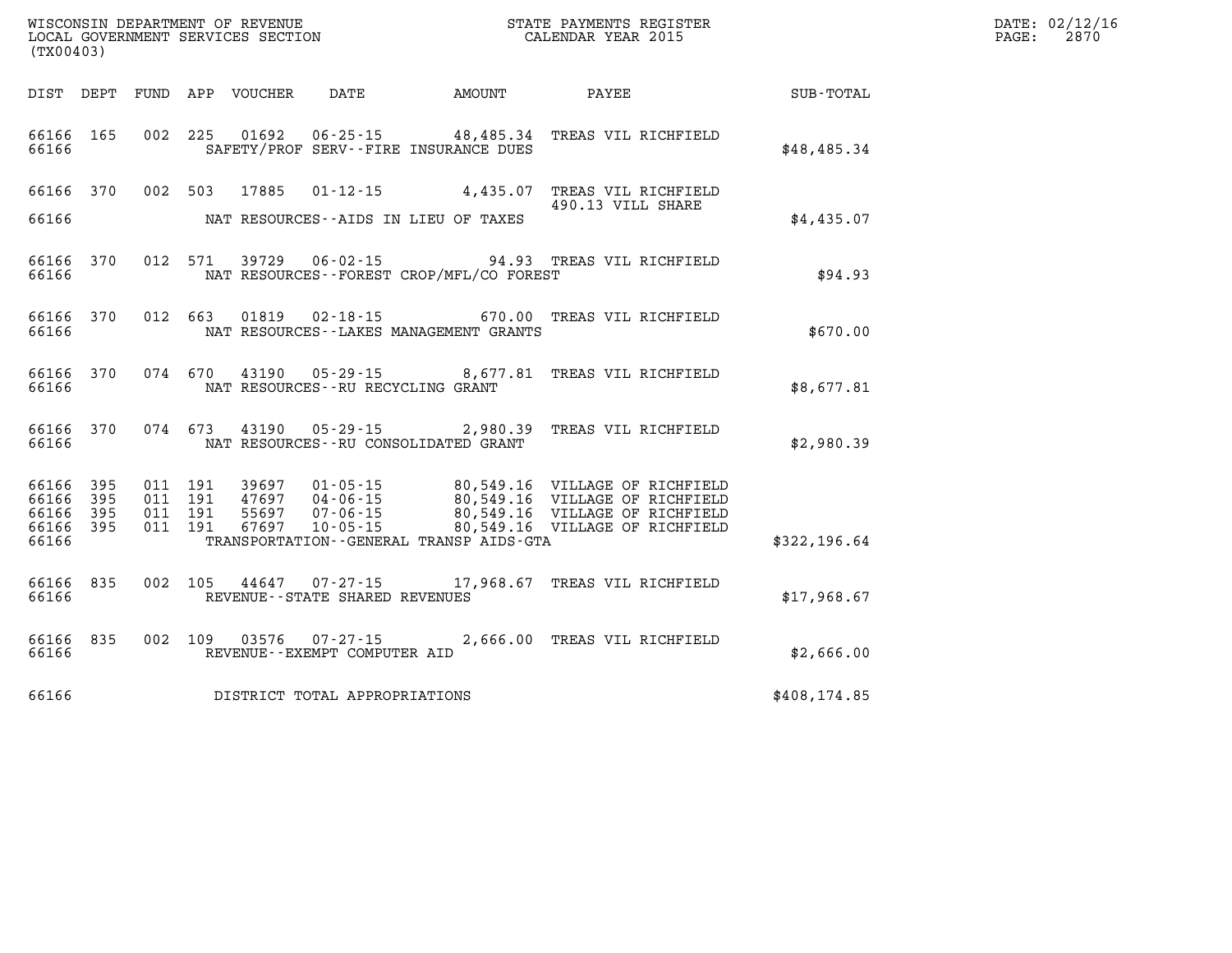| DATE: | 02/12/16 |
|-------|----------|
| PAGE: | 2871     |

| (TX00403)      |                                              |                                          |                                  |                                                                  |                                             | WISCONSIN DEPARTMENT OF REVENUE<br>LOCAL GOVERNMENT SERVICES SECTION FOR THE STATE PAYMENTS REGISTER<br>CALENDAR YEAR 2015                                                                           |              | DATE: 02/12/1<br>2871<br>PAGE: |
|----------------|----------------------------------------------|------------------------------------------|----------------------------------|------------------------------------------------------------------|---------------------------------------------|------------------------------------------------------------------------------------------------------------------------------------------------------------------------------------------------------|--------------|--------------------------------|
|                |                                              |                                          | DIST DEPT FUND APP VOUCHER       |                                                                  | DATE AMOUNT                                 | <b>PAYEE</b>                                                                                                                                                                                         | SUB-TOTAL    |                                |
| 66181          | 66181 165                                    |                                          | 002 225 01693                    |                                                                  | SAFETY/PROF SERV--FIRE INSURANCE DUES       | 06-25-15 15,730.11 TREAS VIL SLINGER                                                                                                                                                                 | \$15,730.11  |                                |
| 66181          | 66181 370                                    | 074 670                                  | 43191                            | NAT RESOURCES--RU RECYCLING GRANT                                |                                             | 05-29-15 12,565.71 TREAS VIL SLINGER                                                                                                                                                                 | \$12,565.71  |                                |
| 66181<br>66181 | 66181 395<br>395<br>66181 395<br>66181 395   | 011 162<br>011 162<br>011 162<br>011 162 | 40105<br>48105<br>56105<br>68105 | $01 - 05 - 15$<br>04 - 06 - 15<br>07 - 06 - 15<br>$10 - 05 - 15$ | TRANSPORTATION - - CONNECTING HIGHWAY AIDS  | 3,983.81 VILLAGE OF SLINGER<br>3,983.81 VILLAGE OF SLINGER<br>3,983.81 VILLAGE OF SLINGER<br>3,983.83 VILLAGE OF SLINGER                                                                             | \$15,935.26  |                                |
| 66181          | 66181 395                                    |                                          | 011 185 43915                    |                                                                  | TRANSPORTATION - - HIGHWAY SAFETY - FEDERAL | 04-02-15 4,000.00 TREAS VIL SLINGER                                                                                                                                                                  | \$4,000.00   |                                |
| 66181<br>66181 | - 395<br>66181 395<br>66181 395<br>66181 395 | 011 191<br>011 191<br>011 191<br>011 191 |                                  |                                                                  | TRANSPORTATION--GENERAL TRANSP AIDS-GTA     | 39698  01-05-15  40,147.40  VILLAGE OF SLINGER<br>47698  04-06-15  40,147.40  VILLAGE OF SLINGER<br>55698  07-06-15  40,147.40  VILLAGE OF SLINGER<br>67698  10-05-15  40,147.41  VILLAGE OF SLINGER | \$160,589.61 |                                |
| 66181          | 66181 435                                    | 005 162                                  | 01DHS                            | $09 - 11 - 15$                                                   | HS--AMBULANCE FUNDING ASSISTANCE GRANTS     | 9,618.43 VILL OF SLINGER LIFESTAR EMS                                                                                                                                                                | \$9,618.43   |                                |
| 66181          | 66181 455                                    |                                          | 002 231 17                       | 04-17-15<br>JUSTICE - - LAW ENFORCEMENT TRAINING                 |                                             | 1,600.00 TREAS VIL SLINGER                                                                                                                                                                           | \$1,600.00   |                                |
| 66181          | 66181 835                                    | 002 105                                  |                                  | 44648 07-27-15<br>REVENUE--STATE SHARED REVENUES                 |                                             | 78,207.17 TREAS VIL SLINGER                                                                                                                                                                          | \$78, 207.17 |                                |
| 66181          | 66181 835<br>66181 835                       | 002 109<br>002 109                       | 03577<br>05353                   | 07-27-15<br>$07 - 27 - 15$<br>REVENUE--EXEMPT COMPUTER AID       |                                             | 8,873.00 TREAS VIL SLINGER<br>1,915.00 TREAS VIL SLINGER                                                                                                                                             | \$10,788.00  |                                |
| 66181          | 66181 835                                    | 021 363                                  |                                  | $35939$ $03 - 23 - 15$<br>REVENUE - - LOTTERY CREDIT -           |                                             | 6,712.40 TREAS VIL SLINGER                                                                                                                                                                           | \$6,712.40   |                                |
| 66181          |                                              |                                          |                                  | DISTRICT TOTAL APPROPRIATIONS                                    |                                             |                                                                                                                                                                                                      | \$315,746.69 |                                |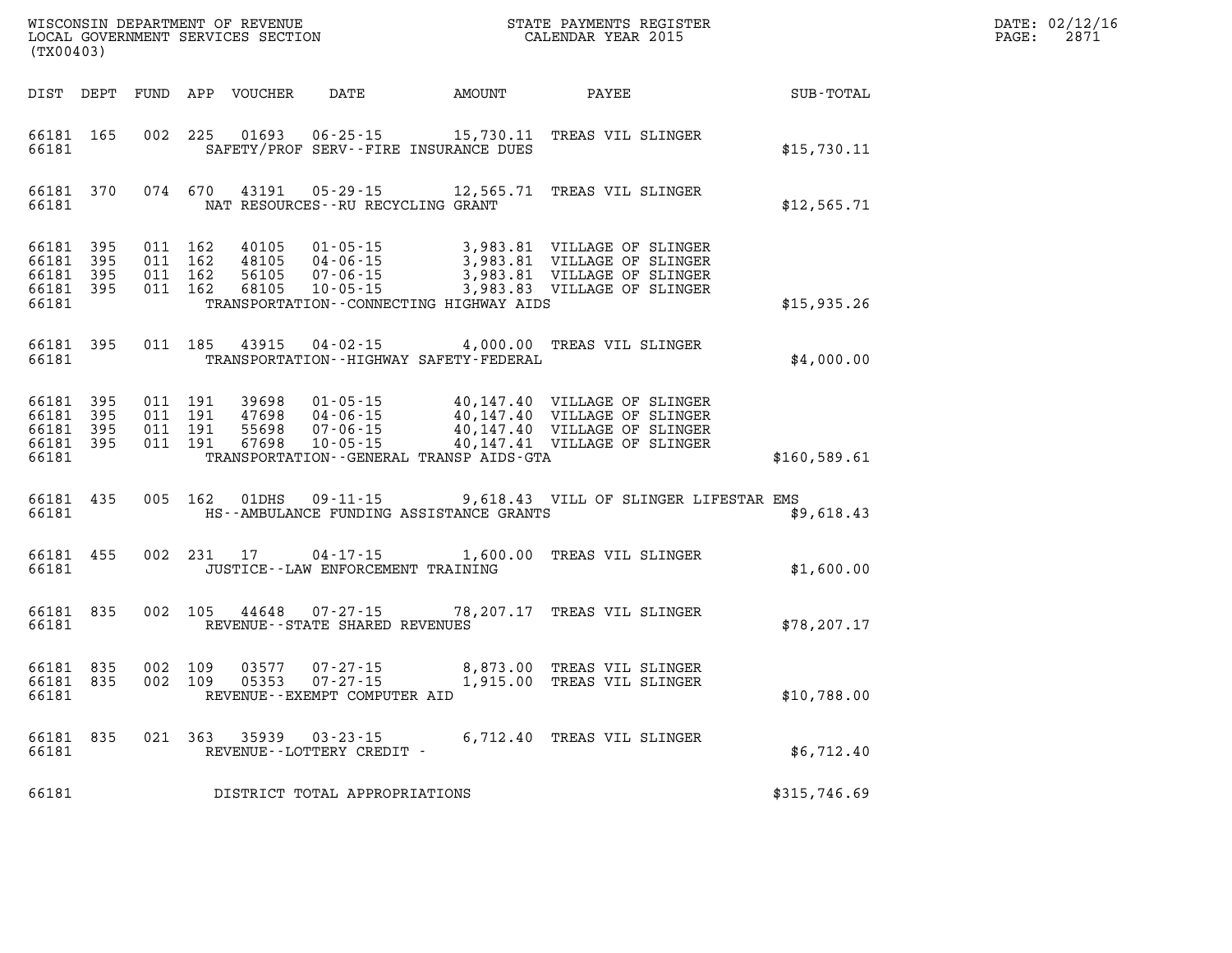| DATE: | 02/12/16 |
|-------|----------|
| PAGE: | 2872     |

| (TX00403)                                                                         |                                                      |                                                                      |                                     |                                                                               |                                                                                                                                                                |                                                        |                                                                                                                                                                                                                                                 |                  | DATE: 02/12/1<br>2872<br>PAGE: |
|-----------------------------------------------------------------------------------|------------------------------------------------------|----------------------------------------------------------------------|-------------------------------------|-------------------------------------------------------------------------------|----------------------------------------------------------------------------------------------------------------------------------------------------------------|--------------------------------------------------------|-------------------------------------------------------------------------------------------------------------------------------------------------------------------------------------------------------------------------------------------------|------------------|--------------------------------|
|                                                                                   |                                                      |                                                                      |                                     | DIST DEPT FUND APP VOUCHER                                                    |                                                                                                                                                                | DATE AMOUNT PAYEE                                      |                                                                                                                                                                                                                                                 | <b>SUB-TOTAL</b> |                                |
| 66236                                                                             | 66236 165                                            |                                                                      |                                     |                                                                               |                                                                                                                                                                | SAFETY/PROF SERV--FIRE INSURANCE DUES                  | 002 225 01694 06-25-15 43,136.11 TREAS CITY HARTFORD                                                                                                                                                                                            | \$43,136.11      |                                |
| 66236                                                                             | 66236 370                                            |                                                                      |                                     |                                                                               | 074 670 43192 05-29-15<br>NAT RESOURCES--RU RECYCLING GRANT                                                                                                    |                                                        | 24,429.14 TREAS CITY HARTFORD                                                                                                                                                                                                                   | \$24,429.14      |                                |
| 66236<br>66236 395<br>66236                                                       | 66236 395<br>395<br>66236 395                        |                                                                      |                                     |                                                                               |                                                                                                                                                                | TRANSPORTATION--CONNECTING HIGHWAY AIDS                | 011 162 40106 01-05-15 24,293.60 CITY OF HARTFORD<br>011 162 48106 04-06-15 24,293.60 CITY OF HARTFORD<br>011 162 56106 07-06-15 24,293.60 CITY OF HARTFORD<br>011 162 68106 10-05-15 24,293.61 CITY OF HARTFORD                                | \$97,174.41      |                                |
| 66236                                                                             | 66236 395<br>66236 395<br>66236 395                  |                                                                      | 011 176<br>011 176<br>011 176       |                                                                               |                                                                                                                                                                | TRANSPORTATION--BICYCLE & PEDESTRIAN AID               | 58063  06-25-15  13,778.00  CITY OF HARTFORD<br>60063  07-06-15  13,778.00  CITY OF HARTFORD<br>62063  09-30-15  13,778.00  CITY OF HARTFORD                                                                                                    | \$41,334.00      |                                |
| 66236 395<br>66236 395<br>66236 395<br>66236 395<br>66236                         |                                                      |                                                                      |                                     |                                                                               |                                                                                                                                                                | TRANSPORTATION - - GENERAL TRANSP AIDS - GTA           | 011 191 39699 01-05-15 150,482.34 CITY OF HARTFORD<br>011 191 47699 04-06-15 150,482.34 CITY OF HARTFORD<br>011 191 55699 07-06-15 150,482.34 CITY OF HARTFORD<br>011 191 67699 10-05-15 150,482.34 CITY OF HARTFORD                            | \$601,929.36     |                                |
| 66236                                                                             | 66236 435                                            |                                                                      |                                     |                                                                               | 005 162 01DHS 09-11-15                                                                                                                                         | HS--AMBULANCE FUNDING ASSISTANCE GRANTS                | 6,212.75 HARTFORD FIRE AND RESCUE                                                                                                                                                                                                               | \$6, 212.75      |                                |
| 66236                                                                             | 66236 435                                            |                                                                      |                                     |                                                                               | 005 163 01LGS 11-16-15                                                                                                                                         | HS--PREPAID MEDICAL TRANSPORT REIMBURSE                | 17,967.09 DHS PREPAID MEDICAL TRANSPORT                                                                                                                                                                                                         | \$17,967.09      |                                |
| 66236 455<br>66236                                                                |                                                      |                                                                      |                                     | 002 231 14                                                                    | JUSTICE -- LAW ENFORCEMENT TRAINING                                                                                                                            |                                                        | 04-08-15 3,840.00 TREAS CITY HARTFORD                                                                                                                                                                                                           | \$3,840.00       |                                |
| 66236 455<br>66236                                                                |                                                      |                                                                      |                                     |                                                                               | 002 241 01136 09-23-15                                                                                                                                         | JUSTICE--CEASE AND OTHER FEDERAL GRANTS                | 477.66 TREAS CITY HARTFORD                                                                                                                                                                                                                      | \$477.66         |                                |
| 66236<br>66236<br>66236<br>66236<br>66236<br>66236<br>66236<br>66236<br>66236 505 | 505<br>505<br>505<br>505<br>505<br>505<br>505<br>505 | 002 155<br>002 155<br>002<br>002<br>002<br>002<br>002 155<br>002 155 | 002 155<br>155<br>155<br>155<br>155 | 00904<br>00904<br>01561<br>01561<br>05077<br>05077<br>05995<br>05995<br>06825 | $08 - 20 - 15$<br>$08 - 20 - 15$<br>$09 - 21 - 15$<br>$09 - 21 - 15$<br>$01 - 21 - 15$<br>$01 - 21 - 15$<br>$02 - 19 - 15$<br>$02 - 19 - 15$<br>$03 - 20 - 15$ | 11,455.70<br>55.77<br>20,371.14<br>404.49<br>29,427.40 | 13,218.93 TREAS CITY HARTFORD<br>20,640.64 TREAS CITY HARTFORD<br>7,090.65 TREAS CITY HARTFORD<br>TREAS CITY HARTFORD<br>TREAS CITY HARTFORD<br>TREAS CITY HARTFORD<br>TREAS CITY HARTFORD<br>TREAS CITY HARTFORD<br>145.42 TREAS CITY HARTFORD |                  |                                |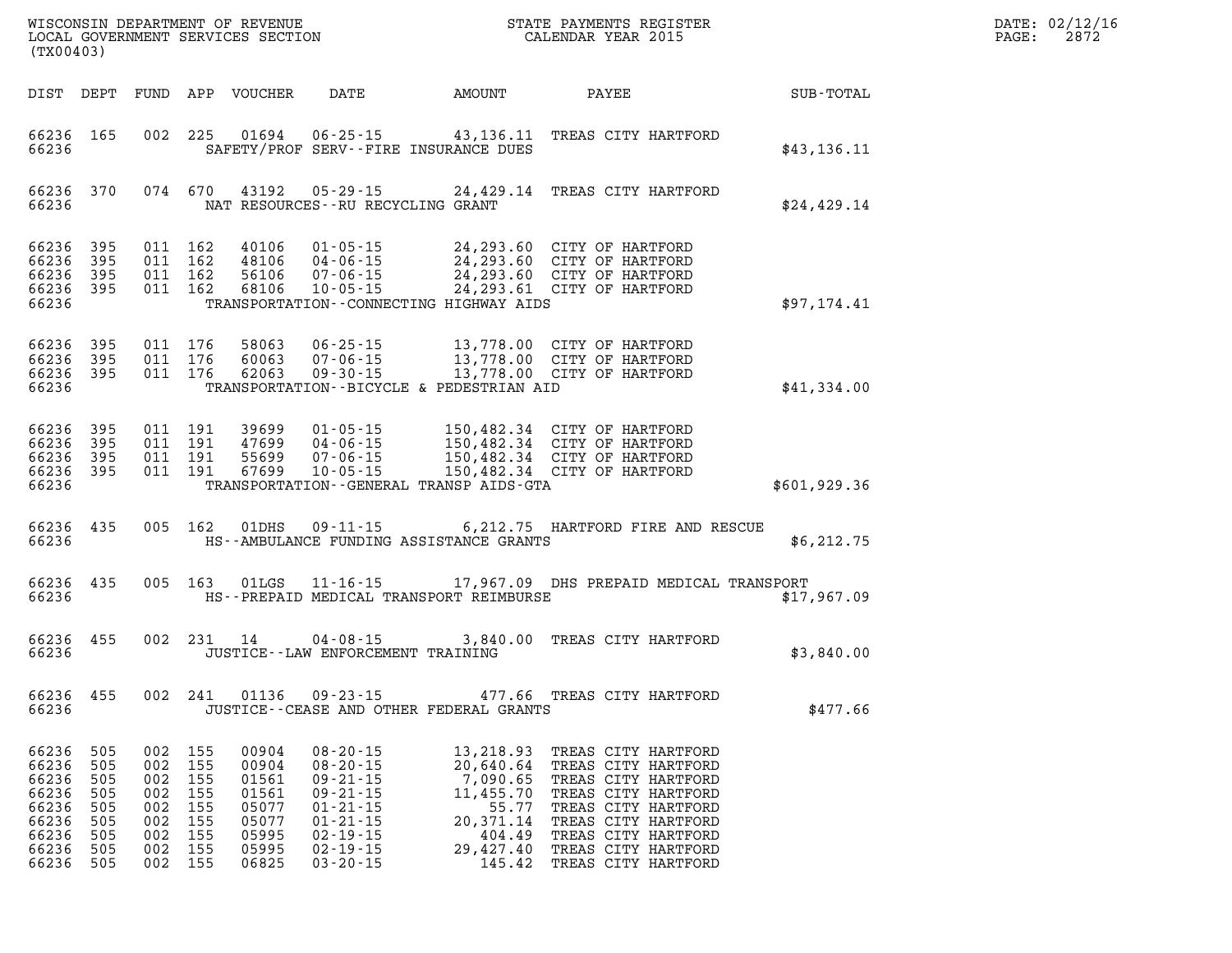| DIST                                                                                   | DEPT                                                        | FUND                                                        | APP                                                         | VOUCHER                                                                       | <b>DATE</b>                                                                                                                                                                                 | <b>AMOUNT</b>                                                                                                                | PAYEE                                                                                                                                                                                                       | SUB-TOTAL      |
|----------------------------------------------------------------------------------------|-------------------------------------------------------------|-------------------------------------------------------------|-------------------------------------------------------------|-------------------------------------------------------------------------------|---------------------------------------------------------------------------------------------------------------------------------------------------------------------------------------------|------------------------------------------------------------------------------------------------------------------------------|-------------------------------------------------------------------------------------------------------------------------------------------------------------------------------------------------------------|----------------|
| 66236<br>66236<br>66236<br>66236<br>66236<br>66236<br>66236<br>66236                   | 505<br>505<br>505<br>505<br>505<br>505<br>505               | 002<br>002<br>002<br>002<br>002<br>002<br>002               | 155<br>155<br>155<br>155<br>155<br>155<br>155               | 06825<br>07720<br>07720<br>08447<br>08447<br>09194<br>09937                   | $03 - 20 - 15$<br>$04 - 23 - 15$<br>$04 - 23 - 15$<br>$05 - 26 - 15$<br>$05 - 26 - 15$<br>$06 - 22 - 15$<br>$07 - 16 - 15$                                                                  | 44,004.51<br>160.06<br>20,690.62<br>28,322.50<br>1,165.32<br>45,225.45<br>179,086.25<br>DOA-HOUSING ASSISTANCE-FEDERAL FUNDS | TREAS CITY HARTFORD<br>TREAS CITY HARTFORD<br>TREAS CITY HARTFORD<br>TREAS CITY HARTFORD<br>TREAS CITY HARTFORD<br>TREAS CITY HARTFORD<br>TREAS CITY HARTFORD                                               | \$421,464.85   |
| 66236<br>66236<br>66236<br>66236<br>66236<br>66236<br>66236<br>66236<br>66236<br>66236 | 505<br>505<br>505<br>505<br>505<br>505<br>505<br>505<br>505 | 035<br>035<br>035<br>035<br>035<br>035<br>035<br>035<br>035 | 371<br>371<br>371<br>371<br>371<br>371<br>371<br>371<br>371 | 00904<br>01561<br>05077<br>05995<br>06825<br>07720<br>08447<br>09194<br>09937 | $08 - 20 - 15$<br>$09 - 21 - 15$<br>$01 - 21 - 15$<br>$02 - 19 - 15$<br>$03 - 20 - 15$<br>$04 - 23 - 15$<br>$05 - 26 - 15$<br>$06 - 22 - 15$<br>$07 - 16 - 15$<br>DOA--PUBLIC BENEFITS FUND | 53,280.66<br>26,239.45<br>49,061.08<br>57,286.23<br>74,827.20<br>38,757.15<br>60,673.07<br>43, 141. 91<br>16,335.23          | TREAS CITY HARTFORD<br>TREAS CITY HARTFORD<br>TREAS CITY HARTFORD<br>TREAS CITY HARTFORD<br>TREAS CITY HARTFORD<br>TREAS CITY HARTFORD<br>TREAS CITY HARTFORD<br>TREAS CITY HARTFORD<br>TREAS CITY HARTFORD | \$419,601.98   |
| 66236<br>66236                                                                         | 835                                                         | 002                                                         | 105                                                         | 44649                                                                         | $07 - 27 - 15$<br>REVENUE--STATE SHARED REVENUES                                                                                                                                            | 216,362.37                                                                                                                   | TREAS CITY HARTFORD                                                                                                                                                                                         | \$216, 362.37  |
| 66236<br>66236<br>66236<br>66236                                                       | 835<br>835<br>835                                           | 002<br>002<br>002                                           | 109<br>109<br>109                                           | 02388<br>03578<br>05354                                                       | $07 - 27 - 15$<br>$07 - 27 - 15$<br>$07 - 27 - 15$<br>REVENUE--EXEMPT COMPUTER AID                                                                                                          | 7,578.00<br>31,902.00<br>11,843.00                                                                                           | TREAS CITY HARTFORD<br>TREAS CITY HARTFORD<br>TREAS CITY HARTFORD                                                                                                                                           | \$51,323.00    |
| 66236<br>66236                                                                         | 835                                                         | 002                                                         | 501                                                         | 00004                                                                         | $02 - 02 - 15$                                                                                                                                                                              | 3,189.49<br>DOA-PAYMENT FOR MUNICIPAL SERVICES AID                                                                           | TREAS CITY HARTFORD                                                                                                                                                                                         | \$3,189.49     |
| 66236                                                                                  |                                                             |                                                             |                                                             |                                                                               | DISTRICT TOTAL APPROPRIATIONS                                                                                                                                                               |                                                                                                                              |                                                                                                                                                                                                             | \$1,948,442.21 |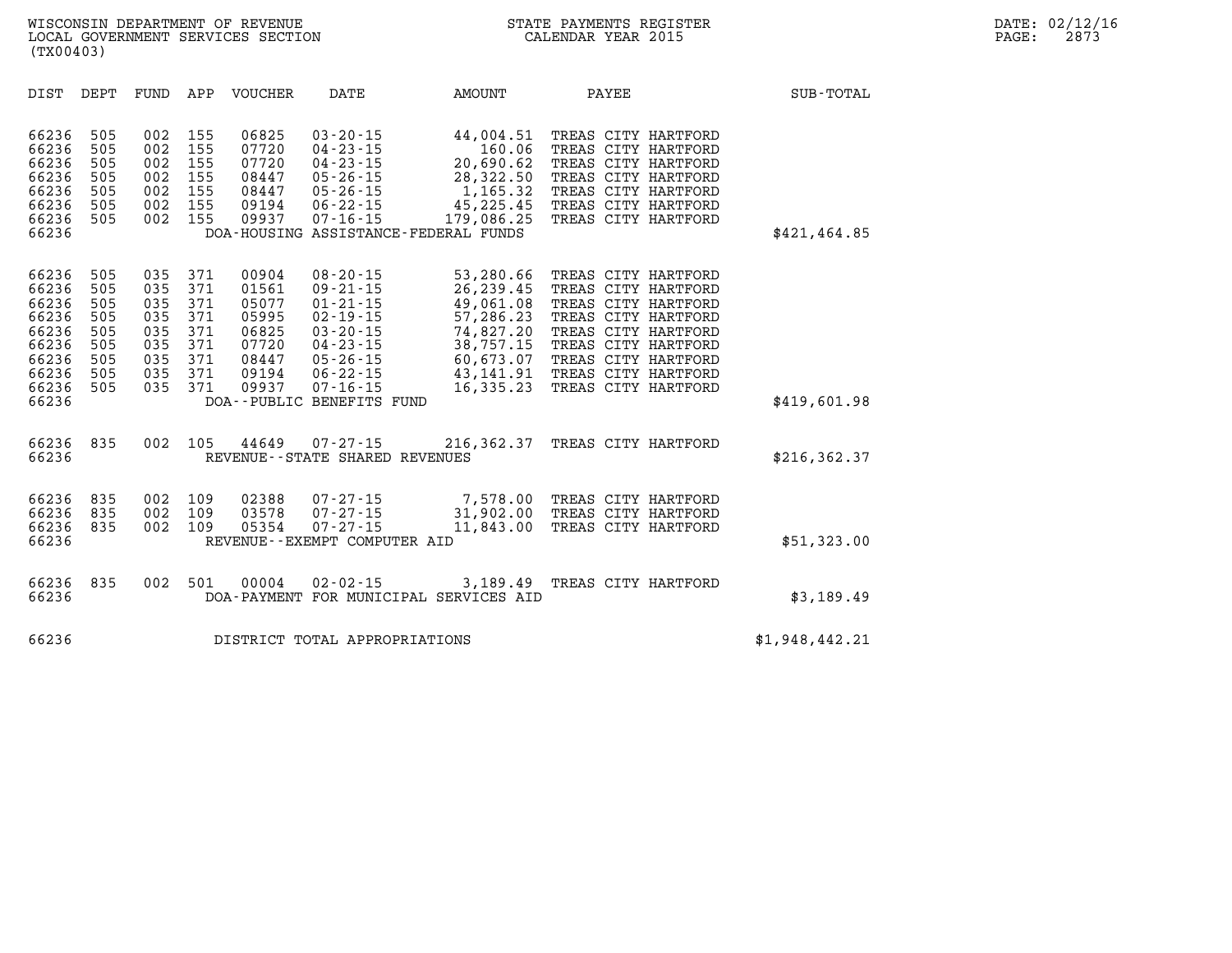| DATE: | 02/12/16 |
|-------|----------|
| PAGE: | 2874     |

| (TX00403)                                                 |           |  |                                                       |                                              | WISCONSIN DEPARTMENT OF REVENUE<br>LOCAL GOVERNMENT SERVICES SECTION<br>LOCAL GOVERNMENT SERVICES SECTION<br>CALENDAR YEAR 2015                                                                                          |                | DATE: 02/12/1<br>$\mathtt{PAGE:}$<br>2874 |
|-----------------------------------------------------------|-----------|--|-------------------------------------------------------|----------------------------------------------|--------------------------------------------------------------------------------------------------------------------------------------------------------------------------------------------------------------------------|----------------|-------------------------------------------|
|                                                           |           |  |                                                       |                                              |                                                                                                                                                                                                                          |                |                                           |
| 66291                                                     | 66291 165 |  |                                                       | SAFETY/PROF SERV--FIRE INSURANCE DUES        | 002 225 01695 06-25-15 93,563.33 TREAS CITY WEST BEND                                                                                                                                                                    | \$93,563.33    |                                           |
| 66291                                                     |           |  |                                                       | NAT RESOURCES--AIDS IN LIEU OF TAXES         | 66291 370 002 503 17886 01-12-15 7,860.62 TREAS CITY WEST BEND<br>3249.54 CITY SHARE                                                                                                                                     | \$7,860.62     |                                           |
|                                                           |           |  |                                                       |                                              |                                                                                                                                                                                                                          |                |                                           |
| 66291                                                     | 66291 370 |  | NAT RESOURCES--RU RECYCLING GRANT                     |                                              | 074 670 43193 05-29-15 100,461.46 TREAS CITY WEST BEND                                                                                                                                                                   | \$100, 461.46  |                                           |
| 66291 370<br>66291                                        |           |  |                                                       | NAT RESOURCES--RU CONSOLIDATED GRANT         | 074 673 43193 05-29-15 8,226.07 TREAS CITY WEST BEND                                                                                                                                                                     | \$8,226.07     |                                           |
| 66291 395<br>66291 395<br>66291 395<br>66291 395<br>66291 |           |  |                                                       | TRANSPORTATION--CONNECTING HIGHWAY AIDS      | 011 162 40107 01-05-15 31,959.91 CITY OF WEST BEND<br>011 162 48107 04-06-15 31,959.91 CITY OF WEST BEND<br>011 162 56107 07-06-15 31,959.91 CITY OF WEST BEND<br>011 162 68107 10-05-15 31,959.91 CITY OF WEST BEND     | \$127,839.64   |                                           |
| 66291 395<br>66291 395<br>66291                           | 66291 395 |  |                                                       | TRANSPORTATION--BICYCLE & PEDESTRIAN AID     | 011 176 58064 06-25-15 60,048.00 CITY OF WEST BEND<br>011 176 60064 07-06-15 60,048.00 CITY OF WEST BEND<br>011 176 62064 09-30-15 60,048.00 CITY OF WEST BEND                                                           | \$180, 144.00  |                                           |
| 66291 395<br>66291                                        |           |  | 011 177 37084 01-23-15<br>TRANSPORTATION--TRANSIT AID |                                              | 20,604.00 TREAS CITY WEST BEND                                                                                                                                                                                           | \$20,604.00    |                                           |
| 66291 395<br>66291 395<br>66291 395<br>66291 395<br>66291 |           |  |                                                       | TRANSPORTATION - - GENERAL TRANSP AIDS - GTA | 011 191 39700 01-05-15 361,031.98 CITY OF WEST BEND<br>011 191 47700 04-06-15 361,031.98 CITY OF WEST BEND<br>011 191 67700 10-05-15 361,031.98 CITY OF WEST BEND<br>011 191 67700 10-05-15 361,032.00 CITY OF WEST BEND | \$1,444,127.94 |                                           |
| 66291                                                     |           |  |                                                       | TRANSPORTATION - - LRIP/TRIP/MSIP GRANTS     | 66291 395 011 278 37584 01-26-15 67,309.30 TREAS CITY WEST BEND                                                                                                                                                          | \$67,309.30    |                                           |
| 66291 435<br>66291                                        |           |  | 005 162 01DHS 09-11-15                                | HS--AMBULANCE FUNDING ASSISTANCE GRANTS      | 7,416.46 CITY OF WEST BEND FIRE DEPT                                                                                                                                                                                     | \$7.416.46     |                                           |
| 66291 435<br>66291                                        |           |  |                                                       | HS--PREPAID MEDICAL TRANSPORT REIMBURSE      | 005 163 01LGS 11-16-15 40,744.72 DHS PREPAID MEDICAL TRANSPORT                                                                                                                                                           | \$40,744.72    |                                           |

**66291 455 002 231 11 03-19-15 8,160.00 TREAS CITY WEST BEND**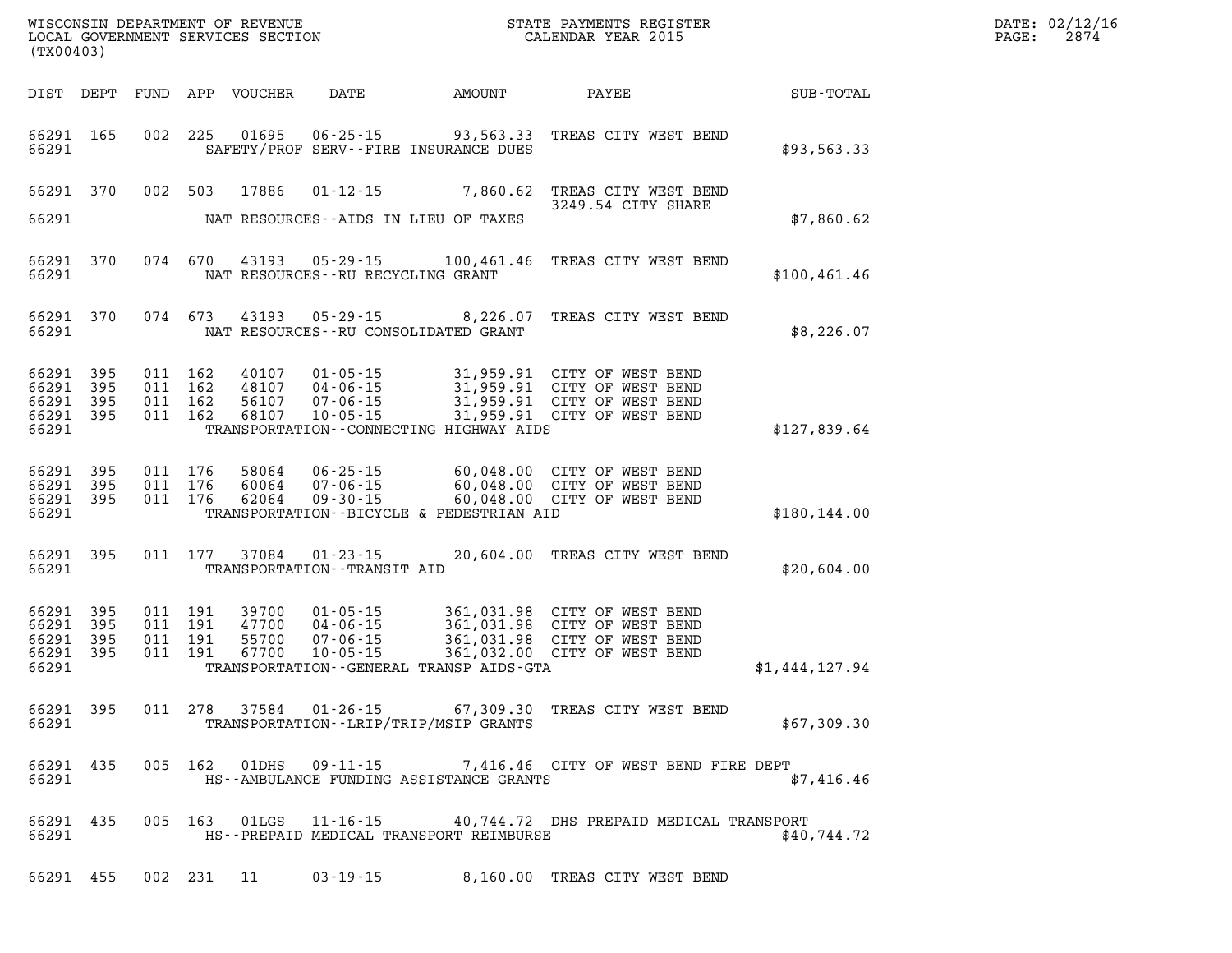| WISCONSIN DEPARTMENT OF REVENUE   | STATE PAYMENTS REGISTER |       | DATE: 02/12/16 |
|-----------------------------------|-------------------------|-------|----------------|
| LOCAL GOVERNMENT SERVICES SECTION | CALENDAR YEAR 2015      | PAGE: | 2875           |

|                | (TX00403)        |      |                    | LOCAL GOVERNMENT SERVICES SECTION |                                   | CALENDAR YEAR 2015                                                                                                                               |       | PAGE: | 2875           |  |  |
|----------------|------------------|------|--------------------|-----------------------------------|-----------------------------------|--------------------------------------------------------------------------------------------------------------------------------------------------|-------|-------|----------------|--|--|
| DIST           | DEPT             | FUND |                    | APP VOUCHER                       | DATE                              | AMOUNT                                                                                                                                           | PAYEE |       | SUB-TOTAL      |  |  |
| 66291          |                  |      |                    |                                   | JUSTICE--LAW ENFORCEMENT TRAINING |                                                                                                                                                  |       |       | \$8,160.00     |  |  |
| 66291          | 66291 835        |      |                    |                                   | REVENUE--STATE SHARED REVENUES    | 002 105 44650 07-27-15 774,300.54 TREAS CITY WEST BEND                                                                                           |       |       | \$774,300.54   |  |  |
| 66291<br>66291 | 66291 835<br>835 | 002  | 002 109<br>109     |                                   | REVENUE--EXEMPT COMPUTER AID      | 03579  07-27-15  116,782.00 TREAS CITY WEST BEND<br>05355  07-27-15  55,614.00 TREAS CITY WEST BEND                                              |       |       | \$172,396.00   |  |  |
| 66291<br>66291 | 835<br>66291 835 |      | 002 302            | 11123                             |                                   | 002 302 10124 07-27-15 3,174,388.24 TREAS CITY WEST BEND<br>07-27-15 597,676.05 TREAS CITY WEST BEND<br>REVENUE-FIRST DOLLAR/SCHOOL LEVY CREDITS |       |       | \$3,772,064.29 |  |  |
| 66291          | 66291 835        |      |                    |                                   |                                   | 002 501 00004 02-02-15 228,238.21 TREAS CITY WEST BEND<br>DOA-PAYMENT FOR MUNICIPAL SERVICES AID                                                 |       |       | \$228, 238.21  |  |  |
| 66291<br>66291 | 66291 835<br>835 |      | 021 363<br>021 363 |                                   | REVENUE--LOTTERY CREDIT -         | 35940  03-23-15  31.87 TREAS CITY WEST BEND<br>37262  03-23-15  763,685.00 TREAS CITY WEST BEND                                                  |       |       | \$763, 716.87  |  |  |
| 66291          |                  |      |                    |                                   | DISTRICT TOTAL APPROPRIATIONS     |                                                                                                                                                  |       |       | \$7,817,173.45 |  |  |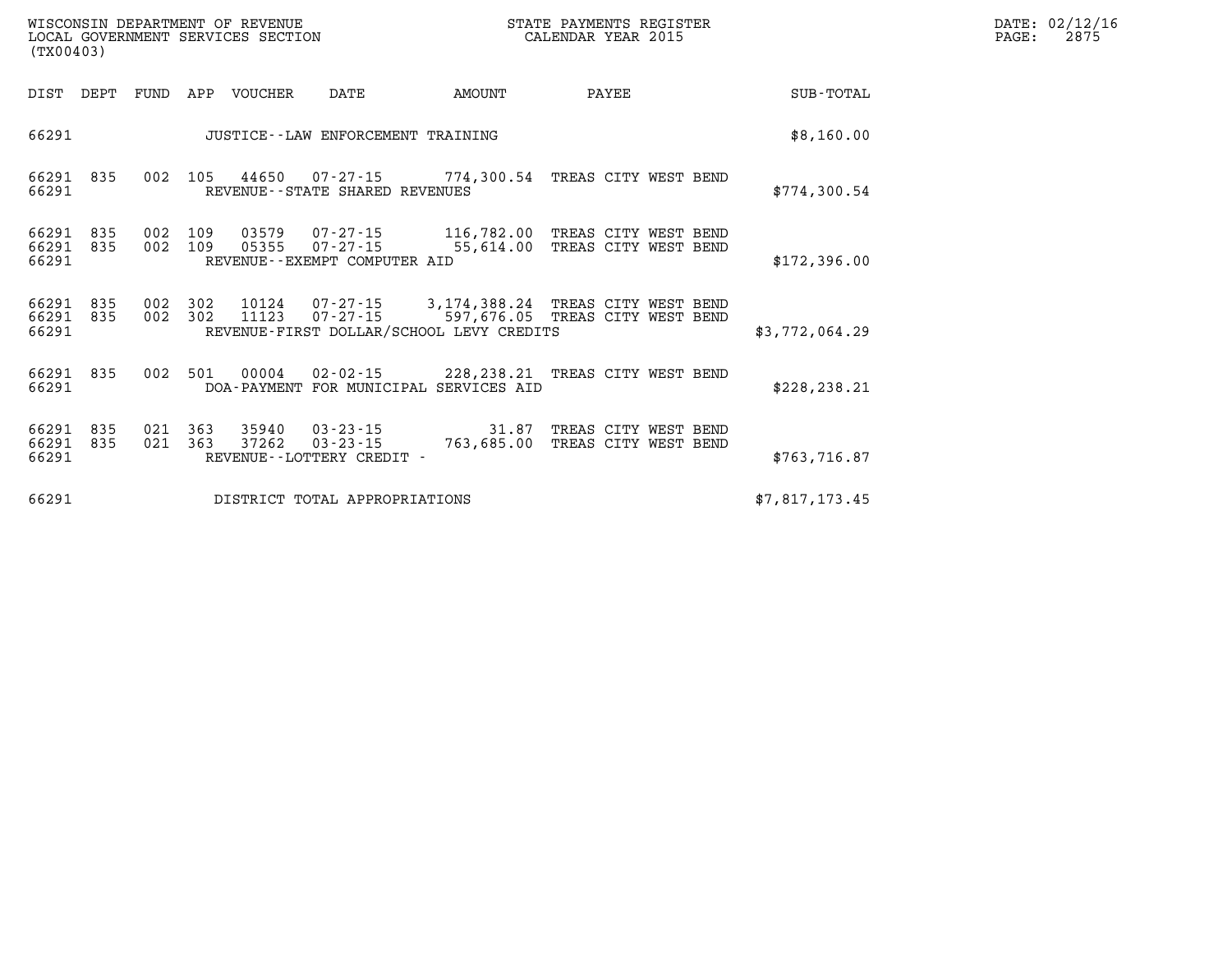| <b>District</b> | <b>District Name (Payee)</b> | Dept. | <b>Agency Name</b>             | <b>Fund</b> |       | Appropriati Payment Description | Voucher  | Date            | <b>Payment Amount</b> |
|-----------------|------------------------------|-------|--------------------------------|-------------|-------|---------------------------------|----------|-----------------|-----------------------|
| M66000          | <b>Washington County</b>     | 16500 | Dept of Safety & Prof Services | 10000       | 23600 | POWTS Replacement Rehab         | 00000365 | 11/12/2015      | \$<br>29,144.12       |
| M66000          | <b>Washington County</b>     | 37000 | Dept of Natural Resources      | 21200       | 55300 | Wildlife damage claims & abat   | 00013789 | 12/10/2015      | \$<br>1,947.12        |
| M66000          | <b>Washington County</b>     | 41000 | Department of Corrections      | 10000       | 11600 | Reimbursing counties for proba  | 00009433 | 11/18/2015      | \$<br>85,693.44       |
| M66000          | Washington County            | 41000 | Department of Corrections      | 10000       | 30200 | Community intervention program  | 00001745 | 10/30/2015      | \$<br>7,088.00        |
| M66000          | <b>Washington County</b>     | 41000 | Department of Corrections      | 10000       | 30200 | Community intervention program  | 00006254 | 11/9/2015 \$    | 7,064.17              |
| M66000          | Washington County            | 41000 | Department of Corrections      | 10000       | 30200 | Community intervention program  | 00012338 | 12/4/2015 \$    | 7,064.17              |
| M66000          | <b>Washington County</b>     | 41000 | Department of Corrections      | 10000       | 31300 | Community youth and family aid  | 00005949 | 11/4/2015       | \$<br>416,556.54      |
| M66000          | <b>Washington County</b>     | 41000 | Department of Corrections      | 10000       | 31300 | Community youth and family aid  | 00005951 | 11/4/2015       | \$<br>116,800.36      |
| M66000          | <b>Washington County</b>     | 45500 | Department of Justice          | 10000       | 20200 | Officer training reimbursement  | 00003818 | 12/16/2015      | -\$<br>1,493.73       |
| M66000          | Washington County            | 45500 | Department of Justice          | 10000       | 20200 | Officer training reimbursement  | 00003821 | 12/16/2015 \$   | 1,493.73              |
| M66000          | <b>Washington County</b>     | 45500 | Department of Justice          | 10000       | 23100 | Law enforcement train, local    | 00003818 | $12/16/2015$ \$ | 4,449.20              |
| M66000          | <b>Washington County</b>     | 45500 | Department of Justice          | 10000       | 23100 | Law enforcement train, local    | 00003821 | 12/16/2015      | \$<br>5,185.20        |
| M66000          | <b>Washington County</b>     | 45500 | Department of Justice          | 10000       | 24100 | Federal aid, state operations   | 00001054 | 10/28/2015      | \$<br>281.16          |
| M66000          | <b>Washington County</b>     | 46500 | Department of Military Affairs | 10000       | 30800 | Emergency response equipment    | 00001788 | 12/7/2015       | \$<br>7,441.85        |
| M66000          | Washington County            | 46500 | Department of Military Affairs | 10000       | 34200 | Federal aid, local assistance   | 00000583 | 10/21/2015      | \$<br>4,800.00        |
| M66000          | <b>Washington County</b>     | 46500 | Department of Military Affairs | 10000       | 34200 | Federal aid, local assistance   | 00003289 | 12/28/2015 \$   | 26,400.00             |
| M66000          | Washington County            | 50500 | Department of Administration   | 10000       | 15500 | Federal aid, local assistance   | 00000225 | 10/5/2015 \$    | 14,415.54             |
| M66000          | <b>Washington County</b>     | 50500 | Department of Administration   | 10000       | 15500 | Federal aid, local assistance   | 00001059 | 10/16/2015      | \$<br>6,732.52        |
| M66000          | <b>Washington County</b>     | 50500 | Department of Administration   | 23500       | 37100 | Low-income assistance grants    | 00000225 | 10/5/2015       | \$<br>6,763.53        |
| M66000          | <b>Washington County</b>     | 50500 | Department of Administration   | 23500       | 37100 | Low-income assistance grants    | 00001059 | 10/16/2015      | \$<br>396.99          |
| M66000          | Washington County            | 83500 | Department of Revenue          | 10000       | 10500 | County and Municipal Aid        | 00002068 | 11/16/2015      | \$<br>667,720.55      |
| M66002          | Town Of Addison              | 83500 | Department of Revenue          | 10000       | 10500 | County and Municipal Aid        | 00002048 | $11/16/2015$ \$ | 37,022.92             |
| M66004          | Town Of Barton               | 83500 | Department of Revenue          | 10000       | 10500 | County and Municipal Aid        | 00002049 | 11/16/2015 \$   | 37,963.24             |
| M66006          | Town Of Erin                 | 83500 | Department of Revenue          | 10000       | 10500 | County and Municipal Aid        | 00002050 | 11/16/2015      | \$<br>37,409.15       |
| M66008          | Town Of Farmington           | 83500 | Department of Revenue          | 10000       | 10500 | County and Municipal Aid        | 00002051 | 11/16/2015      | \$<br>32,862.45       |
| M66010          | Town Of Germantown           | 83500 | Department of Revenue          | 10000       | 10500 | County and Municipal Aid        | 00002052 | 11/16/2015      | \$<br>11,762.80       |
| M66012          | Town Of Hartford             | 83500 | Department of Revenue          | 10000       | 10500 | County and Municipal Aid        | 00002053 | 11/16/2015 \$   | 49,775.06             |
| M66014          | Town Of Jackson              | 37000 | Dept of Natural Resources      | 10000       | 78500 | Res maint & dev - park fr & rd  | 00015175 | 12/16/2015      | \$<br>72,831.01       |
| M66014          | Town Of Jackson              | 83500 | Department of Revenue          | 10000       | 10500 | County and Municipal Aid        | 00002054 | 11/16/2015      | \$<br>44,166.85       |
| M66016          | Town Of Kewaskum             | 83500 | Department of Revenue          | 10000       | 10500 | County and Municipal Aid        | 00002055 | 11/16/2015 \$   | 20,391.87             |
| M66018          | Town Of Polk                 | 83500 | Department of Revenue          | 10000       | 10500 | County and Municipal Aid        | 00002056 | 11/16/2015      | \$<br>52,355.08       |
| M66022          | Town Of Trenton              | 83500 | Department of Revenue          | 10000       | 10500 | County and Municipal Aid        | 00002057 | 11/16/2015 \$   | 50,594.10             |
| M66024          | Town Of Wayne                | 83500 | Department of Revenue          | 10000       | 10500 | County and Municipal Aid        | 00002058 | 11/16/2015 \$   | 17,428.57             |
| M66026          | Town Of West Bend            | 83500 | Department of Revenue          | 10000       | 10500 | County and Municipal Aid        | 00002059 | 11/16/2015      | \$<br>55,026.44       |
| M66131          | Village Of Germantown        | 83500 | Department of Revenue          | 10000       | 10500 | County and Municipal Aid        | 00002060 | 11/16/2015      | \$<br>694,360.80      |
| M66141          | Village Of Jackson           | 83500 | Department of Revenue          | 10000       | 10500 | County and Municipal Aid        | 00002061 | 11/16/2015      | \$<br>177,880.30      |
| M66142          | <b>VILLAGE OF KEWASKUM</b>   | 83500 | Department of Revenue          | 10000       | 10500 | County and Municipal Aid        | 00002062 | 11/16/2015      | \$<br>206,043.58      |
| M66161          | Village Of Newburg           | 83500 | Department of Revenue          | 10000       | 10500 | County and Municipal Aid        | 00002063 | 11/16/2015 \$   | 68,369.52             |
| M66166          | Village Of Richfield         | 83500 | Department of Revenue          | 10000       | 10500 | County and Municipal Aid        | 00002064 | 11/16/2015      | \$<br>112,222.67      |
| M66181          | Village Of Slinger           | 37000 | Dept of Natural Resources      | 21200       | 58700 | ResAids - urban forestry grant  | 00010275 | 12/4/2015       | \$<br>9,392.73        |